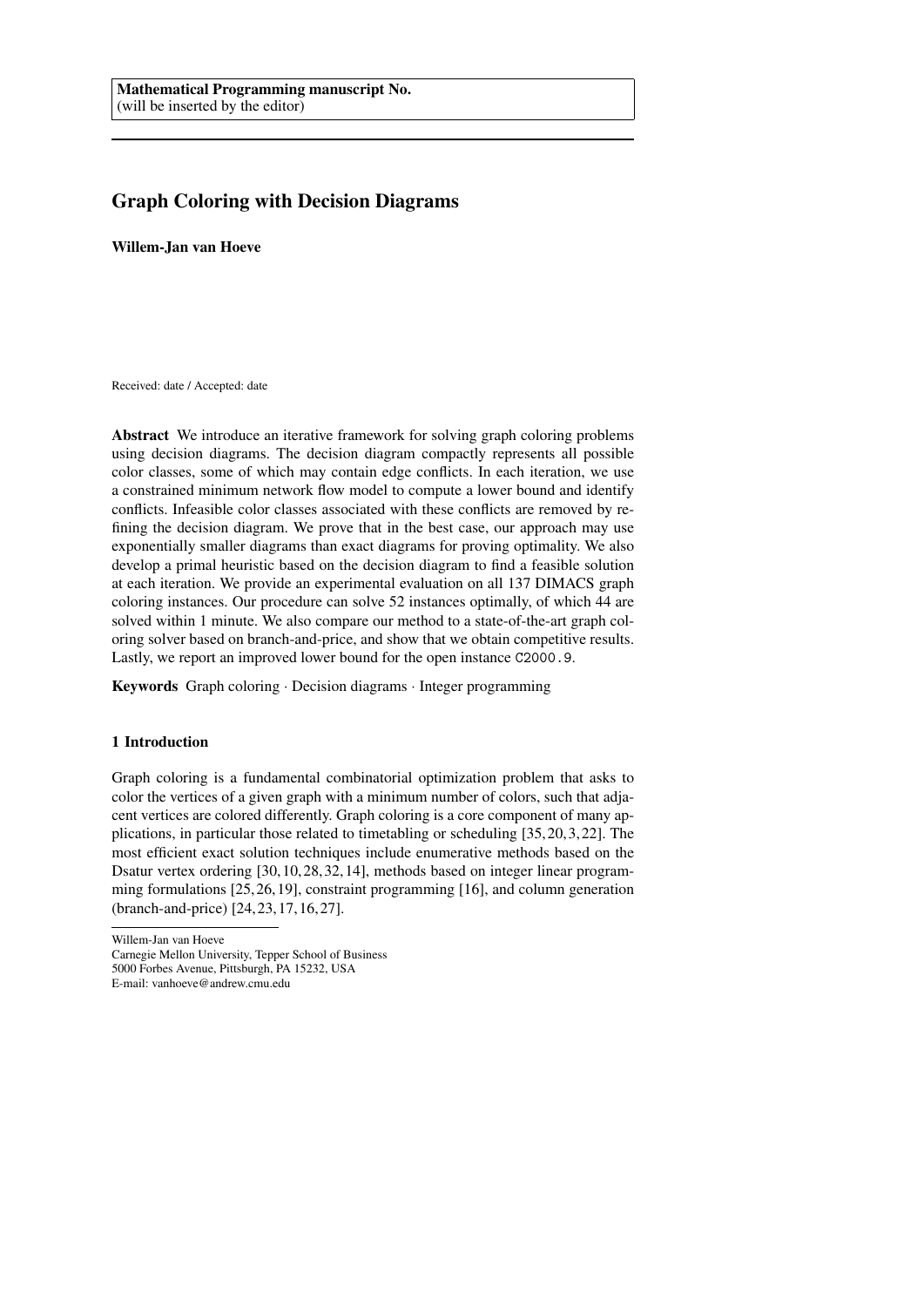A major challenge for exact graph coloring methods is finding strong lower bounds to help accelerate the proof of optimality. A natural lower bound is the clique number of a graph—the size of the largest complete subgraph, which requires all its vertices to be colored differently. In this work, we explore an alternative approach that does not directly rely on maximal cliques, but instead makes use of relaxed decision diagrams [2]. Relaxed decision diagrams provide a graphical discrete relaxation of a solution set and can be used to derive optimization bounds [2, 9, 7] as well as exact solution methods [8, 5].

For the graph coloring problem, we let the decision diagram compactly represent the collection of independent sets of the input graph, each of which corresponds to a color class (a subset of vertices with the same color). We obtain a graph coloring lower bound by solving a constrained minimum network flow over the decision diagram that ensures that each vertex only appears in one color class. However, in our relaxed decision diagram, not all color classes may be exact. We therefore identify conflicts (adjacent vertices) in each color class, which are subsequently removed from the diagram by a refinement step. We iteratively apply this process until no more conflicts are found. We show that an integral conflict-free solution to the constrained minimum network flow problem is guaranteed to be optimal. We also develop a primal heuristic that is based on the network flow solution.

Our approach is relatively generic, in that the iterative refinement process based on conflicts is not restricted to graph coloring problems. For example, we can define a very similar procedure for bin packing problems, in which case a subset of items is conflicting if its weight exceeds the capacity of the bin. In fact, it can be viewed as a 'dual' form of column generation: instead of iteratively generating new columns (color classes), our approach iteratively removes infeasible color classes from consideration. In both cases, however, a solution is defined as a subset of color classes.

Contributions. The main contributions of this work include 1) the introduction of a new framework for obtaining graph coloring lower and upper bounds based on relaxed decision diagrams, and proving its correctness, 2) a proof that relaxed decision diagrams can be exponentially smaller than their exact versions for finding optimal solutions, and 3) an experimental evaluation of our framework on the DIMACS graph coloring benchmark, demonstrating that our approach is competitive with a state-ofart exact graph coloring solver based on branch-and-price, and reporting an improved lower bound for instance C2000.9.

We note that a preliminary version of this work appeared as an extended abstract in IPCO 2020 [18], which focused primarily on computing lower bounds. The present version introduces a primal heuristic, includes full proofs, provides more details of the implementation, and presents an extensive computational evaluation on all 137 DIMACS benchmark instances.

# 2 Graph Coloring by Independent Sets

We first present a formal definition of graph coloring [33]. Let  $G = (V, E)$  be an undirected simple graph with vertex set *V* and edge set *E*. We define  $n = |V|$  and  $m = |E|$ . We denote by  $N_i$  the set of neighbors of  $i \in V$ . For convenience, we label the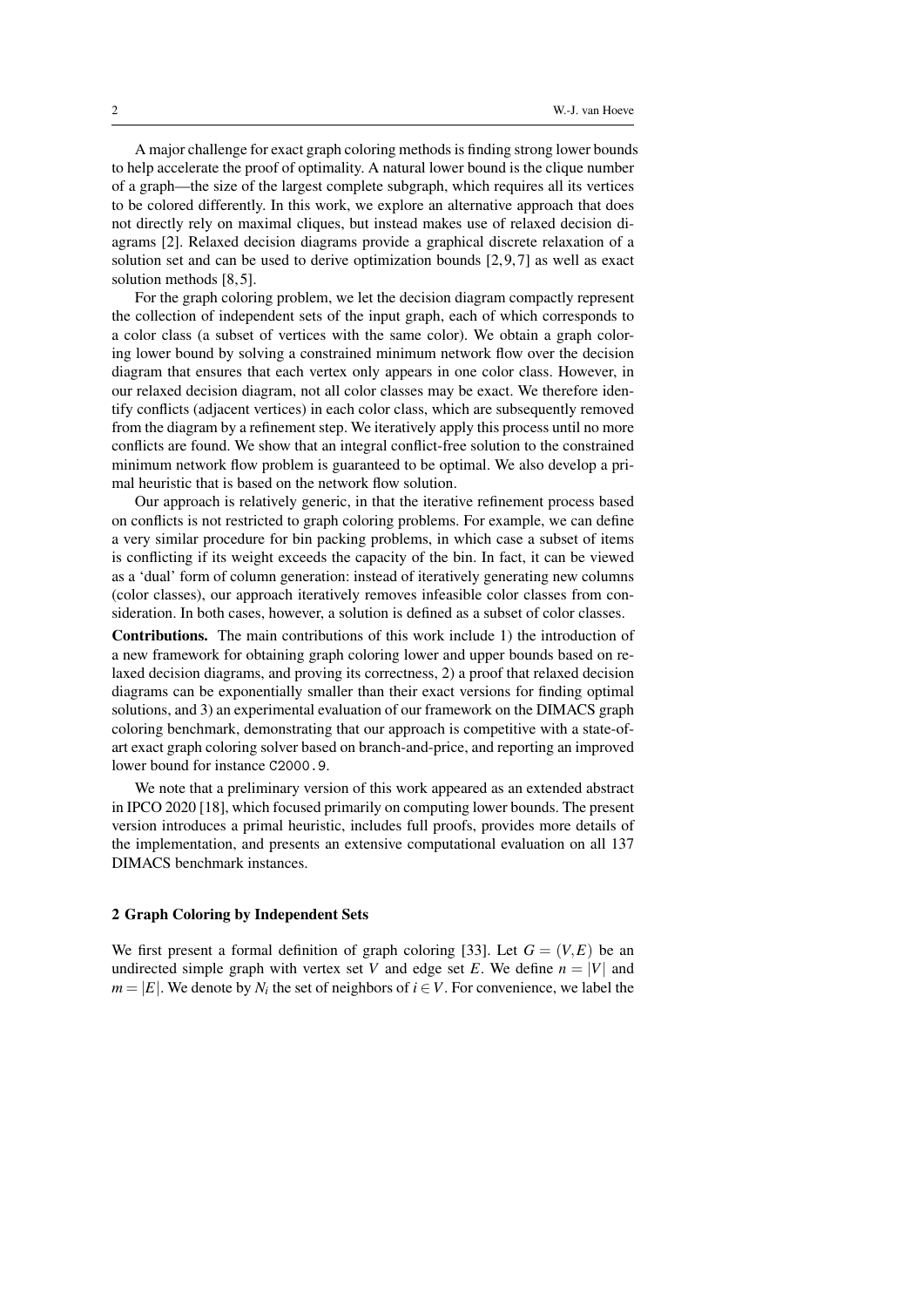vertices *V* as integers  $\{1,\ldots,n\}$ . A *vertex coloring* of *G* is a mapping of each vertex to a color such that adjacent vertices are assigned different colors. We refer to the subset of vertices with the same color as a *color class*. The graph coloring problem is to find a vertex coloring with the minimum number of colors. The minimum number of colors to color *G* is called the coloring number or the *chromatic number* of *G*, denoted by  $\chi(G)$ .

Observe that each color class is defined as a subset of vertices that are pairwise non-adjacent. In other words, a color class corresponds to an *independent set* of *G*, and conversely each independent set of *G* can be used as a color class. This allows to formulate the graph coloring problem as follows. Let *I* be the collection of all independent sets of *G*. We introduce a binary variable  $z_i$  for each independent set  $i \in I$ , representing whether *i* is used as a color class in a solution. We let binary parameter *a*<sub>*i*</sub> represent whether vertex *j* ∈ *V* belongs to independent set *i* ∈ *I* (*a*<sub>*i*</sub> i = 1) or not  $(a_{ij} = 0)$ . The graph coloring problem can then be formulated as the following integer program:

$$
\chi(G) = \min \sum_{\substack{i \in I \\ i \in I}} z_i
$$
\ns.t. 
$$
\sum_{i \in I} a_{ij} z_i = 1 \ \forall j \in V,
$$
\n
$$
z_i \in \{0, 1\} \ \forall i \in I,
$$
\n
$$
(1)
$$

where the equality constraint ensures that each vertex belongs to one color class. This formulation forms the basis of the column generation approaches for graph coloring, as first proposed by Mehrotra and Trick [24]. Instead of enumerating all exponentially many independent sets *I*, column generation iteratively adds new independent sets (with negative reduced cost) to an initial collection. In our approach, we instead start with compactly representing all subsets of *V*, and iteratively remove sets that contain adjacent vertices.

*Notation:* An edge  $\{i, j\} \in E$  is an unordered pair of vertices. In what follows, we will denote an edge  $\{i, j\}$  by either one of its equivalent ordered definitions  $(i, j)$  or  $(j,i)$ . This notational distinction is convenient because our edge conflict separation procedure requires an ordering of the vertices.

# 3 Decision Diagrams

Decision diagrams were originally developed to represent switching circuits and, more generally, Boolean functions  $[21, 1, 34]$ . They became particularly popular after the introduction of efficient compilation methods for Reduced Ordered Binary Decision Diagrams [11, 12], and have been applied widely to verification and configuration problems. More recently, decision diagrams have been applied to solve optimization problems [5], which is the context we follow in this paper.

# 3.1 Definitions

For our purposes, a decision diagram will represent the set of solutions to an optimization problem *P* defined on an ordered set of decision variables  $X = \{x_1, \ldots, x_n\}$ .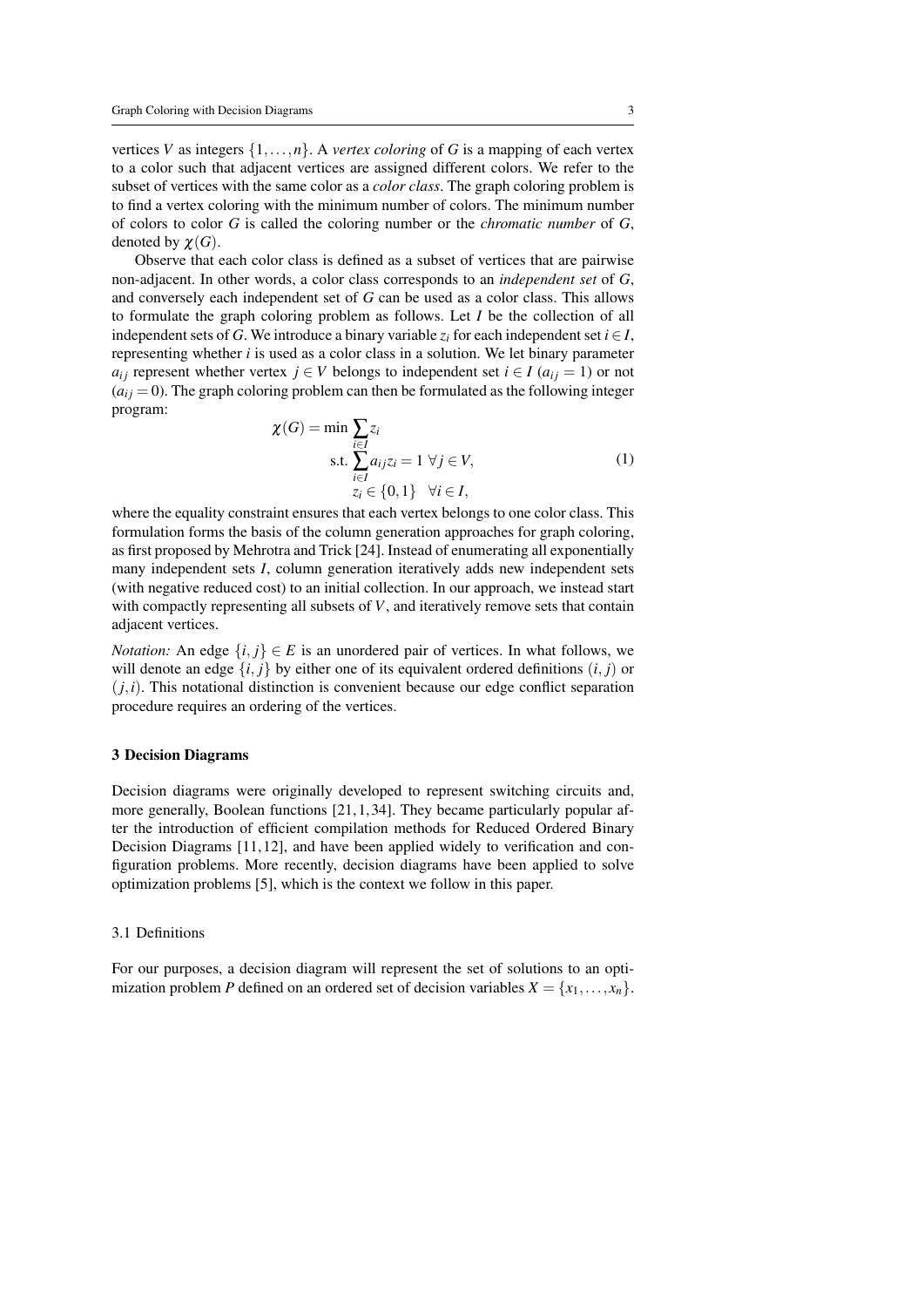In this paper, we assume that each variable is binary. The feasible set of *P* is denoted by  $Sol(P)$ .

A *decision diagram* for *P* is a layered directed acyclic graph  $D = (N, A)$  with node set *N* and arc set *A*. *D* has  $n+1$  layers that represent state-dependent decisions for the variables. The first layer (layer 1) is a single root node  $r$ , while the last layer (layer  $n+1$ ) is a single terminal node *t*. Layer *j* is a collection of nodes associated with variable  $x_j \in X$ , for  $j = 1, \ldots, n$ . Arcs are directed from a node *u* in layer *j* to a node *v* in layer  $j+1$ , and have an associated label  $\ell(u, v)$  which can be either 0 or 1. We refer to the former as 0-arcs and to the latter as 1-arcs. For each node, the outgoing 0-arc and 1-arc must be unique. The layer of node  $u$  is denoted by  $L(u)$ . Each arc, and each node, must belong to a path from *r* to *t*. Each arc-specified *r*-*t* path  $p = (a_1, a_2, \ldots, a_n)$ defines a variable assignment by letting  $x_i = \ell(a_i)$  for  $j = 1, \ldots, n$ . We slightly abuse notation and denote by  $Sol(D)$  the collection of variable assignments defined by all *r*-*t* paths in *D*.

**Definition 1** A decision diagram *D* is *exact* for problem *P* if  $Sol(D) = Sol(P)$ . A decision diagram *D* is *relaxed* for problem *P* if  $Sol(D) \supseteq Sol(P)$ .

The benefit of using decision diagrams for representing solutions is that *equivalent* nodes, i.e., nodes with the same set of completions, can be merged. A decision diagram is called *reduced* if no two nodes in a layer are equivalent. A key property is that for a given fixed variable ordering, there exists a *unique* reduced ordered decision diagram [11]. Nonetheless, even reduced decision diagrams may be exponentially large to represent all solutions for a given problem.

# 3.2 Exact Compilation

In this work we apply top-down compilation methods that depend on state-dependent information (similar to state variables in dynamic programming models). We limit our exposition to the compilation of decision diagrams for independent set problems, as proposed by Bergman et al. [6,7]. We define a binary variable  $x_i$  for each  $i \in V$ representing whether  $i$  is selected. The state information we maintain is the set of 'eligible vertices', i.e., the set of graph vertices that can be added to the independent sets represented by paths into the node.

Formally, for each node  $u$  in the decision diagram we recursively define a set *S*(*u*) ⊂ *V*, and we initialize *S*(*r*) = *V*. For node *u* in layer *L*(*u*) = *j* we distinguish two cases. If  $j \notin S(u)$ , we define a 0-arc (or transition) from *u* to *v*, with  $S(v) = S(u)$ . Otherwise, if  $j \in S(u)$ , we define both a 1-arc and a 0-arc out of *u*, with

$$
S(v) = \begin{cases} S(u) \setminus (\{j\} \cup N_j) & \text{if } (u, v) \text{ is a 1-arc,} \\ S(u) \setminus \{j\} & \text{if } (u, v) \text{ is a 0-arc.} \end{cases}
$$
 (2)

The top-down compilation procedure starts at the root node, creates all nodes in the next layer (following the 0-arcs and 1-arcs), and merges the nodes that are equivalent. Bergman et al. [6,7] showed that for independent sets, the state information  $S(u)$ (the set of eligible vertices) suffices to determine node equivalence, i.e., two nodes *u*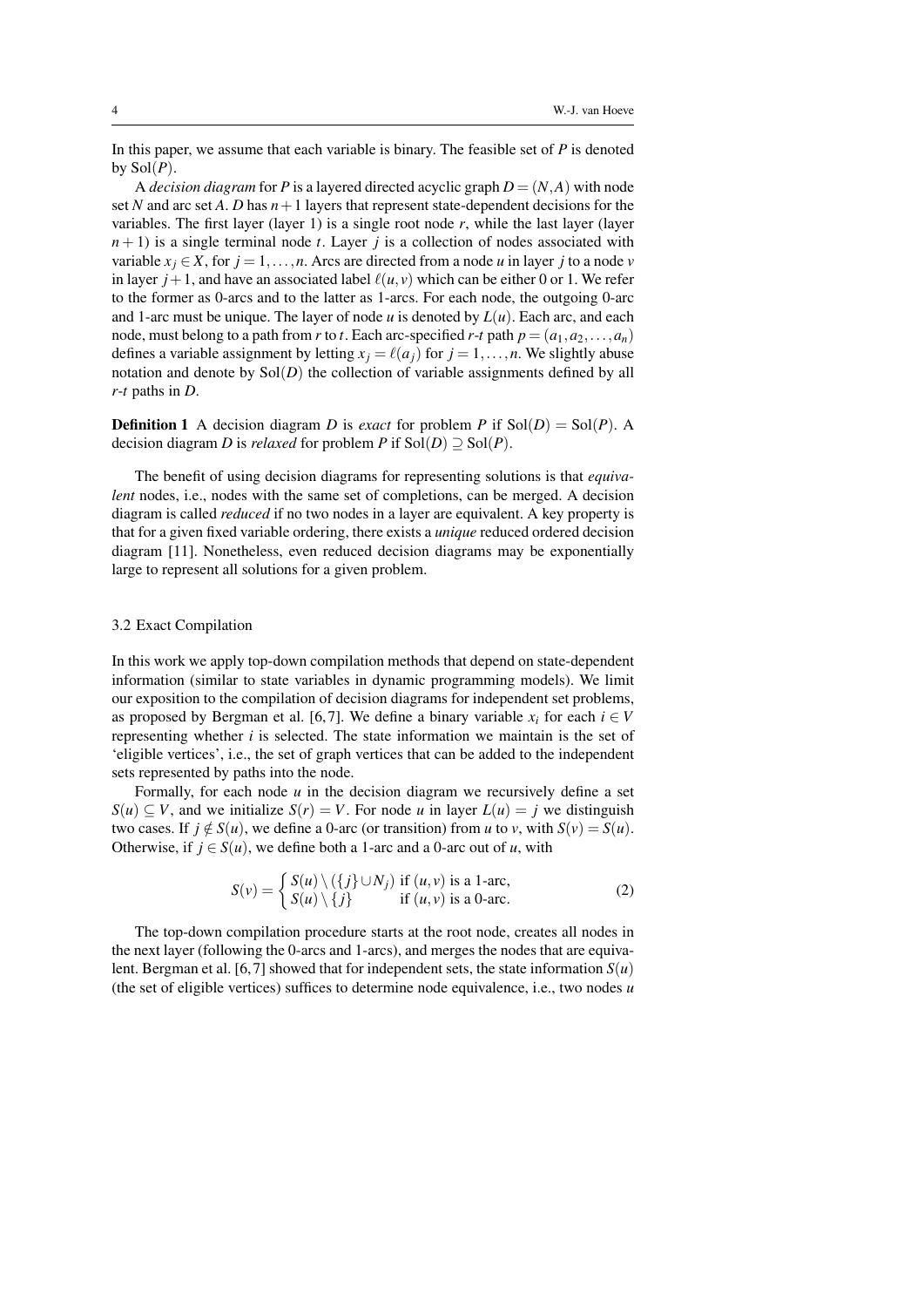

Fig. 1 Input graph for Example 1 (a) and the associated exact decision diagram representing all independent sets (b). The diagram uses the lexicographic ordering of the vertices. Dashed arcs represent 0-arcs, while solid arcs represent 1-arcs. For convenience, the set of eligible vertices (the state information) is given in each node.

and *v* are equivalent if and only if  $S(u) = S(v)$ . This top-down compilation procedure therefore yields the unique reduced decision diagram for representing all independent sets (for a given variable ordering), as shown in [6,7].

*Example 1* Consider the graph in Figure 1.a. We depict the exact decision diagram representing all independent sets for this graph in Figure 1.b.

# 3.3 Compilation by Separation

As an alternative to exact compilation, we can apply *constraint separation* to iteratively construct a decision diagram [13, 5]. In general, the input to the constraint separation problem is a relaxed decision diagram, and a tuple representing a (partial) variable assignment that violates a constraint. The purpose is to identify and eliminate those paths in the decision diagram that correspond to the given tuple [13]. In our case, we deviate from the literature in that we wish to separate an edge conflict *along a prescribed path* in the decision diagram. This results in a more 'lazy' implementation of constraint separation that will hopefully result in smaller decision diagrams. We do apply a similar technique as [13], however. That is, the path is separated by introducing a new node in each layer of the diagram, following the arc labels prescribed by the path. In the last layer that the path traverses, we forbid the prescribed arc label, thus eliminating the assignment. We will next describe this procedure in more detail, in the context of representing independent sets.

As we will work with *relaxed* decision diagrams, we need to define an initial diagram *D*. We start with the simplest possible diagram, having only one node per layer. As before, we can recursively define the diagram. That is, we initialize the root node state as  $S(r) = V$ . For node *u* in layer  $L(u) = j$ , we again define a 0-arc and a 1-arc. This time, however, we merge their endpoints and connect both arcs to the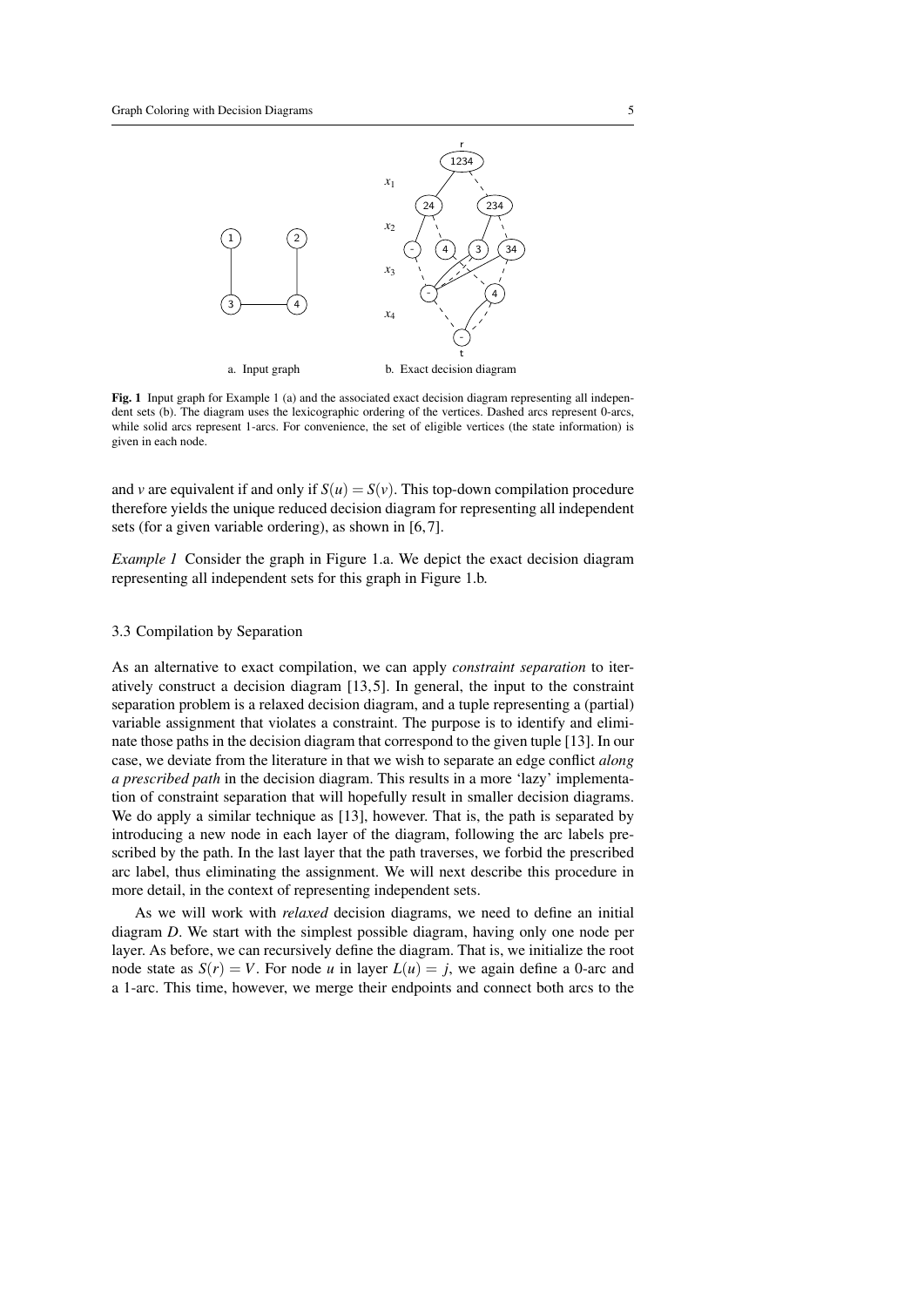node in layer  $j + 1$ . Doing so, the state of node *u* is  $S(u) = \{j, ..., n\}$ , for  $j = 1, ..., n$ , and  $S(t) = \emptyset$ . Since the resulting diagram represents all  $2^n$  binary *n*-tuples, it also contains all independent sets for the graph under consideration, and is therefore a valid relaxed decision diagram.

The input to our separation algorithm is:

- a reduced decision diagram *D*, i.e., no layer contains multiple equivalent nodes,
- an edge conflict (*j*, *k*) ∈ *E*, where *j* < *k*,
- − a path  $u_j, u_{j+1}, \ldots, u_{k-1}$  with arc labels  $l_j, l_{j+1}, \ldots, l_{k-1}$  associated with the conflict  $(j, k)$ , and containing no edge conflicts  $(j', k')$  such that  $j \leq j' < k' < k$ .

The goal of the separation algorithm is to resolve the conflict along the path by splitting nodes, and arcs, appropriately. This is described in Algorithm 1.

In the algorithm, we represent *D* as a two-dimensional vector  $D[$  [ $\vert \vert$ ] of nodes, such that D is a vector of 'layers' and  $D[$  is a vector of 'nodes', one for each layer. Both are indexed starting from 1. The size of vector D is fixed to  $n+1$ , while we dynamically update the size of the layers  $D[$ ]. The root is represented as  $D[1][1]$  and the terminal as  $D[n+1][1]$ . Each node  $u = D[j][i]$  (*u* is the *i*-th node in layer *j*) has state information  $D[i][i]$ .  $S = S(u)$ , a reference to the node in layer  $j + 1$  that represents the endpoint of its 1-arc  $D[i][i]$ .oneArc, and a similar reference for its 0-arc  $D[i][i]$ .zeroArc. If the 1-arc does not exist, the reference holds value -1.

Algorithm 1 considers each node  $D[i][u_i]$  along the path in sequence (line 3) and splits off the next node in the path. This is done by first creating a temporary node *w* (lines 4-6). If an equivalent node already exists in layer  $i + 1$ , we direct the path to its index (lines 7-8). Otherwise we complete the definition of *w* by copying the outgoing arcs of node  $D[i+1][u_{i+1}]$  (lines 10-12), and we add *w* to layer  $i+1$  (lines 13-14). Lastly, we redirect the path from  $u_i$  to the new node with index  $t$  (lines 16-18).

*Example 2* Figure 2 gives an illustration of Algorithm 1. When we apply the algorithm to the decision diagram (a), with the all-ones path and conflicting edge  $(1,3)$  as input, we obtain the decision diagram (b).

The following lemmas characterize the outcome of Algorithm 1. The first lemma states that the algorithm soundly removes conflicts from paths in the decision diagram:

Lemma 1 *Let decision diagram D, edge conflict* (*j*, *k*)*, and node-label specified path*  $(u_j, l_j, u_{j+1}, l_{j+1}, \ldots, u_{k-1}, l_{k-1})$  be the input to Algorithm 1. The application of the al*gorithm results in a decision diagram in which the arc-specified path* (*l<sup>j</sup>* ,...,*lk*−1,1) *starting at u<sup>j</sup> no longer exists, but* (*l<sup>j</sup>* ,...,*lk*−1,0) *does.*

*Proof* We start with the observation that the first label on the path (i.e.,  $l_i$ ) must be 1, since otherwise there cannot be a conflict with node *k*. Therefore, when we start the loop in line 3 for  $i = j$ , the creation of new node *w* (line 4) and the elimination of  $N_i$ (line 5) removes  $k \in N_i$  from  $S(w)$ . In later iterations, i.e., for  $i > j$ , node *w* inherits its state from its parent node (line 5), and can therefore never include *k*.

Note that the state update in line 6 eliminates  $N_i$  from  $S(w)$  when  $l_i = 1$ , which may potentially eliminate 1-arcs from the given path. However, since no conflicts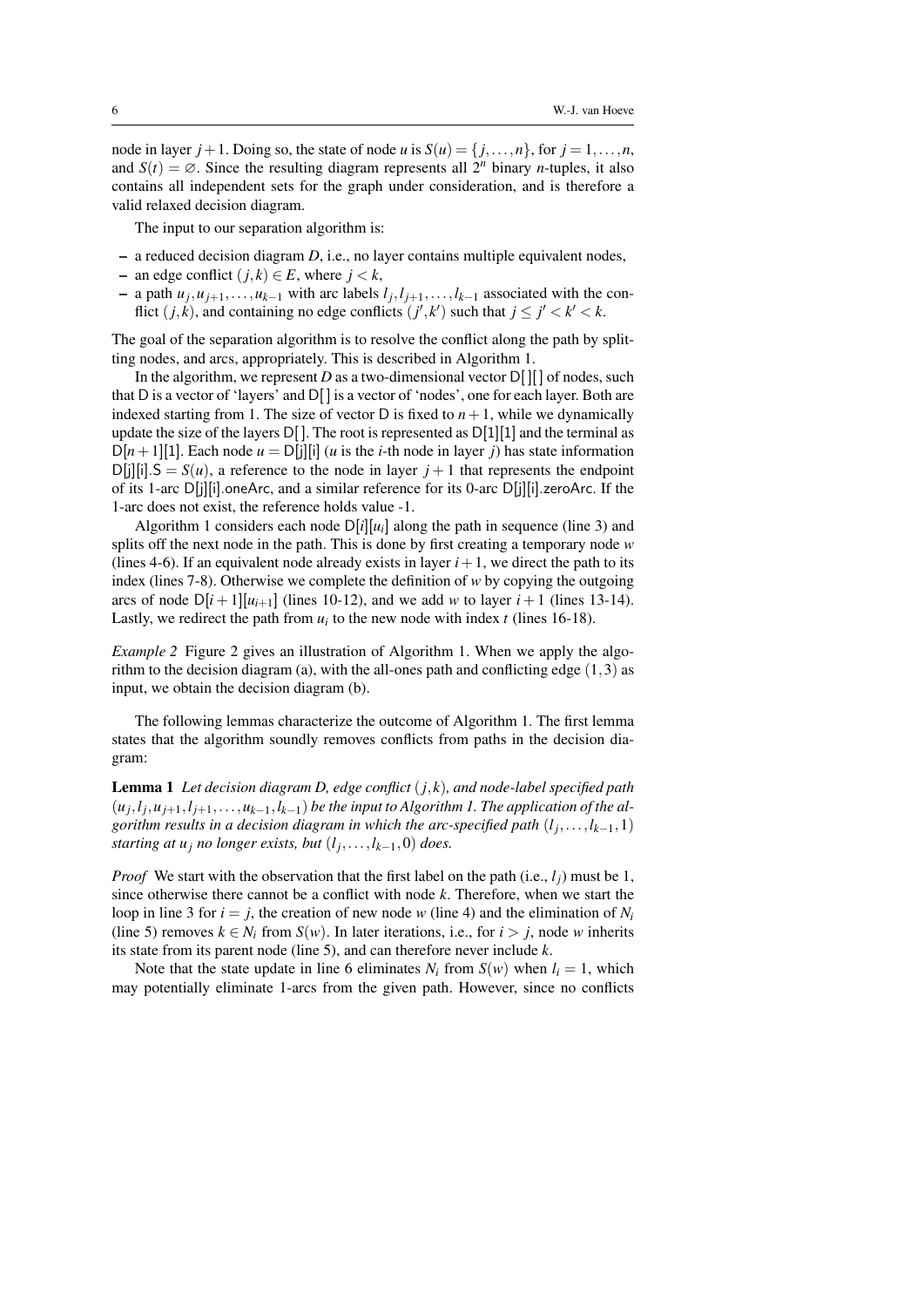Algorithm 1: Separating edge conflict (*j*, *k*) in decision diagram *D*.

<sup>1</sup> input: reduced decision diagram *D* (D[i][j] represents the *j*th node in layer *i*), path node indices  $u_j, \ldots, u_{k-1}$ , path arc labels  $l_j, \ldots, l_{k-1}$ , conflict  $(j, k)$  (it is assumed that the path contains no edge conflicts  $(j', k')$  such that  $j \leq j' < k' < k$ , and list of neighbors  $N_i$  for each  $i \in V$ <sup>2</sup> output: reduced decision diagram in which the conflict along the path has been eliminated 3 for  $i = j, ..., k - 1$  do 4 create node *w* // split the path towards node *w*<br>5 *w*.S  $\leftarrow$  D[i][u<sub>i</sub>].S  $\{i\}$  // copy the parent state and remove *i*  $\mathbf{v} = \mathbf{v} \times \mathbf{v} = \mathbf{v} \times \mathbf{v} = \mathbf{v} \times \mathbf{v} = \mathbf{v} \times \mathbf{v} = \mathbf{v} \times \mathbf{v} = \mathbf{v} \times \mathbf{v} = \mathbf{v} \times \mathbf{v} = \mathbf{v} \times \mathbf{v} = \mathbf{v} \times \mathbf{v} = \mathbf{v} \times \mathbf{v} = \mathbf{v} \times \mathbf{v} = \mathbf{v} \times \mathbf{v} = \mathbf{v} \times \mathbf{v} = \mathbf{v} \times \mathbf{v} = \mathbf$ 6 if  $l_i = 1$  then  $w.S \leftarrow w.S \setminus N_i$ <br>  $t \leftarrow -1$  $\frac{1}{i}$  remove  $N_i$  in case of 1-arc  $\frac{1}{t}$  *t* is index of the new node in layer  $i+1$ 8 if  $\exists k$  such that  $D[i+1][k]$ . S = w.S then  $t \leftarrow k$  // check for equivalent node <sup>9</sup> else 10 if  $i+1 \in w$ .S then  $w$ .oneArc  $\leftarrow D[i+1][u_{i+1}]$ .oneArc // copy 1-arc <br>11 else  $w$ .oneArc  $\leftarrow -1$ <sup>11</sup> else *w*.oneArc ← −1 12 *w.*zeroArc ← D[*i* + 1][*u<sub>i+1</sub>*].zeroArc // copy 0-arc // copy 0-arc // copy 0-arc // copy 0-arc // append *w* as new node to layer *i* + 1  $D[i+1]$ .add(*w*) // append *w* as new node to layer  $i+1$ <br> $N \leftarrow |D[i+1]|$  // update *t* to last index of layer  $i+1$ 14  $t \leftarrow |D[i+1]|$  // update *t* to last index of layer  $i+1$ 15 if  $l_i = 1$  then  $D[i][u_i]$ .oneArc ← *t* // re-direct path in case of 1-arc <br>
16 **else**  $D[i][u_i]$ .zeroArc ← *t* // re-direct path in case of 0-arc 16 **else**  $D[i][u_i]$ .zeroArc ← *t* // re-direct path in case of 0-arc // update path index // update path index  $1/1$  update path index



Fig. 2 Applying constraint separation to the input graph of Example 1. The initial relaxed diagram (a) is iteratively refined until the optimal solution (the flow paths) no longer contains infeasible color classes.

 $(j',k')$  with  $j \leq j' < k' < k$  appear on the path, no 1-arc other than the last one will be removed from the path. As a consequence, at each iteration *i* of the algorithm, there exists an arc *a* along the arc-specified path with arc label  $\ell(a) = l_i$ . Merging *w* into an equivalent node (line 8) does not influence the existence of the arc label  $l_i$  at iteration *i*.

When  $i = k - 1$ , since k does not appear in  $S(w)$ , the 1-arc out of w is eliminated. As a result, only the 0-arc is connected to the child node of *uk*−1. Therefore, upon termination there is no more path starting at  $u_k$  with arc labels  $(l_1, \ldots, l_{k-1}, 1)$ , but there exists a path with labels  $(l_1, \ldots, l_{k-1}, 0)$ .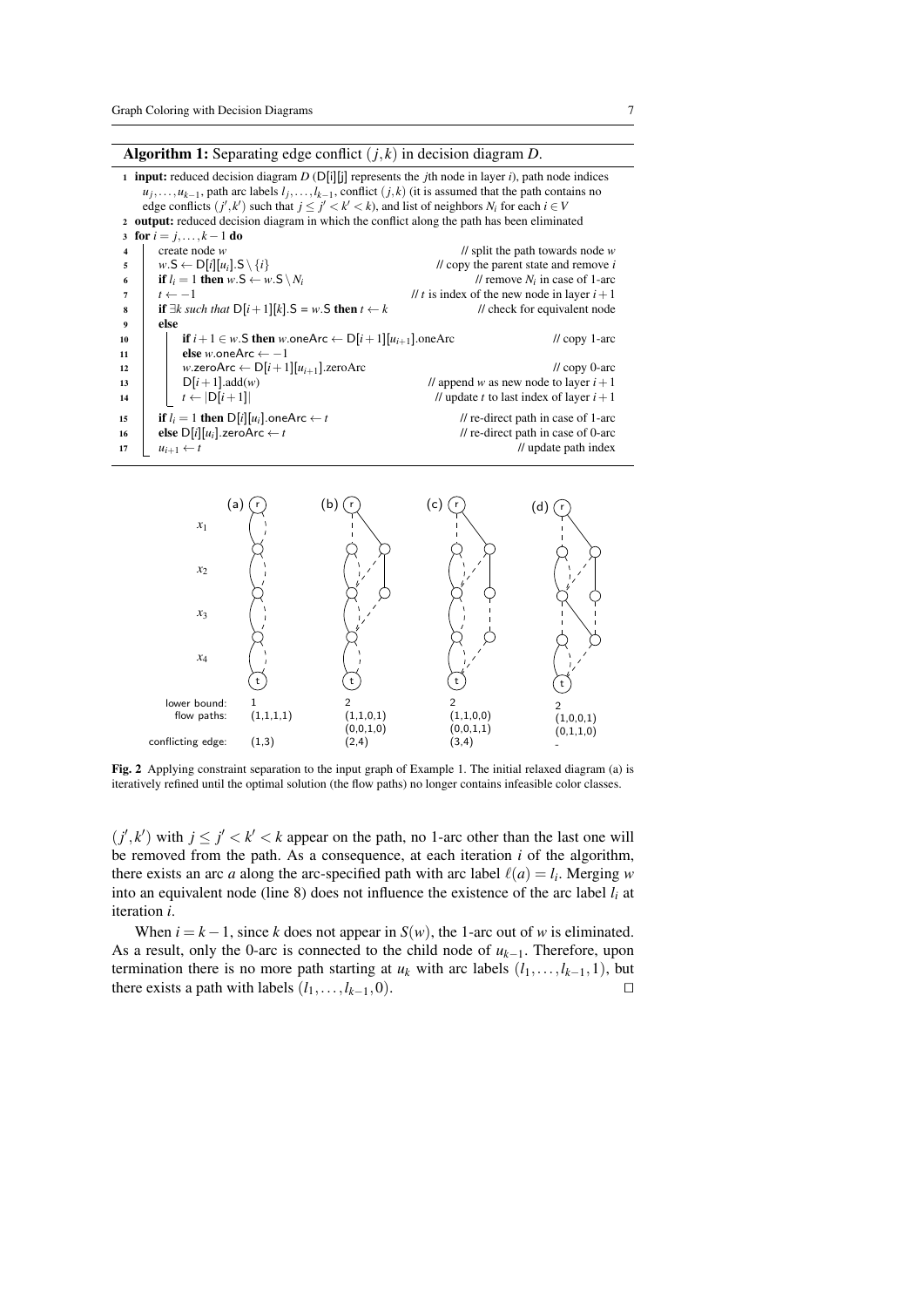The following lemma shows that the set of solutions (paths) represented by the diagram becomes strictly smaller after applying the algorithm:

Lemma 2 *Algorithm 1 does not introduce new arc-specified paths to the input decision diagram.*

*Proof* New paths can only be introduced by re-directing arcs or by merging nonequivalent nodes. The node splitting process redirects the path from  $u_i$  to the new node *w* but maintains the original paths since the outgoing arc(s) are copied (lines 10-12). Furthermore, the algorithm only merges equivalent nodes (line 8).  $\Box$ 

Lemma 3 *Given a reduced decision diagram as input, Algorithm 1 produces a reduced decision diagram.*

*Proof* The state representation  $S(u)$  for node *u* suffices to determine state equivalence in each layer, and equivalent nodes are merged (line 8). Therefore, if the input diagram is reduced, so is the resulting diagram.  $\Box$ 

The next lemma shows that the algorithm can only increase the size of the diagram linearly. Recall that the *n* vertices of the input graph are labeled  $\{1, \ldots, n\}$  and correspond to the layer indices of the decision diagram.

**Lemma 4** *Given edge conflict*  $(j, k)$  *with*  $j < k$  *as input, Algorithm 1 increases the size of the relaxed decision diagram by at most k* − *j nodes.*

*Proof* In each iteration only one node is created (lines 3-4), and there are *k*− *j* iterations.  $\Box$ 

We note that a similar result was first presented by Cire and Hooker [13, Theorem 2]: separating a given (partial) variable assignment from a decision diagram can increase each layer by at most one node. As an extension, Perez and Régin [29] describe an algorithm that separates multiple variable assignments (of a specific form) at once.

Lemma 4 is an appealing property, because separating *k* conflicts will only increase the size of the diagram by at most *kn* nodes. However, iterative application of the algorithm may require separating the same edge multiple times, over distinct paths, which may ultimately lead to an exponential number of conflicts to be separated.

Theorem 1 *Given a reduced decision diagram D as input, and an oracle that provides us with edge conflicts and associated paths in D, repeated application of Algorithm 1 results in the unique exact decision diagram.*

*Proof* This follows from Lemma 3 and repeated application of Algorithm 1.  $\Box$ 

In Section 5 we will present an iterative refinement procedure that repeatedly applies Algorithm 1, as in Theorem 1. The characteristics of the separation algorithm described above ensure that our approach produces the smallest decision diagram for separating the conflict at each iteration (Lemma 3) and ultimately terminates with the optimal solution (Theorem 1).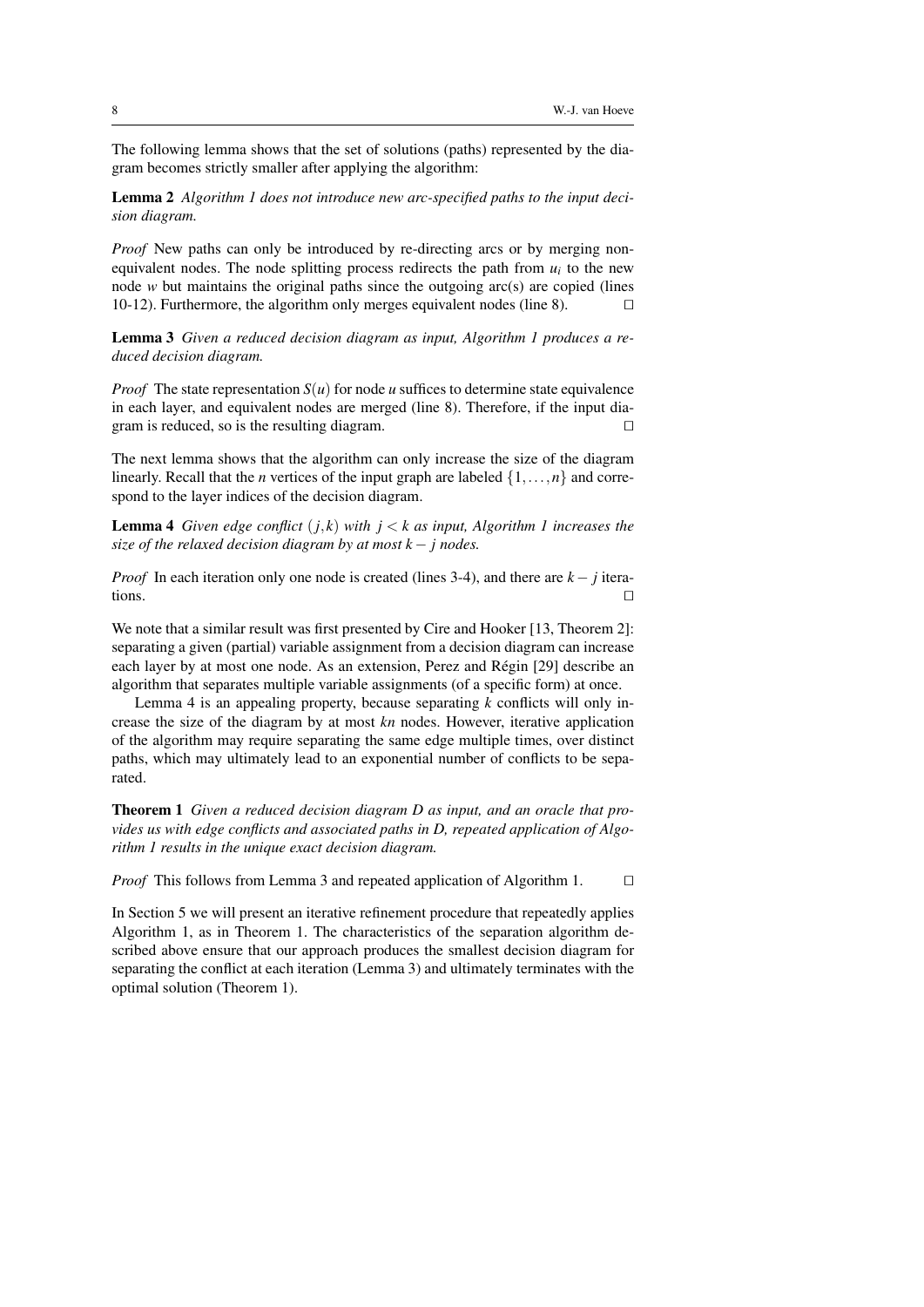### 4 Network Flow-Based Formulation

We next reformulate the graph coloring problem based on independent sets, as a constrained network flow problem on a given decision diagram  $D = (N, A)$ . We let  $\delta^+(u)$  and  $\delta^-(u)$  denote the set of arcs leaving, respectively entering node  $u \in N$ . For each arc  $a \in A$  we introduce a variable  $y_a$  that represents the 'flow' through a. We then define:

$$
(F) = \min \sum_{a \in \delta^+(r)} y_a \tag{3}
$$

s.t. 
$$
\sum_{a=(u,v)|L(u)=j,\ell(a)=1} y_a = 1 \qquad \forall j \in V
$$
 (4)

$$
\sum_{a \in \delta^-(u)} y_a - \sum_{a \in \delta^+(u)} y_a = 0 \qquad \forall u \in N \setminus \{r, t\} \tag{5}
$$

$$
y_a \in \{0, 1, \dots, n\} \qquad \forall a \in A \tag{6}
$$

The objective function (3) minimizes the total amount of flow. Constraints (4) define that in each layer exactly one 1-arc is selected. Constraints (5) ensure flow conservation. Constraints (6) ensure that the flow is integer.

Lemma 5 *A solution to model (F) corresponds to a (not necessarily unique) partition of vertex set V .*

*Proof* A solution to model (F) is an *r*-*t* flow, and can therefore be decomposed into a collection of paths and cycles. Since the decision diagram is a directed acyclic graph, no cycles exist. A partition can be found by applying the following algorithm that decomposes the flow into paths:

- Initialize the sets  $V' = V$  and  $P = \emptyset$  (*P* will represent a collection of subsets of *V*). Define a 'residual' flow vector *y'* that is initialized as  $y'_a = y_a$  for all  $a \in A$ .
- $\overline{V}$  is not empty: Select any *i* ∈ *V'*. By constraints (4), there is exactly one arc  $a = (u, v)$  for which  $y'_a = 1$ . By constraints (5) there exists an *r*-*u* path and a *v*-*t* path for which  $y'_a \ge 1$  for each arc *a* along the path, which together with arc  $(u, v)$ forms an *r*-*t* path *p*. Define the set  $S = \{ j \mid a = (u, v) \in p, L(u) = j, \ell(a) = 1 \}.$ Update *V*<sup> $'$ </sup> = *V*<sup> $'$ </sup> \ *S*, *P* = *P* + *S*, and *y*<sup> $'$ </sup>(*a*) := *y*<sup> $'$ </sup>(*a*) − 1 for all *a* ∈ *p*.<sup>1</sup>

By constraints (4) each vertex  $i \in V$  must be part of exactly one path, and therefore *P* is a partition of *V*. The cardinality of *P* is equal to the number of paths in the decomposition, which equals the value of the objective function  $(3)$ .

Theorem 2 *If the decision diagram is exact, model (F) finds an optimal solution to the graph coloring problem.*

*Proof* By the proof of Lemma 5, we can decompose the solution to (F) into paths corresponding to a partition of *V*. Because each path in the exact decision diagram represents an independent set, the partition represents a coloring of the input graph. Since (F) minimizes the number of paths, the optimal objective function value is the chromatic number.  $\Box$ 

<sup>&</sup>lt;sup>1</sup> The operator  $+$  indicates the addition of a set to a set (instead of the union).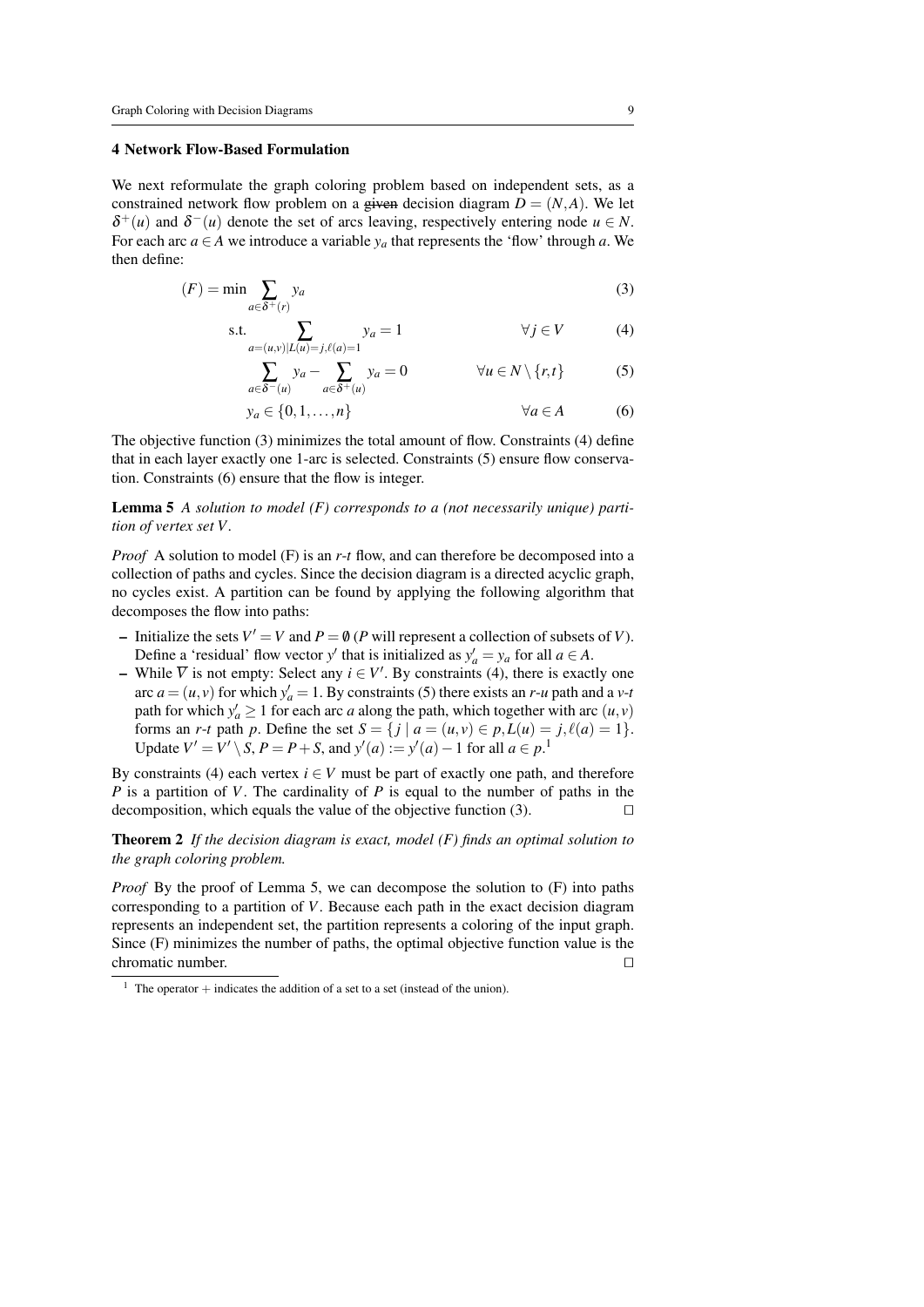By the definition of relaxed decision diagrams, we have the following corollary:

Corollary 1 *If the decision diagram is relaxed, the objective value of model (F) is a lower bound on the chromatic number.*

One may wonder whether model (F) can be solved in polynomial time, because of the structure imposed by the additional constraints (4). Such result would not imply a polynomial solution method for graph coloring, because the decision diagram may have exponential size. The answer, however, is negative:

Theorem 3 *Solving model (F) for an arbitrary decision diagram is NP-hard.*

*Proof* By reduction from minimum set partitioning. We are given a collection *S* of sets based on a universe of elements *E*, and need to find a subset of *S* of minimum cardinality such that each element in *E* belongs to exactly one subset. We define a decision diagram with  $|E|+1$  node layers, such that layer *i* represents the *i*-th element from *E* following an arbitrary but fixed ordering of *E*. We then define an *r*-*t* path for each set  $s \in S$  by introducing nodes and arcs between each layer *i* and  $i + 1$ , with arc label 1 if the *i*-th element of *E* is in *s* and 0 otherwise. To do so, we apply the following algorithm, for each set  $s \in S$ :

- Initialize  $u = r$  (start at the root node).
- For  $i = 1, \ldots, |E|$ : If there does not exist an arc  $a = (u, v)$  with label  $\ell(a) = \mathbb{I}[i \in s]$ , add a new node *v* to layer  $i+1$  and define arc *a*. Update  $u = v$ .

The resulting diagram has at most |*S*| nodes in any layer, where each node has at most two outgoing arcs, and is therefore of size  $O(|E||S|)$ . An optimal solution to model  $(F)$  directly corresponds to solving the minimum set partitioning problem.  $\Box$ 

As stated in Lemma 5, a solution to model (F) may give rise to multiple partitions of vertex set *V*. Indeed, paths in the solution are not explicitly given, but instead follow from the arc flow values. Moreover, paths can share nodes and 0-arcs. This gives rise to the following result:

Theorem 4 *If the decision diagram is relaxed, deciding whether a solution to model (F) corresponds to a feasible graph coloring solution is NP-complete, even if the objective value of (F) is the chromatic number of the input graph.*

*Proof* Let  $G = (V, E)$  be the input graph, and consider the following transformation. Let  $(V', E')$  be a copy of  $(V, E)$ , and define  $G' = (V \cup V', E \cup E')$ . By design,  $\chi(G) = \chi(G')$ . We define a relaxed decision diagram for *G*' where the first |*V*| layers are associated with  $V$ , and the remaining layers are associated with  $V'$ . Up to, and including, layer  $|V|$ , we let the decision diagram be exact. All nodes in layer  $|V|+1$ are merged into a single node *u*, with state  $S(u) = V'$ . Layers  $|V| + 1$  to  $2|V|$  are each defined to contain a single node, and connect to the next layer with both the 1-arc and the 0-arc. We solve model (F) with this relaxed decision diagram as input. Because the layers associated with *V* are exact, by Theorem 2 the optimal objective value of (F) will be at least  $\chi(G)$ . Because the layers associated with  $V'$  do not restrict the solution further, we know that the optimal objective value of  $(F)$  is equal to  $\chi(G)$ and thus to  $\chi(G')$ . Furthermore, the optimal solution corresponds to a collection of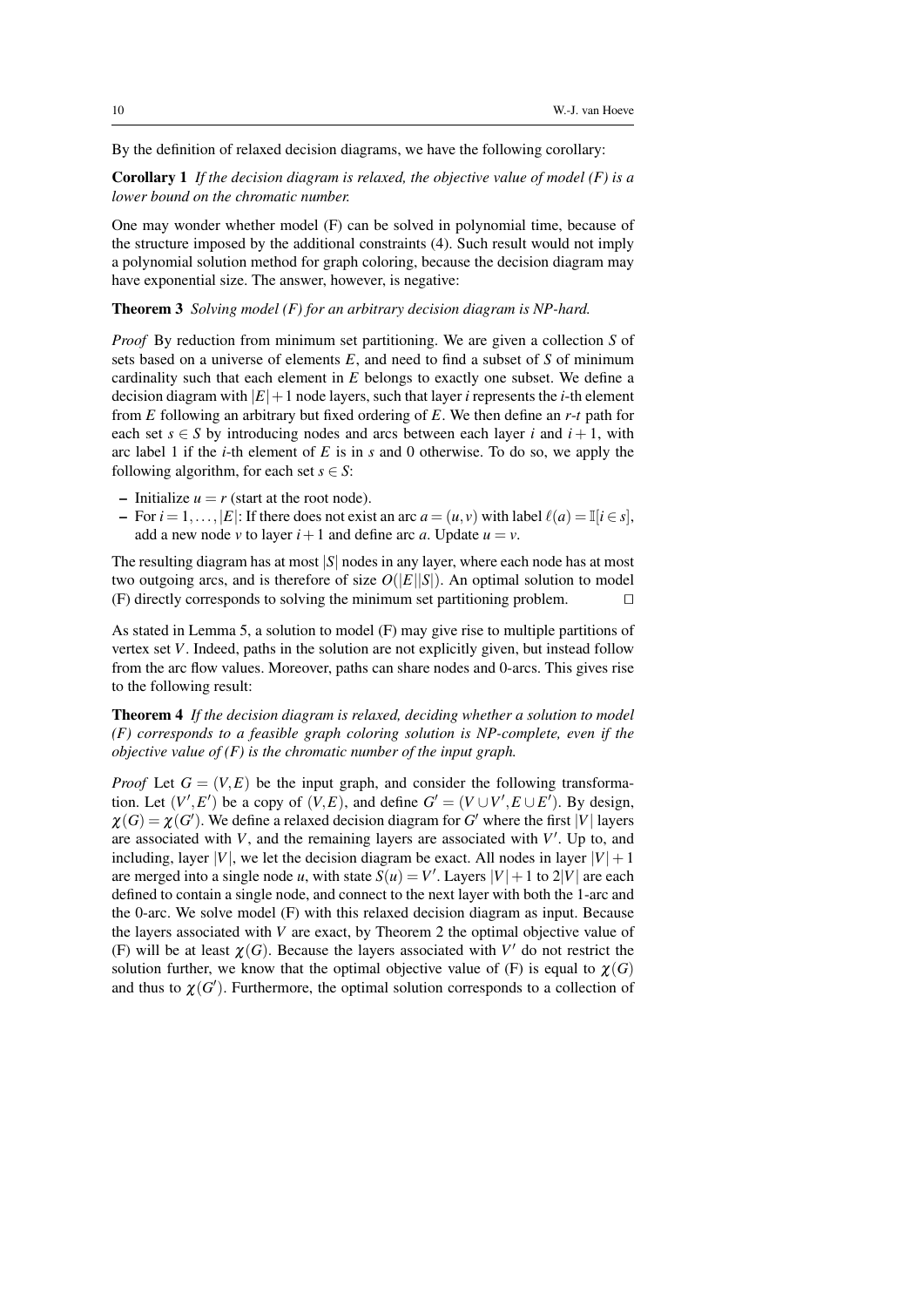Algorithm 2: Edge conflict detection via flow decomposition.



conflict-free paths for the first |*V*| layers, all ending in *u*. For layers  $|V| + 1$  to  $2|V|$ , the solution will assign a value of 1 to each 1-arc, and a value of  $\chi(G') - 1$  to each 0-arc (by flow conservation starting at node *u*).

To decide whether the solution of  $(F)$  corresponds a feasible coloring to  $G'$  (i.e., on  $(V, E)$  and  $(V', E')$  simultaneously), we need to decompose it into  $\chi(G')$  conflictfree paths. Starting from the root, the first |*V*| arcs along these paths are given by the solution to (F), since that part of the diagram is exact. Each of these paths can be arbitrarily extended to contain a subset of 1-arcs from layers  $|V| + 1$  to  $2|V|$ . Completing a feasible coloring to  $G'$  therefore amounts to decomposing the solution into  $\chi(G')$  conflict-free paths in layers  $|V|+1$  up to 2 $|V|$ . This is equivalent to determining whether the original input graph is  $\chi(G)$ -colorable, which is NP-complete [15].  $\square$ 

# 5 Iterative Refinement Procedure

In this section we describe the iterative refinement procedure that employs Algorithm 1 to separate edge conflicts from paths in the relaxed decision diagram. While the worst-case complexity results in the previous section are negative (Theorems 3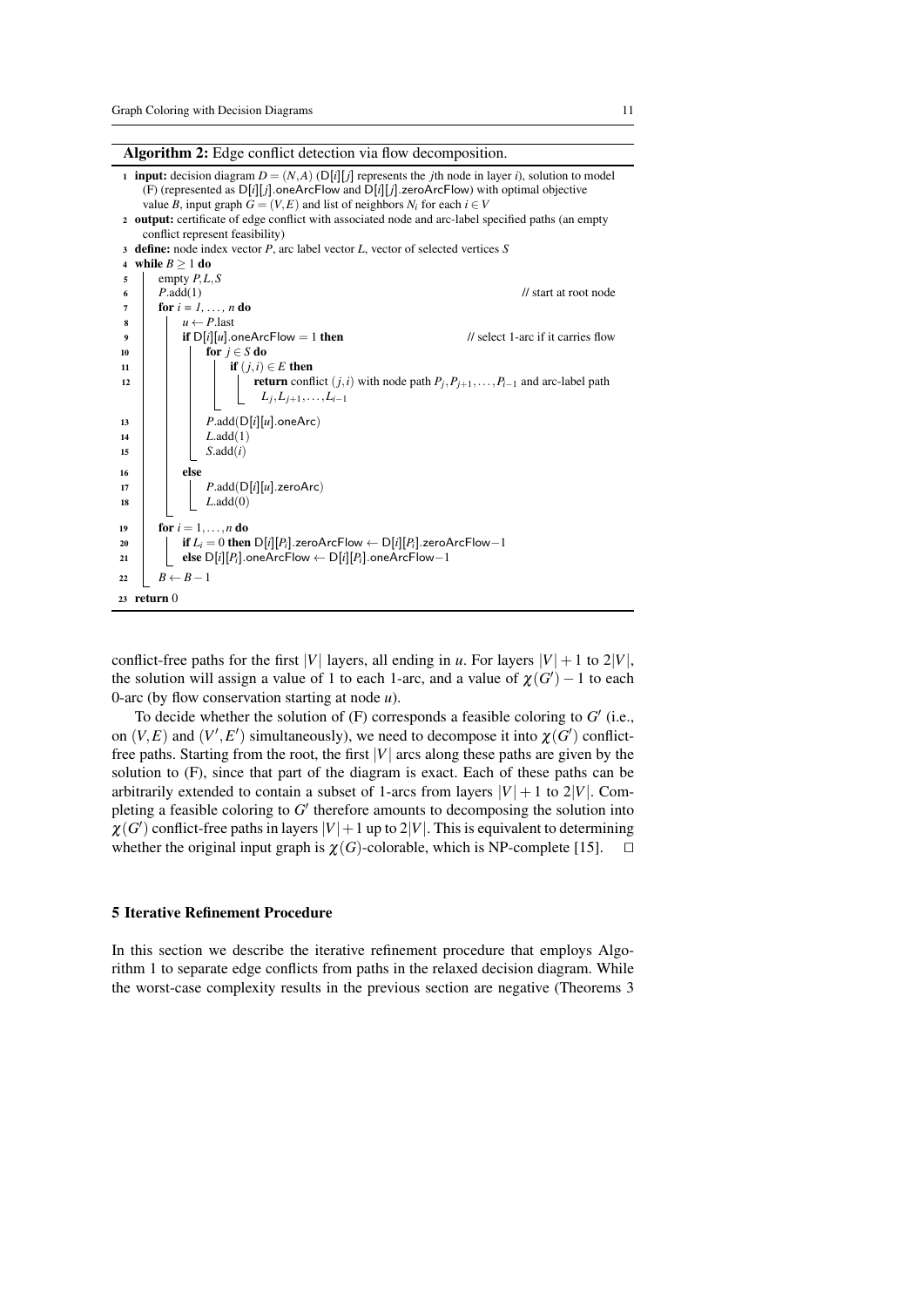| <b>Algorithm 3:</b> Iterative refinement by conflict detection and separation.            |
|-------------------------------------------------------------------------------------------|
| <b>1</b> input: input graph $G = (V, E)$ , and list of neighbors $N_i$ for each $i \in V$ |
| 2 output: chromatic number of $G$                                                         |
| $\alpha$ foundSol $\leftarrow$ false                                                      |
| 4 initialize width-1 decision diagram $D$                                                 |
| 5 while $foundSol = false$ do                                                             |
| solve model $(F)$ with decision diagram $D$<br>6                                          |
| lowerBound $\leftarrow$ obj(F)<br>7                                                       |
| apply Algorithm 2 to determine conflict $(j, k)$ with node/label path vectors P, L<br>8   |
| <b>if</b> no conflict is detected <b>then</b> foundSol $\leftarrow$ true<br>9             |
| else separate conflict $(j,k)$ along path P, L in D using Algorithm 1<br>10               |
| return lowerBound                                                                         |

and 4), we can, however, efficiently identify a conflict in a given solution, as presented in Algorithm 2.

Theorem 5 *For a given solution to (F) and decision diagram D, Algorithm 2 either* determines feasibility or identifies an edge conflict and associated path, in  $O(n^3)$ *time).*

*Proof* Algorithm 2 implements a path decomposition of the flow. By the specification of model (F), each path in the decomposition carries a flow of value 1. While the remaining flow is at least 1 (line 4), the algorithm identifies a path from *r* to *t* such that the flow along each arc is at least 1. The algorithm maintains a vector *P* of node indices and vector *L* of arc labels representing the path. It also maintains a vector *S* of vertices *i* for which the associated label in the path is 1. Before vertex *i* is added to *S*, we inspect whether there exists an edge  $(j,i) \in E$  with  $j \in S$ . If so, we terminate and return the conflict  $(j, i)$  as well as the node and label specified paths *P* and *L* (line 12). Otherwise, we update *P* and *L* based on whether a 1-arc (lines 15-16) or 0-arc (lines 20-21) is selected. If no conflict has been identified, the flow along the path is decreased by 1 (lines 24-27), as is the remaining flow value (line 28). If during the process no conflict is detected, the path decomposition represents a feasible coloring, and the algorithm returns 0 (line 30).

Finding one *r*-*t* path takes *n* steps (line 7). The edge inspection (lines 10-11) takes  $O(n)$  time per event, which makes the total time for identifying a single path  $O(n^2)$ . Since there are at most *n* paths, i.e.,  $B \le n$ , the total time is  $O(n^3)$ ).  $\qquad \qquad \Box$ 

We can now describe our overall iterative refinement procedure, presented as Algorithm 3. The algorithm repeatedly solves the flow model (line 6), the objective of which provides a lower bound (line 7). If the solution contains a conflict (line 8), the decision diagram is refined accordingly (line 10), and we repeat the process. Otherwise, we return the optimal solution (line 9). The process is illustrated in the following example.

*Example 3* Figure 2 depicts the iterative refinement procedure when applied to the input graph given in Figure 1(a). We start with the trivial relaxation in Fig. 2(a), which encodes all possible subsets of *V*, and find the all-ones solution as a single path. Thus, the lower bound is 1. The first conflict we identify is edge  $(1,3)$  which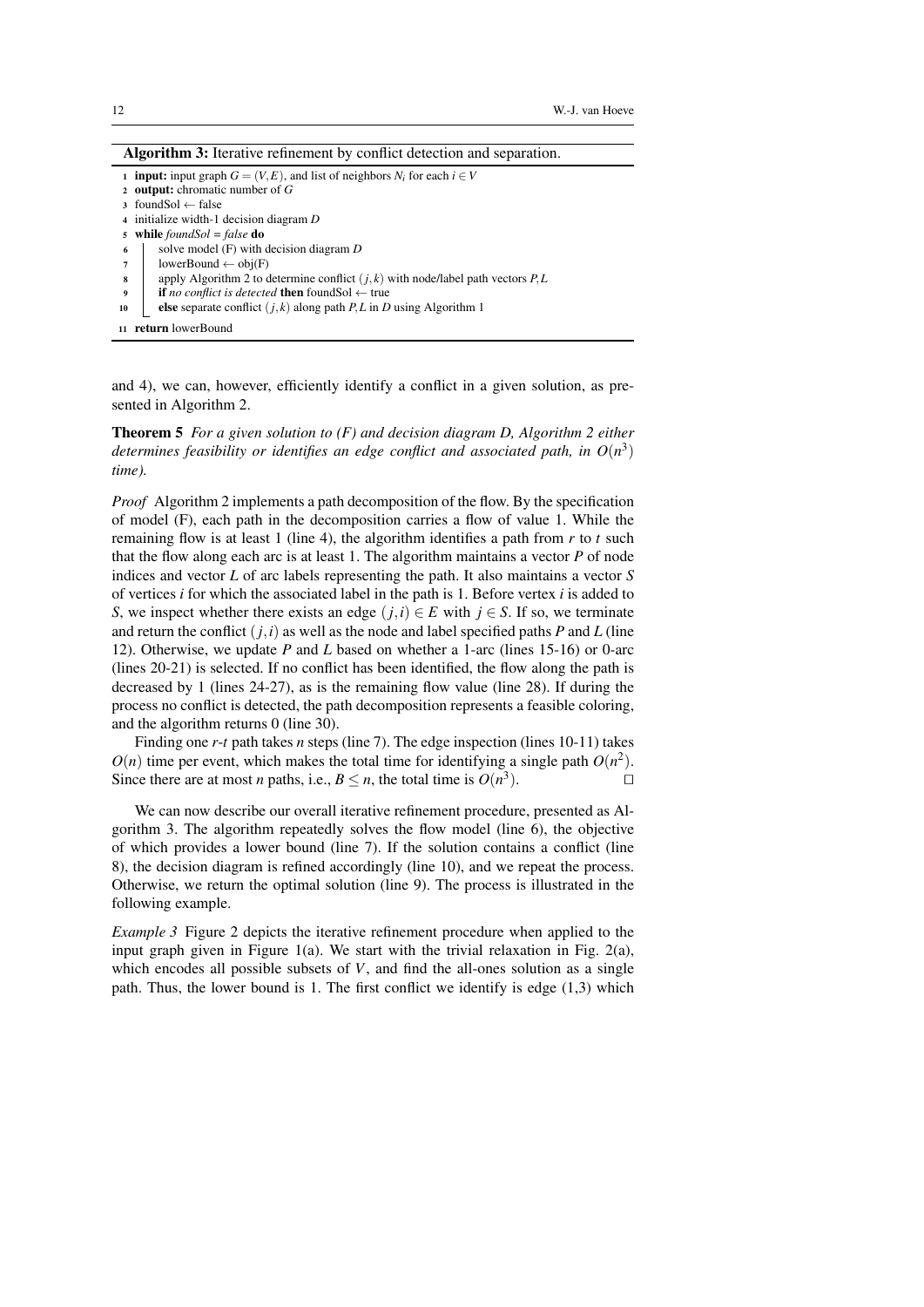is subsequently separated. An optimal flow for the diagram in Fig. 2(b) contains two paths which yields lower bound 2, and we can identify conflict (2,4) to be separated. This continues until we find the diagram in Fig. 2(d) and identify flow paths without conflicts. Observe that the diagram in Fig. 2(d) is not exact, yet it yields an optimal solution. Furthermore, observe that the flow paths are not unique. If we had identified the flow paths  $(1,0,0,1)$  and  $(0,1,1,0)$  as optimal solution for the diagram in Fig. 2(b), the algorithm would have terminated after one iteration.

#### Theorem 6 *Given graph G, Algorithm 3 computes the chromatic number of G.*

*Proof* The validity of the lower bound is provided by Corollary 1. Feasibility of the solution is determined by Algorithm 2 and guaranteed by Theorem 5. In case of a conflict, Algorithm 2 returns the first edge  $(j, i)$  it encounters along the path *P*, *L* (line 10-11). Therefore, no edge conflicts  $(j', i')$  with  $j \leq j' < i' < i$  exist along the path, and  $(j, i)$ ,  $P$ , and  $L$  satisfy the conditions for Algorithm 1. Since at each iteration of Algorithm 3 the decision diagram is refined in case of a conflict, termination is guaranteed by Theorem 1.  $\Box$ 

Example 3 shows that iterative refinement may yield a relaxed decision diagram that is smaller than the exact decision diagram, to prove optimality. This is formalized in the following key result:

Theorem 7 *For a given graph G, the iterative refinement procedure can find the chromatic number of G with a relaxed decision diagram that is exponentially smaller (in the size of G) than the exact diagram that is defined on the same variable ordering.*

*Proof* We prove that there exists a graph coloring instance class, and associated vertex ordering, such that the exact decision diagram is of exponential size while a polynomial-size relaxed decision diagram exists that proves optimality. Consider a graph  $G = (V, E)$  with vertex labels  $V = \{1, \ldots, n\}$  and edge set  $\{(i, i + 1) \mid i \in$  $\{1,\ldots,n-1\}$ , i.e., *G* is a path from vertex 1 to *n*. We define the following fixed variable ordering to compile the decision diagrams:

- For layers  $i = 1, \ldots, \lfloor n/3 \rfloor$ , we associate the variable corresponding to vertex  $1 +$  $3(i-1)$ .
- For layers  $i = |n/3| + 1, \ldots, n$ , we associate the variable corresponding to an arbitrary vertex that has not been assigned to layers 1,...,*i*−1.

We first the consider the exact decision diagram that is compiled according to this ordering.

- Observation 1: Up to layer  $\vert n/3 \vert$ , none of the associated vertices is adjacent, and appears in each of the states. Therefore, each state up to layer  $\lfloor n/3 \rfloor$  has two outgoing arcs, the 0-arc and the 1-arc.
- Observation 2: Consider the transition of a node *u* with state  $S(u)$  into state  $S(u')$ , following the transition rules (2). Up to layer  $\lfloor n/3 \rfloor$ , the transition along each 1-arc eliminates the associated vertex as well as its neighbors, while each 0-arc eliminates the associated vertex. Furthermore, up to layer  $\vert n/3 \vert$ , the associated vertices have no common neighbors. Therefore, when expanding layer *i* into layer  $i+1$ , each of the resulting states is distinct, for  $i < |n/3|$ .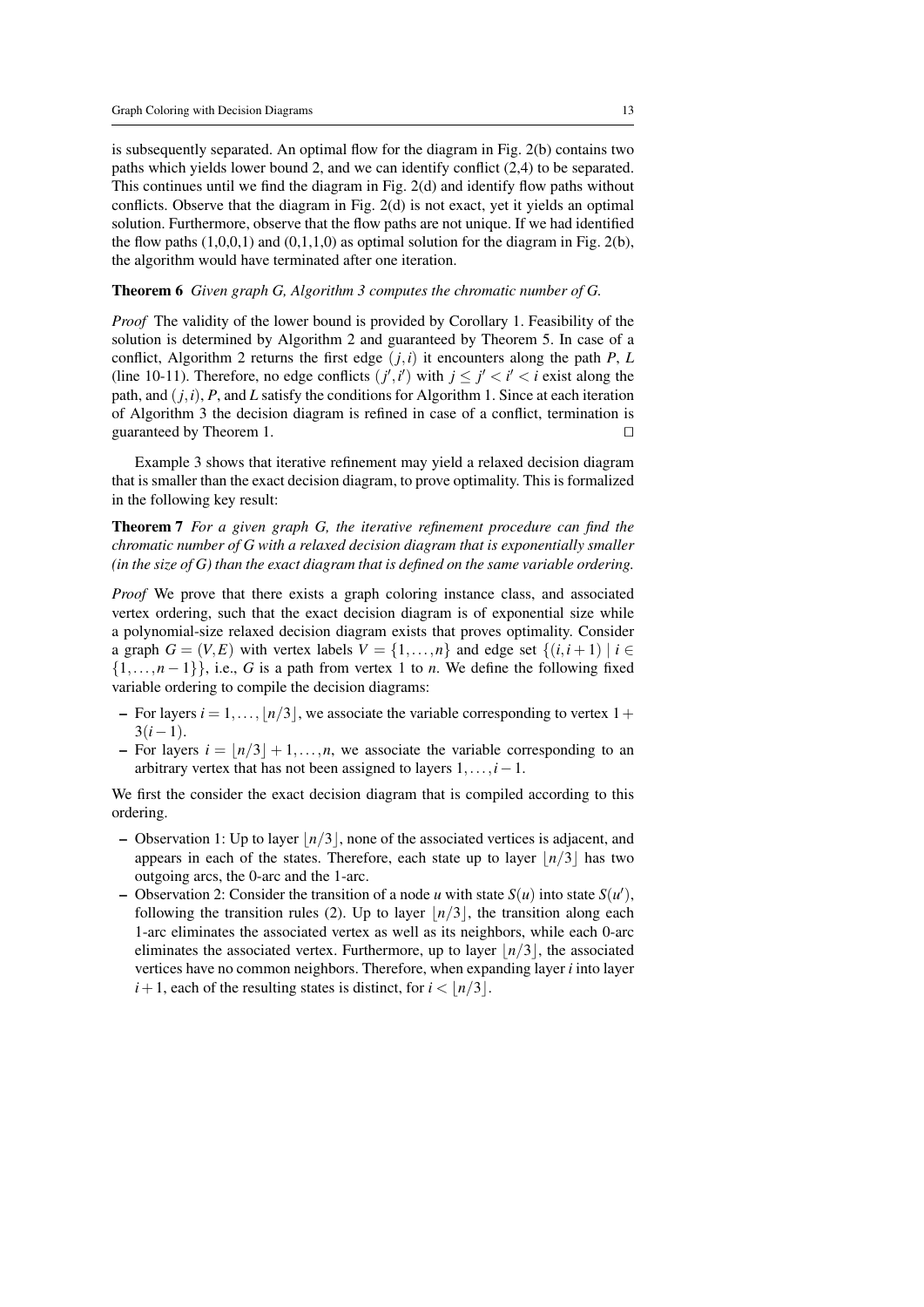These two observations imply that the exact decision diagram requires at least  $O(2^{\lfloor n/3 \rfloor})$ states (the size of layer  $\lfloor n/3 \rfloor$ ).

Next, consider the relaxed decision diagram that is constructed by applying the iterative refinement procedure, starting with a width-1 diagram. The initial solution is the path consisting of all 1-arcs. After refining the first conflict the lower bound becomes 2, which is the chromatic number of *G*. For this diagram, there exists an optimal solution to (F) and associated path decomposition consisting of two conflictfree paths (one with 1-arcs associated with odd vertices, and the other with 1-arcs associated with even vertices). The iterative refinement procedure can therefore terminate with a decision diagram of  $O(n)$  size.

# 6 Primal Heuristic

In this section we describe how the relaxed decision diagram, together with the optimal flow solution, can be used to develop a primal heuristic. The heuristic is presented in Algorithm 4. It follows a similar structure as the flow path decomposition of Algorithm 2. Namely, until all vertices have been assigned to a color class (line 6), the algorithm identifies a path in the decision diagram. The heuristic greedily follows the 1-arcs that have at least as much flow value as the alternative 0-arc (line 11). Otherwise, the 0-arc is selected by default (line 20). If the 1-arc is selected, the corresponding vertex is added to the path's color class (line 16), and the vertex and its neighbors are added to the set *NS* of neighbors. Once the path is completed, the color class is added if it exists (line 25) and the flow values are updated according the minimum flow value 'val' along the path (lines 27-29). If the color class is not used, and not all vertices have been assigned to a color class (line 30), the remaining vertices are added to the first non-conflicting color class (lines 32-35) or otherwise to a newly created color class (line 37).

The main differences with Algorithm 2 are that arcs can be selected in the path even if their flow value is zero, and that 1-arcs in the path need not necessarily be added to the color class.

# Theorem 8 *Given input graph G, decision diagram D, and a solution to model (F),* Algorithm 4 finds a coloring of  $G$  in  $O(n^3)$  time.

*Proof* In each iteration we either find a path with at least one unselected vertex, or determine that no such path exists. In the first case, we decrease the number of available vertices by at least one. In the second case, we terminate the path decomposition and continue adding the vertices to available color classes. Since each color class only contains non-adjacent vertices, the algorithm finds a feasible coloring of *G*, in at most *n* iterations.

Computing one path takes *n* steps (line 9), in which the neighbor membership test (line 15) takes  $O(n)$  time. Overall, this bounds the complexity to  $O(n^2)$  per path. The second part of the algorithm (adding the unassigned vertices) can be amortized to take  $O(n)$  time for each unassigned vertex  $i \notin S$ . Namely, all classes  $c \in C$  are disjoint and therefore the maximum number of edge checks (line 33) is bounded by *n*. The overall complexity of the algorithm is therefore  $O(n^3) + O(n^2) = O(n^3)$  $\Box$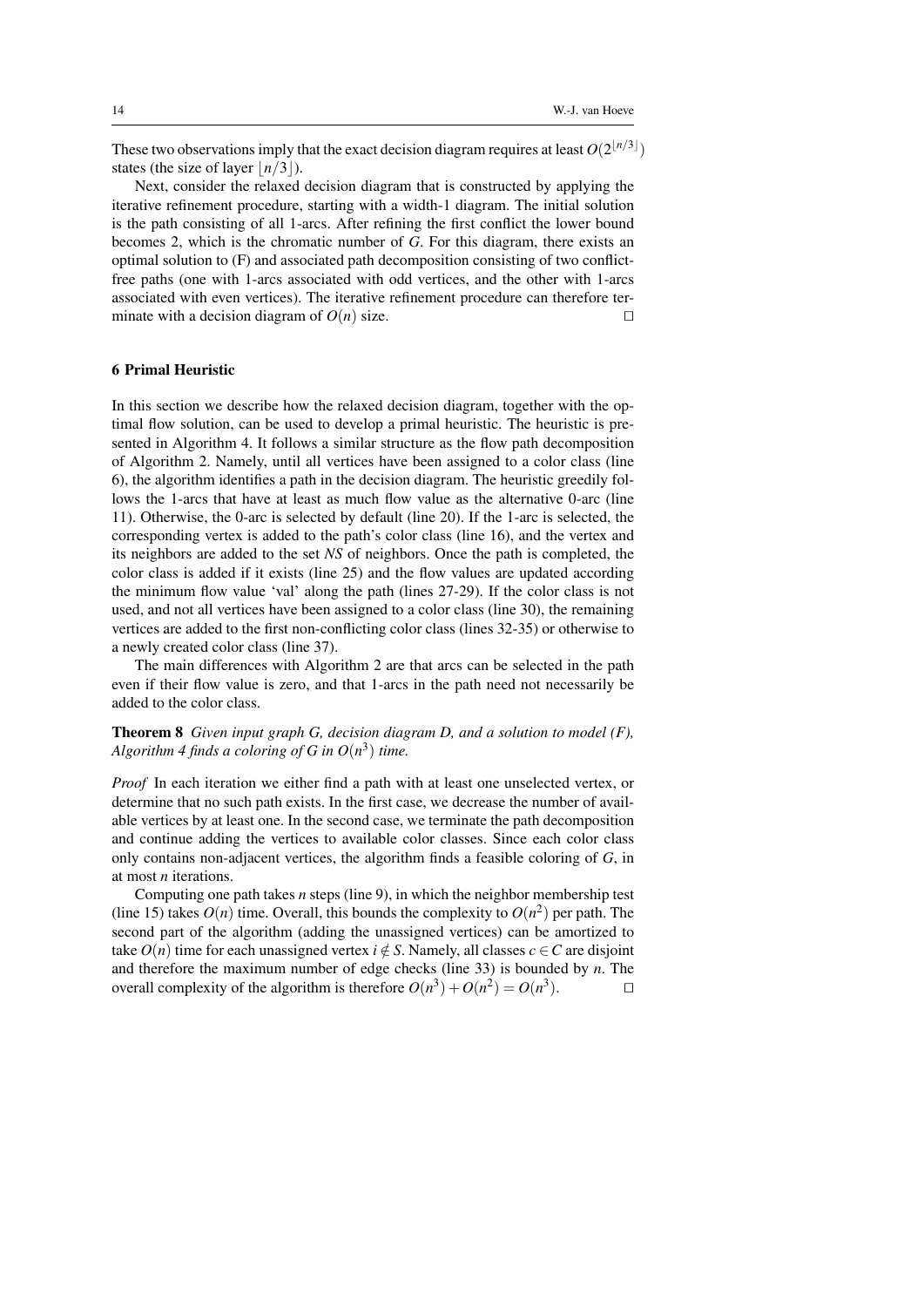Algorithm 4: Flow-based primal heuristic.

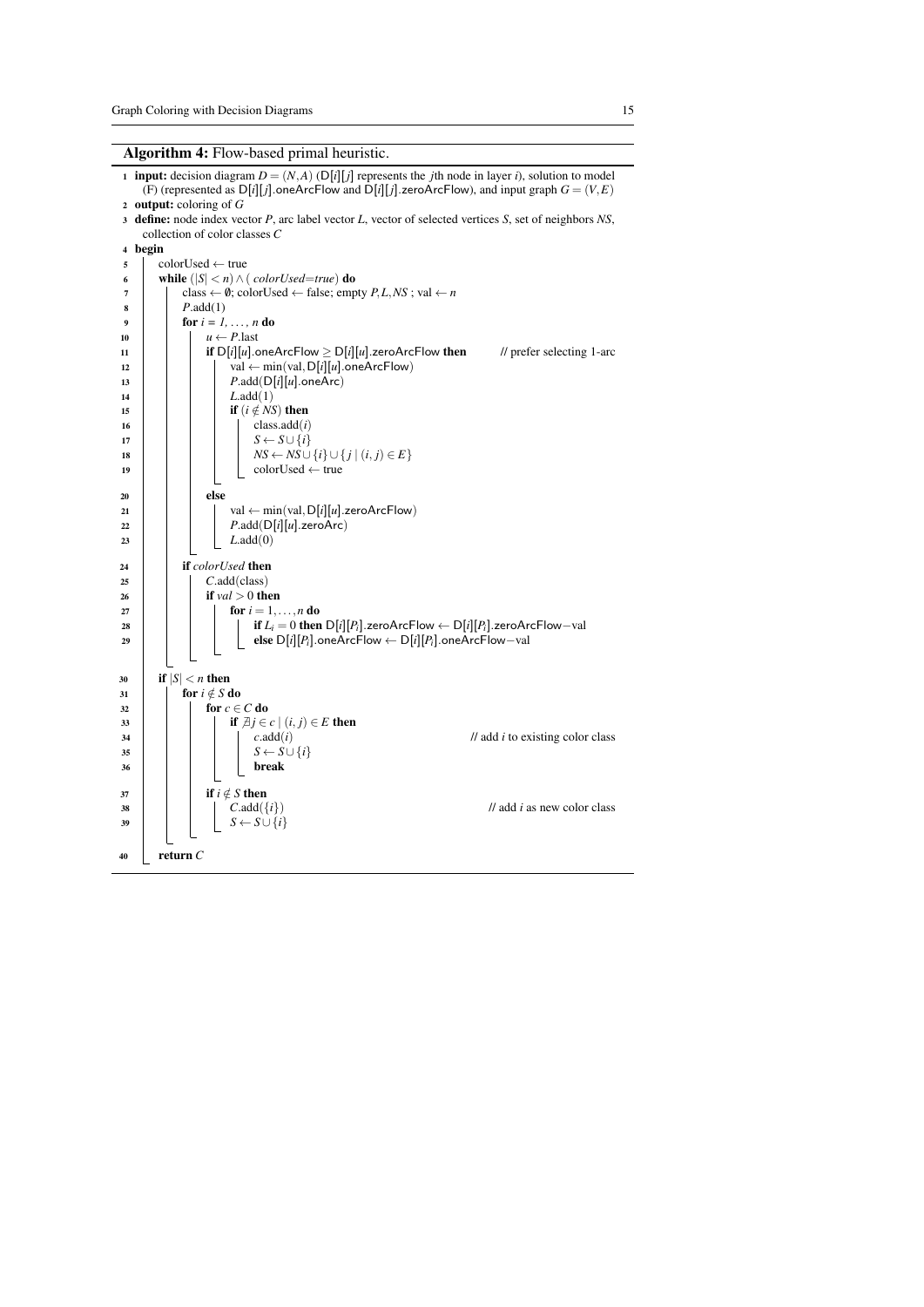| <b>Algorithm 5:</b> Iterative refinement with lower and upper bounds.                    |  |
|------------------------------------------------------------------------------------------|--|
| <b>1</b> input: input graph $G = (V, E)$                                                 |  |
| 2 output: chromatic number of $G$                                                        |  |
| 3 begin                                                                                  |  |
| initialize width-1 decision diagram D<br>4                                               |  |
| lowerBound $\leftarrow 0$<br>5                                                           |  |
| upperBound $\leftarrow$ <i>n</i><br>6                                                    |  |
| while lowerBound $\langle$ upperBound do<br>7                                            |  |
| solve model $(F)$ with decision diagram $D$<br>8                                         |  |
| lowerBound $\leftarrow$ obj(F)<br>9                                                      |  |
| apply Algorithm 4 to determine coloring $C$<br>10                                        |  |
| upperBound $\leftarrow$ min(upperBound, $ C $ )<br>11                                    |  |
| apply Algorithm 2 to determine conflict $(j, k)$ with node/label path vectors P, L<br>12 |  |
| <b>if</b> no conflict is detected <b>then</b> upperBound $\leftarrow$ obj(F)<br>13       |  |
| else separate conflict $(j, k)$ along path P, L in D using Algorithm 1<br>14             |  |
| <b>return</b> lowerBound<br>15                                                           |  |

The addition of the primal heuristic can help speed up the iterative refinement procedure. In addition to terminating the refinement when no more edge conflict is detected (Algorithm 3), we can prove optimality when the lower bound equals the best found solution. This is described in Algorithm 5, which extends Algorithm 3 with an upper bound based on the primal heuristic, and the associated stopping criterion.

# 7 Implementation Details

We next describe the main features of the implementation that influence its computational efficiency.

# 7.1 Variable Ordering

The single most important parameter that influences the performance of the algorithm is the variable ordering of the decision diagram. This is a well-known feature of decision diagrams in general, and has also been studied for independent set problems [6, 7]. The orderings developed in those works are applied to a top-down compilation (layer by layer) of the diagram, and can therefore dynamically incorporate the state information at each layer to select the next variable. In our case, we instead adopt an iterative refinement strategy, which prevents the application of dynamic ordering heuristics. Instead, our variable ordering is computed in a pre-processing phase and applied in a fixed manner. We consider the following variable ordering heuristics:

- Lexicographic: Order the variables by the specification of the input graph, i.e., {1,2,...,*n*}.
- Dsatur: Order the variables using the Dsatur heuristic.
- Max-Connected-Degree: Among all unselected vertices, select the one that is connected to the most vertices that have been selected so far. In case of ties, select a vertex with the highest degree.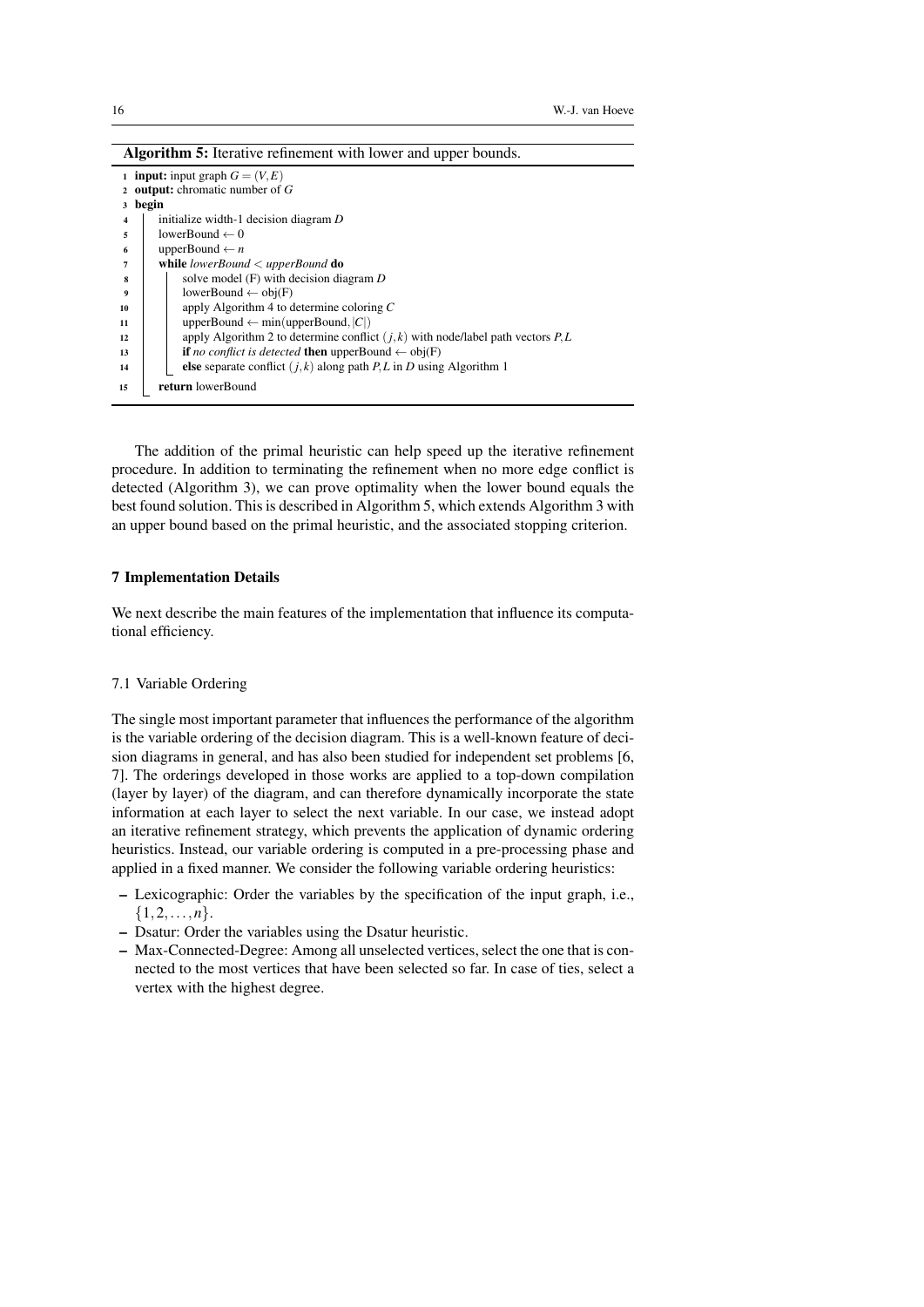As we will see in Section 8, none of these heuristics strictly dominates the others. Although the lexicographic ordering is the weakest, it was for example effective on the highly structured queen instances from the DIMACS benchmark set. The Dsatur and Max-Connected-Degree heuristics have similar relative performance, with the Max-Connected-Degree heuristics performing better on average.

#### 7.2 Network Flow Model

It is common in column generation to replace the equality constraints of the set partitioning model (1) with inequality constraints, yielding a set covering formulation. Such reformulation often has computational benefits. We can do the same for our network flow model, i.e., the equality constraints (4) can be replaced by the following inequalities:

$$
\sum_{a=(u,v)|L(u)=j,\ell(a)=1} y_a \ge 1 \ \forall j \in V. \tag{7}
$$

This is an equivalent formulation, since all solutions to model (F) with constraint (4) are also solutions with respect to constraints (7). Furthermore, although a vertex may now be associated with multiple paths, we can arbitrarily select one of these paths to assign the vertex to its color class. All results presented in this paper can be easily adapted to handle the inequality constraints. In a preliminary experiment, we compared the two formulations, and found that the inequality constraints indeed perform better on average. Therefore, the results in Section 8 all utilize the inequality constraints (7).

The constrained network flow problem (F) is NP-hard to solve in general (see Lemma 3). In practice, however, modern mixed-integer programming solvers can optimally solve instances with tens or hundreds of thousands variables in reasonable time. Nonetheless, this is still the computational bottleneck for each iteration of our iterative refinement algorithm. To help speed up this process, we therefore explored the use of its linear programming (LP) relaxation, which is obtained by replacing the integrality constraints (6) by  $0 \le y_a \le n$  for all  $a \in A$ . Naturally, the LP relaxation of (F) provides a lower bound on the chromatic number. In addition, as the continuous solution is a flow, we can also apply the path decomposition approach to identify conflicts. In our implementation, we apply a path decomposition algorithm for continuous flows that is similar to the one for the primal heuristic (Algorithm 4): the path selects a 1-arc if it has at least as much flow as the 0-arc, and otherwise selects the 0-arc by default. While the LP bound may be weaker than the integer programming (IP) bound, it is faster to compute and may therefore speed up the overall process.

We implemented the LP relaxation as a separate phase of Algorithm 5. That is, in line 8, we start by solving the LP relaxation during each iteration. This is continued until a conflict-free path decomposition is found, yielding the LP optimum. After that, we continue by applying the IP model, as before. We evaluated the potential benefit of LP-based iterative refinement on all 137 DIMACS instances. We ran Algorithm 5 with and without the LP relaxation, each with maximum of 300s per instance. This yielded the following results: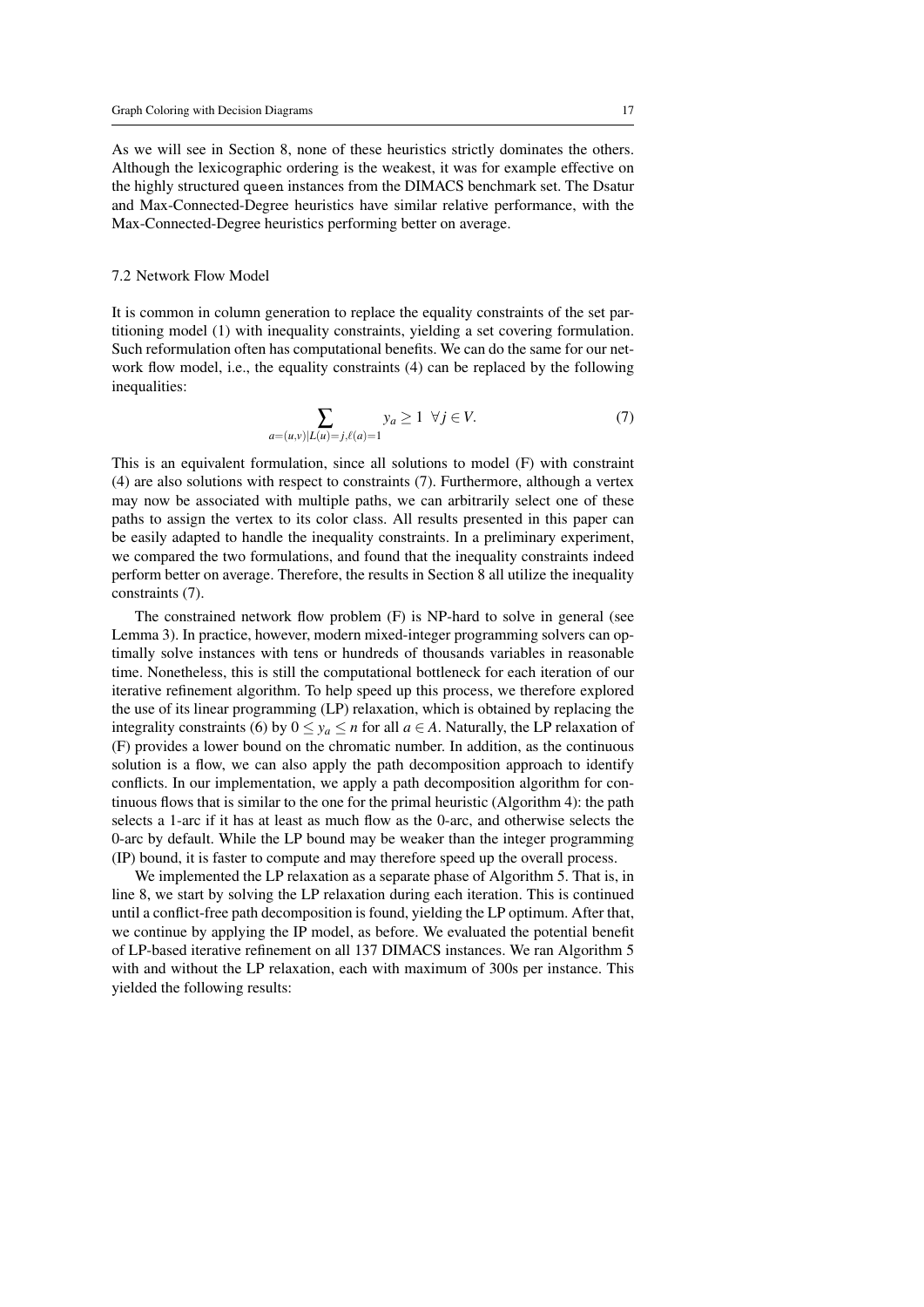- For 2 instances, IP alone found a better lower bound than LP followed by IP;
- For 31 instances, the LP followed by IP yielded a better lower bound than IP alone;
- For 104 instances, the lower bounds from both methods were equal. For these instances, however, adding the LP relaxation reduced the time to find the best bound by about 50%.

Based on these results, we conclude that the LP relaxation is advantageous, and it is applied to obtain the results in Section 8. In the implementation, the lower bound is calculated as  $\left[ z^* - 10^{-5} \right]$ , where  $z^*$  is the optimal objective value reported by the solver.

# 7.3 Separate Multiple Conflicts Per Iterations

Instead of separating a single conflict in each iteration, it is possible to identify and separate multiple conflicts; one for each path in the decomposition (if the path contains a conflict). This requires a slight adaptation of Algorithm 2: instead of terminating once a conflict is found, the algorithm now records the conflict, completes the path to the terminal, and continues the path decomposition. When the remaining flow is zero, and the path decomposition is complete, the algorithm terminates and returns the collection of conflicts. This also has implications for the conflict separation procedure (Algorithm 1), which is now applied in sequence for each conflict.

We point out that separating each conflict will change the structure of the decision diagram, as new nodes are introduced and arcs are redirected. We must therefore ensure that the paths, in particular the node indices, that represent these conflicts still exist when multiple conflicts are separated. Recall that the vertex partition defined by the path decomposition is disjoint. Furthermore, the separation of conflicts only adds nodes at the end of each layer; no nodes are removed from the layer or inserted in between other nodes. This guarantees that the node indices of each path remain accurate.

We evaluated the impact of separating multiple cuts per iteration, on all 137 DI-MACS instances. We ran Algorithm 5 with single and multiple conflict separation, in each case for a maximum of 300s per instance. The results are as follows:

- For 3 instances, single conflict separation found a better lower bound than multiple conflict separation;
- For 43 instances, multiple conflict separation found a better lower bound than single conflict separation;
- For 91 instances, the lower bounds from both methods were equal. For these instances, however, multiple conflict separation was about 2.8 times faster than single conflict separation to find the best bound.

Based on these results, we conclude that separating multiple conflicts per iteration is quite effective, and it is applied to obtain the results in Section 8.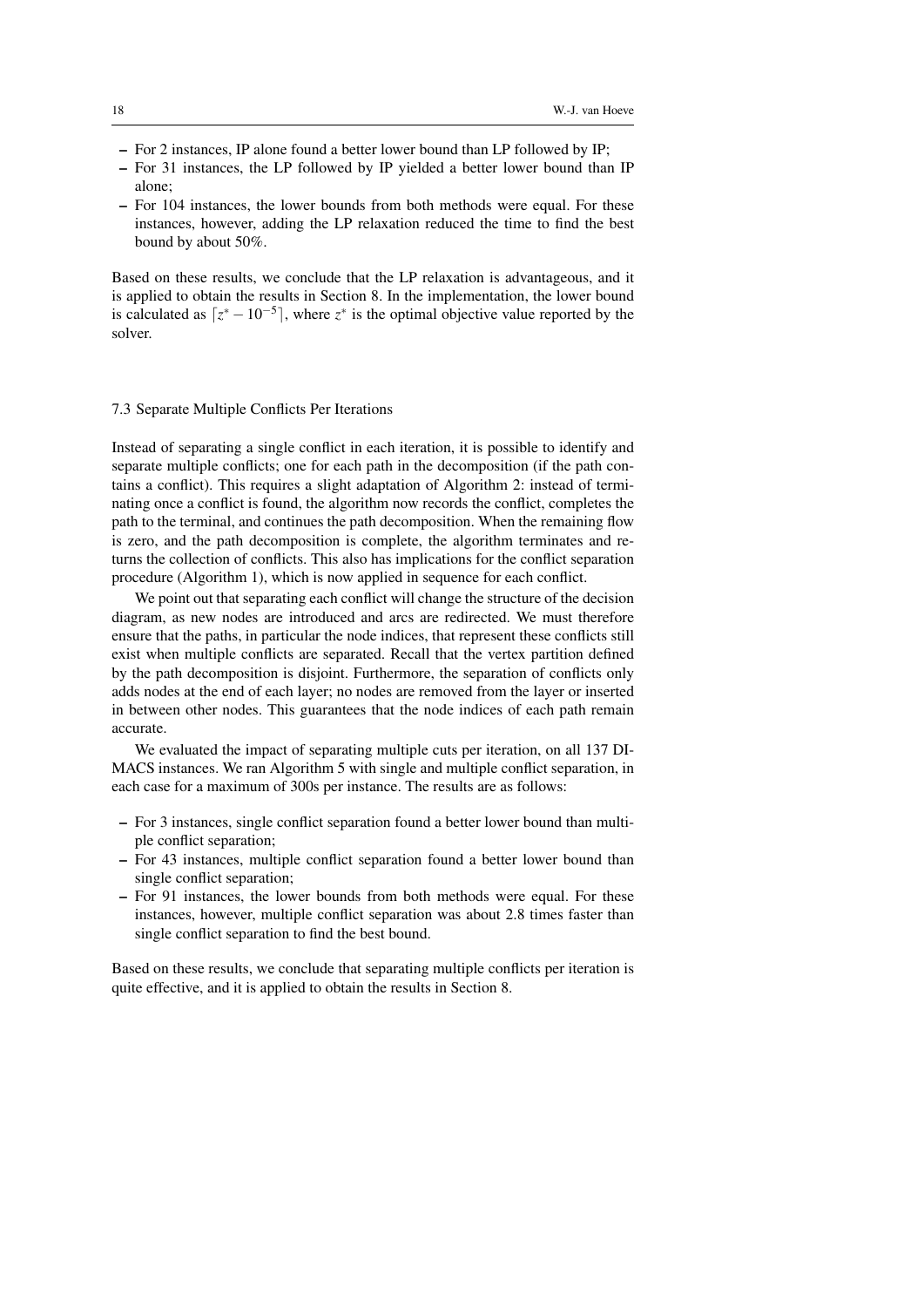#### 7.4 Improved Relaxation by Redirecting Arcs

In previous work, it has been observed that relaxed decision diagrams can be strengthened by redirecting arcs appropriately [4, 31]. We apply a similar approach here, tailored to the state representation for independent set problems. Recall that each state in the diagram is a subset of eligible vertices. The transition rules (2) prescribe how for a node *u* its state  $S(u)$  is updated according to a 1-arc or 0-arc transition, resulting in a new state  $S(u')$ . For exact decision diagrams, the transition is required to end in state *u'* on the next layer. For relaxed decision diagrams, *u'* may not exist, in which case the transition is directed to another state. To ensure a proper relaxation, we must select a state (in fact, any state) *v* in the next layer, such that  $S(u') \subseteq S(v)$ . A natural heuristic choice is to select the 'most similar' node, i.e., a node *v* for which  $S(u') \cap S(v)$  is maximized.

Consider now the conflict separation algorithm (Algorithm 1). As we follow the arcs along the path, we split off new nodes and copy their associated 1-arcs and 0-arcs by directing them to the original nodes along the given path (lines 10, 12). However, we could alternatively redirect the arcs to other nodes in the layer, which may result in a better relaxation. For this purpose, we implemented the 'most similar' heuristic described above to redirect arcs in Algorithm 1. An initial evaluation of its performance indicated that this redirection strategy can be beneficial in some cases, but can be detrimental in other cases. For the experiments in Section 8, we therefore ran our procedure with and without redirecting arcs.

# 7.5 Initialization

We added two other features to streamline the solving process. First, before entering the iterative refinement procedure, we apply the Dsatur heuristic to initialize the upper bound (replacing *n* in line 6 of Algorithm 3).

Second, before running the LP and IP-based iterative refinement, we run a refinement procedure based on the longest path (with respect to 1-arcs) in the decision diagram. The intuition is that in the initial iterations, conflicts are likely to be found on paths with many 1-arcs. It is computationally much cheaper to identify such paths using a longest path algorithm (which runs in linear time in the size of the decision diagram), than using the LP or IP model. Once a longest path is found, we return the first conflict that is detected and separate it, similar to the paths found by the flow decomposition. If the longest path does not contain a conflict, or if a maximum number of iterations is reached, we terminate this process. We apply longest path-based conflict separation to obtain the results in Section 8, for a maximum of 100 iterations.

# 8 Experimental Results

We implemented our method in C++, and performed an experimental evaluation on the 137 DIMACS graph coloring benchmark instances [20]. We use CPLEX 12.9 as integer and linear programming solver, using a single thread and the Barrier Method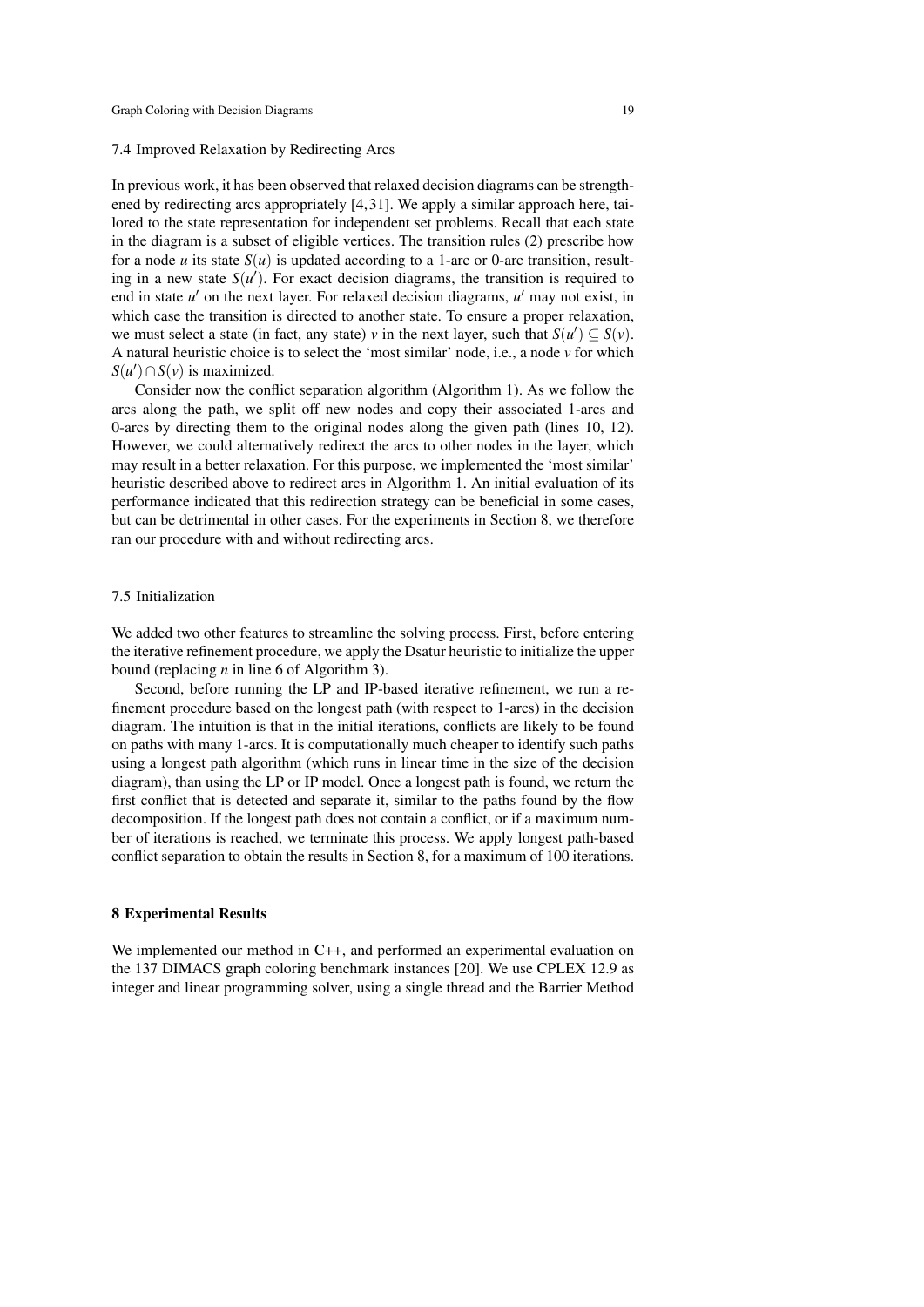as root LP algorithm. All reported experiments are run on a machine with an Intel Xeon E5345@2.33GHz CPU running Ubuntu 18.04.

As mentioned in Section 7, in each run the iterative refinement procedure deploys the LP relaxation prior to the IP model, separates multiple conflicts per iteration, and initializes the procedure by running the Dsatur heuristic to obtain an upper bound, as well as a longest path-based conflict separation for at most 100 iterations.

# 8.1 Size of Exact and Relaxed Decision Diagrams

The aim of our first experiment is to compare the performance of the iterative refinement procedure and the exact compilation. In particular, we wish to understand whether small relaxed decision diagrams can still be as effective as exact decision diagrams for proving optimality. For this experiment, we apply the Max-Connected-Degree variable ordering, and we do not apply the arc redirection strategy. We consider all instances that are solved to optimality by either method within a time limit of 1 hour, and a maximum decision diagram size of 1,000,000 nodes. There were 52 instances solved to optimality under these settings: 46 were solved within one minute, and 36 within one second. Iterative refinement was able to solve 50 instances, whereas the exact decision diagram solved 39 instances. Table 1 reports the performance of both methods on these 52 instances in terms of running time and decision diagram size. Two instances that are solved by the exact decision diagram could not be solved within the given time limit by the relaxed decision diagram. Conversely, 13 instances were solved by the relaxed decision diagram but not the exact decision diagram.

Figure 3 presents a scatter plot comparing the size of the relaxed and the exact decision diagrams for the 52 instances that were solved optimally. A first observation is that the exact decision diagram can be remarkably small for some instances. Perhaps even more remarkable is that the relaxed diagram can sometimes be orders of magnitude smaller than the exact diagram for proving optimality, demonstrating the value of Theorem 7 in practice. As an example, for the Max-Connected-Degree variable ordering, instance DSJR500.1 ( $n = 500$ ,  $m = 3,555$ ) requires an exact decision diagram of at least 1M nodes, whereas the relaxed decision diagram only needs 627 nodes to prove optimality.

#### 8.2 Detailed Comparison of Algorithmic Settings

We next present the performance of the algorithm under different parameter settings. In each case, the algorithm is executed with a time limit of 1 hour and a maximum of 1,000,000 nodes. We evaluate each of the variable orderings (Lexicographic, Dsatur, and Max-Connected-Degree) for the iterative refinement procedure, without the option of redirecting arcs. For the most effective ordering (Max-Connected-Degree) we also evaluate the performance with redirecting arcs. In addition, we compile the exact decision diagram for each of the variable orderings. Together with the initial upper bound provided by the Dsatur heuristic, this gives a total of eight algorithmic settings that can be responsible for the best lower and upper bound that we report for each DIMACS instance: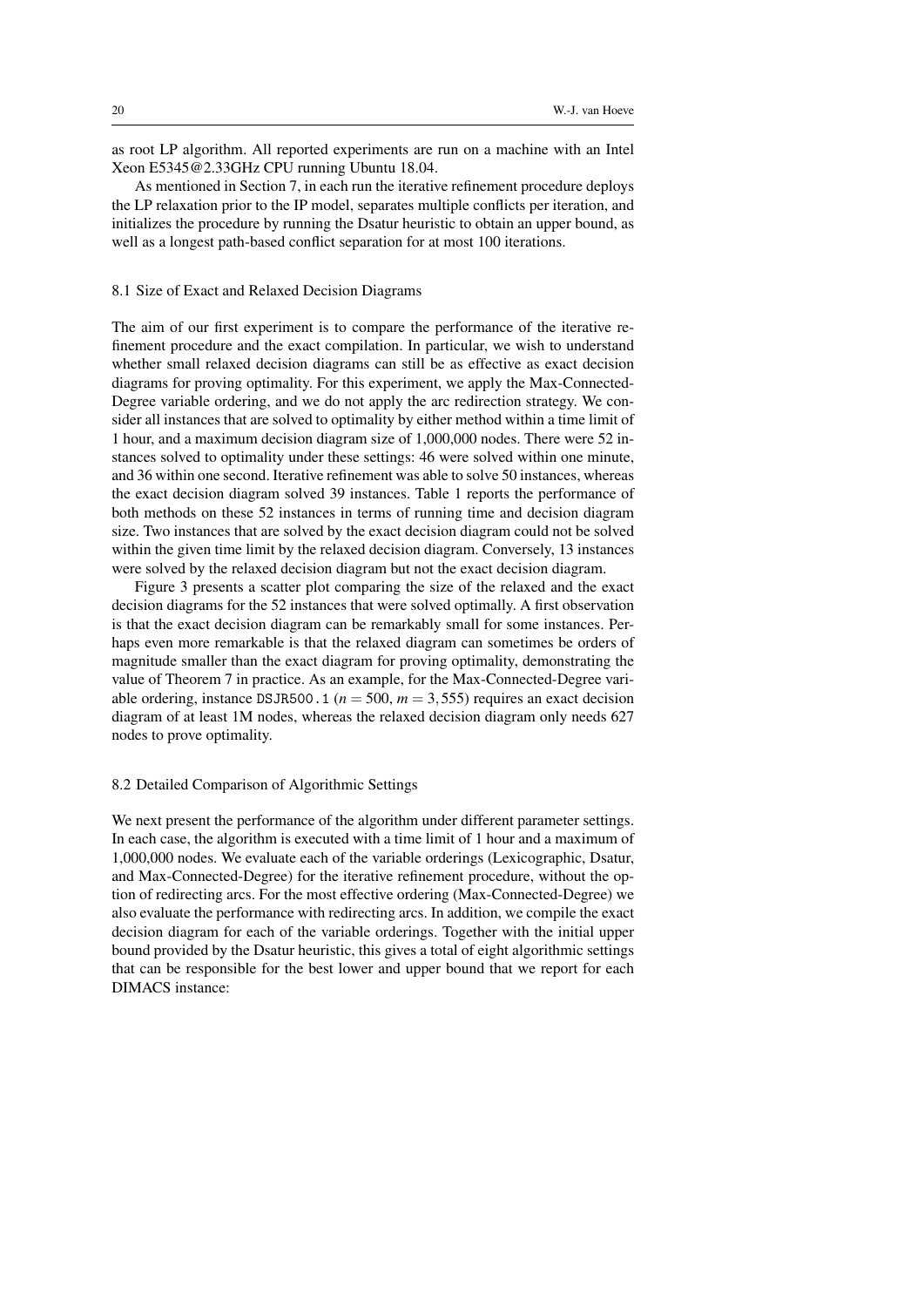Graph Coloring with Decision Diagrams 21

|                       |                  |                | LВ             | UB             | <b>Relaxed DD</b><br>Size | Time     | LВ             | UB                       | <b>Exact DD</b><br>Size | Time           | R/E            |
|-----------------------|------------------|----------------|----------------|----------------|---------------------------|----------|----------------|--------------------------|-------------------------|----------------|----------------|
| Instance              | $\boldsymbol{n}$ | $\mathfrak{m}$ |                |                |                           |          |                |                          |                         |                |                |
| 1-FullIns_3           | 30               | 100            | 4              | 4              | 250                       | 0.06     | 4              | $\overline{4}$           | 748                     | 0.09           | 0.33           |
| 2-FullIns_3           | 52               | 201            | 5              | 5              | 1,233                     | 0.83     | 5              | 5                        | 12,867                  | 2.73           | 0.10           |
| 3-FullIns_3           | 80               | 346            | 6              | 6              | 6,058                     | 13.15    | 6              | 6                        | 435,083                 | 581.71         | 0.01           |
| david                 | 87               | 406            | 11             | 11             | 247                       | 0.01     | 11             | 11                       | 37,030                  | 5.07           | 0.01           |
| DSJC125.9             | 125              | 6,961          | 44             | 44             | 9,435                     | 25.11    | 44             | 44                       | 9,869                   | 1.19           | 0.96           |
| DSJR500.1c            | 500              | 121,275        | 85             | 85             | 138,048                   | 1,358.57 | 85             | 85                       | 145,777                 | 5.62           | 0.95           |
| fpsol2.i.1            | 496              | 11,654         | 65             | 65             | 6,947                     | 10.33    | 65             | 65                       | 8,296                   | 0.37           | 0.84           |
| fpsol2.i.2            | 451              | 8,691          | 30             | 30             | 958                       | 0.21     | 30             | 30                       | 10,168                  | 0.56           | 0.09           |
| fpsol2.i.3            | 425              | 8,688          | 30             | 30             | 971                       | 0.25     | 30             | 30                       | 10,258                  | 0.76           | 0.09           |
| huck                  | 74               | 301            | 11             | 11             | 787                       | 0.23     | 11             | 11                       | 1,078                   | 0.07           | 0.73           |
| inithx.i.1            | 864              | 18,707         | 54             | 54             | 3.994                     | 3.17     | 54             | 54                       | 15,805                  | 0.68           | 0.25           |
| inithx.i.2            | 645              | 13,979         | 31             | 31             | 22,340                    | 121.09   | 31             | 31                       | 24,589                  | 4.01           | 0.91           |
| inithx.i.3            | 621              | 13,969         | 31             | 31             | 22,503                    | 163.70   | 31             | 31                       | 24,551                  | 2.37           | 0.92           |
| jean                  | 80               | 254            | 10             | 10             | 292                       | 0.01     | 10             | 10                       | 5,252                   | 0.73           | 0.06           |
| miles1000             | 128              | 3,216          | 42             | 42             | 4,105                     | 1.87     | 42             | 42                       | 8,032                   | 0.33           | 0.51           |
| miles1500             | 128              | 5,198          | 73             | 73             | 2,698                     | 1.10     | 73             | 73                       | 4.008                   | 0.16           | 0.67           |
| miles250              | 128              | 387            | 8              | 8              | 295                       | 0.01     | 8              | 8                        | 2,813                   | 0.46           | 0.10           |
| miles500              | 128              | 1,170          | 20             | 20             | 362                       | 0.04     | 20             | 20                       | 15,273                  | 1.71           | 0.02           |
| miles750              | 128              | 2,113          | 31             | 31             | 711                       | 0.12     | 31             | 31                       | 13,154                  | 0.96           | 0.05           |
| mulsol.i.1            | 197              | 3,925          | 49             | 49             | 1,108                     | 0.40     | 49             | 49                       | 2,488                   | 0.07           | 0.45           |
| mulsol.i.2            | 188              | 3,885          | 31             | 31             | 794                       | 0.19     | 31             | 31                       | 2,612                   | 0.09           | 0.30           |
| mulsol.i.3            | 184              | 3,916          | 31             | 31             | 790                       | 0.19     | 31             | 31                       | 2,622                   | 0.09           | 0.30           |
| mulsol.i.4            | 185              | 3,946          | 31             | 31             | 807                       | 0.19     | 31             | 31                       | 2,637                   | 0.09           | 0.31           |
| mulsol.i.5            | 186              | 3,973          | 31             | 31             | 808                       | 0.19     | 31             | 31                       | 2,650                   | 0.09           | 0.30           |
| myciel3               | 11               | 20             | $\overline{4}$ | 4              | 60                        | 0.04     | 4              | 4                        | 63                      | 0.02           | 0.95           |
| myciel4               | 23               | 71             | 5              | 5              | 453                       | 7.03     | 5              | 5                        | 460                     | 0.85           | 0.98           |
| queen5_5              | 25               | 160            | 5              | 5              | 195                       | 0.01     | 5              | 5                        | 561                     | 0.03           | 0.35           |
| queen6_6              | 36               | 290            | $\overline{7}$ | $\overline{7}$ | 1,811                     | 2.35     | $\overline{7}$ | $\overline{7}$           | 2,687                   | 0.36           | 0.67           |
| queen7 <sub>-7</sub>  | 49               | 476            | $\overline{7}$ | 7              | 3,303                     | 2.77     | 7              | $\overline{7}$           | 13,839                  | 0.88           | 0.24           |
| queen8_8              | 64               | 728            | 9              | 9              | 28,742                    | 310.31   | 9              | $\mathbf{Q}$             | 81,575                  | 107.59         | 0.35           |
| r125.1                | 125              | 209            | 5              | 5              | 340                       | 0.02     | 5              | 5                        | 921                     | 0.05           | 0.37           |
| r125.1c               | 125              | 7,501          | 46             | 46             | 3,570                     | 2.08     | 46             | 46                       | 4,008                   | 0.13           | 0.89           |
| r125.5                | 125              | 3,838          | 36             | 36             | 20,065                    | 212.90   | 36             | 36                       | 23,243                  | 2.03           | 0.86           |
| r250.1c               | 250              | 30,227         | 64             | 64             | 16,426                    | 31.19    | 64             | 64                       | 20,323                  | 0.61           | 0.81           |
| zeroin.i.1            | 211              | 4,100          | 49             | 49             | 1,025                     | 0.32     | 49             | 49                       | 2,770                   | 0.12           | 0.37           |
| zeroin.i.2            | 211              | 3,541          | 30             | 30             | 775                       | 0.17     | 30             | 30                       | 3,471                   | 0.17           | 0.22           |
| zeroin.i.3            | 206              | 3,540          | 30             | 30             | 770                       | 0.20     | 30             | 30                       | 3,458                   | 0.19           | 0.22           |
| 4-FullIns_3           | 114              | 541            | $\overline{7}$ | $\overline{7}$ | 17,295                    | 99.58    | 0              | $\overline{a}$           | 856.849                 | timeout        | 0.02           |
| 5-FullIns_3           | 154              | 792            | 8              | 8              | 61,201                    | 1.233.00 | 0              | $\overline{\phantom{m}}$ | >1M                     |                | < 0.06         |
| anna                  | 138              | 493            | 11             | 11             | 357                       | 0.01     | 0              | $\overline{a}$           | >1M                     | ٠              | $\,<$<br>0.00  |
| DSJR500.1             | 500              | 3,555          | 12             | 12             | 627                       | 0.03     | 0              | $\overline{a}$           | 1M<br>$\geq$            | ä,             | $\leq$<br>0.00 |
| games120              | 120              | 638            | 9              | 9              | 36,092                    | 92.74    | 0              | L,                       | 1M<br>$\geq$            |                | 0.04<br>$\leq$ |
| le450 <sub>-25a</sub> | 450              | 8,260          | 25             | 25             | 944                       | 0.17     | 0              | $\overline{a}$           | 1M<br>$\geq$            |                | $\leq$<br>0.00 |
| le450_25b             | 450              | 8,263          | 25             | 25             | 828                       | 0.14     | 0              |                          | 1M<br>$\geq$            |                | $\leq$<br>0.00 |
| le450 <sub>-5d</sub>  | 450              | 9,757          | 5              | 5              | 701                       | 0.03     | 0              | L,                       | 1M<br>$\geq$            |                | 0.00<br>$\leq$ |
| r1000.1               | 1,000            | 14,378         | 20             | 20             | 1,235                     | 0.20     | 0              | $\overline{\phantom{0}}$ | 1M<br>$\geq$            |                | $\leq$<br>0.00 |
| r250.1                | 250              | 867            | 8              | 8              |                           | 7.32     | 0              |                          | 1M<br>$\geq$            |                | 0.01           |
| school1               | 385              | 19,095         | 14             | 14             | 11,974<br>2,366           | 1.67     | 0              | $\overline{a}$           | 1M                      | $\overline{a}$ | $\leq$<br>0.00 |
|                       |                  |                | 14             | 14             |                           | 15.59    | 0              | L,                       | $\geq$<br>>1M           | L,             | $\leq$         |
| school1_nsh           | 352              | 14,612         |                |                | 7,406                     |          | $\Omega$       |                          |                         |                | $\leq 0.01$    |
| wap05a                | 905              | 43,081         | 50             | 50             | 19,431                    | 15.80    |                |                          | >1M                     |                | < 0.02         |
| 2-Insertions_3        | 37               | 72             | 3              | $\overline{4}$ | 2,656                     | timeout  | 4              | 4                        | 2,964                   | 930.37         | 0.90           |
| r250.5                | 250              | 14,849         | 65             | 67             | 123,585                   | timeout  | 65             | 65                       | 232,727                 | 134.95         | 0.53           |

Table 1 Comparing the performance of relaxed and exact decision diagrams on instances that were optimally solved by either method. For each instance we list the number of nodes (*n*) and edges (*m*). We report the lower bound (LB), upper bound (UB), solving time (in seconds), and the size of the decision diagram. The last column (R/E) represents the ratio of the relaxed and exact diagram sizes. The time limit was set to 3,600s, and the maximum size was set to 1 million nodes.

A: Lexicographic ordering;

B: Dsatur ordering;

C: Max-Connected-Degree ordering;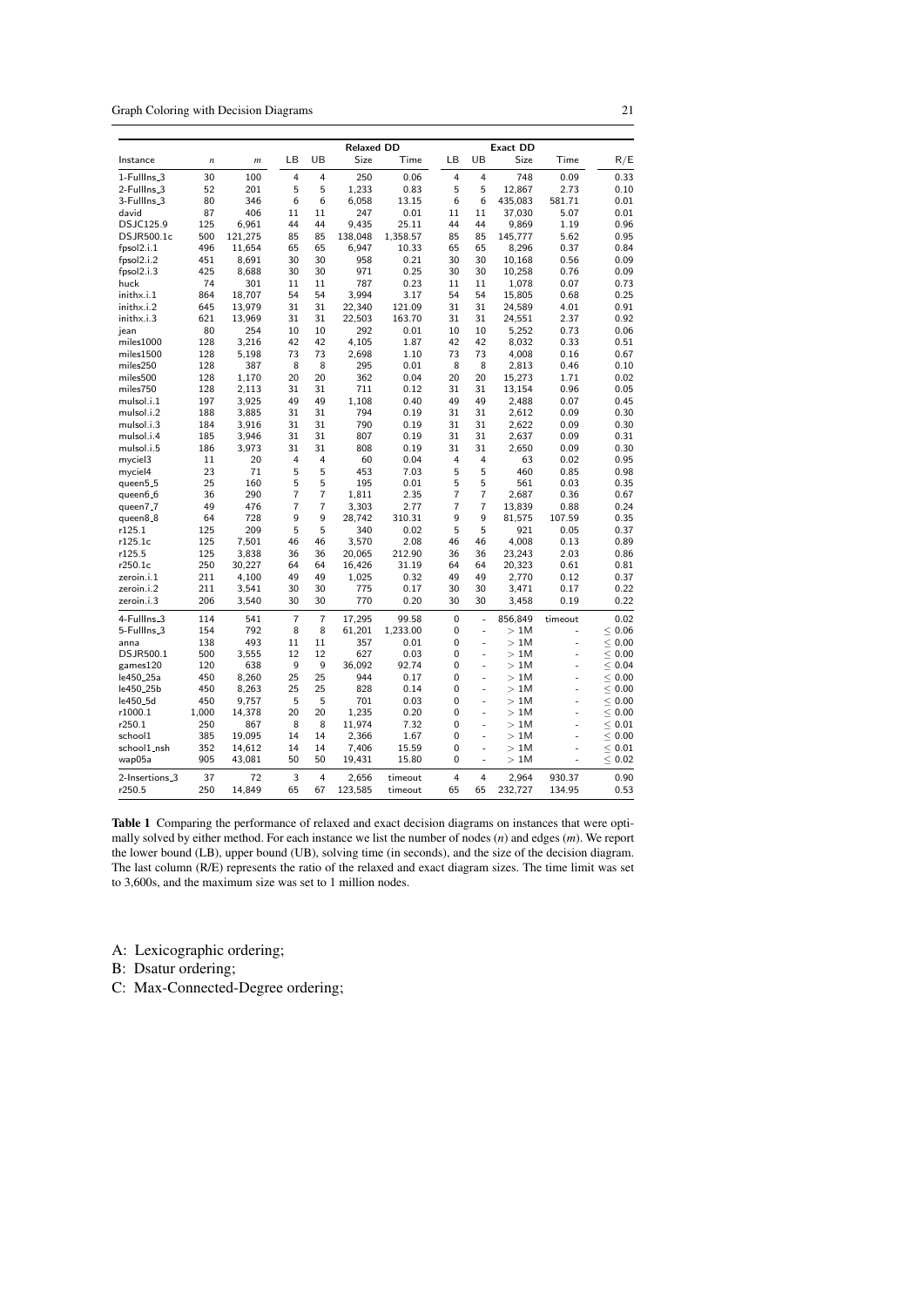

Fig. 3 Comparing the size of exact and relaxed decision diagrams for 52 DIMACS instances that were solved to optimality by either method.

- D: Max-Connected-Degree ordering with redirecting arcs;
- E: Lexicographic ordering with exact compilation;
- F: Dsatur ordering with exact compilation;
- G: Max-Connected-Degree ordering with exact compilation;
- H: Dsatur heuristic (provides upper bound only).

In Table 2 we provide the best lower and upper bound found by any method for each of the DIMACS instances, and indicate for each bound which method(s) obtained that bound. However, if the best upper bound was found by the initial Dsatur heuristic (setting 'H'), we only report that.

Out of the 137 instances, 54 instances were solved to optimality in total. The performance of the algorithmic settings are summarized in the following table, which reports the number of instances for which that setting obtained the optimal solution (#Optimal), the best lower bound (#Best LB), and the best upper bound (#Best UB):

| Setting | #Optimal | #Best LB | #Best UB |
|---------|----------|----------|----------|
| А       | 22       | 59       | 10       |
| B       | 46       | 113      | 18       |
| C       | 50       | 117      | 19       |
| D       | 49       | 113      | 20       |
| E       | 26       | 30       | 10       |
| F       | 40       | 46       | 12       |
| G       | 39       | 46       | 9        |
| н       |          |          | 109      |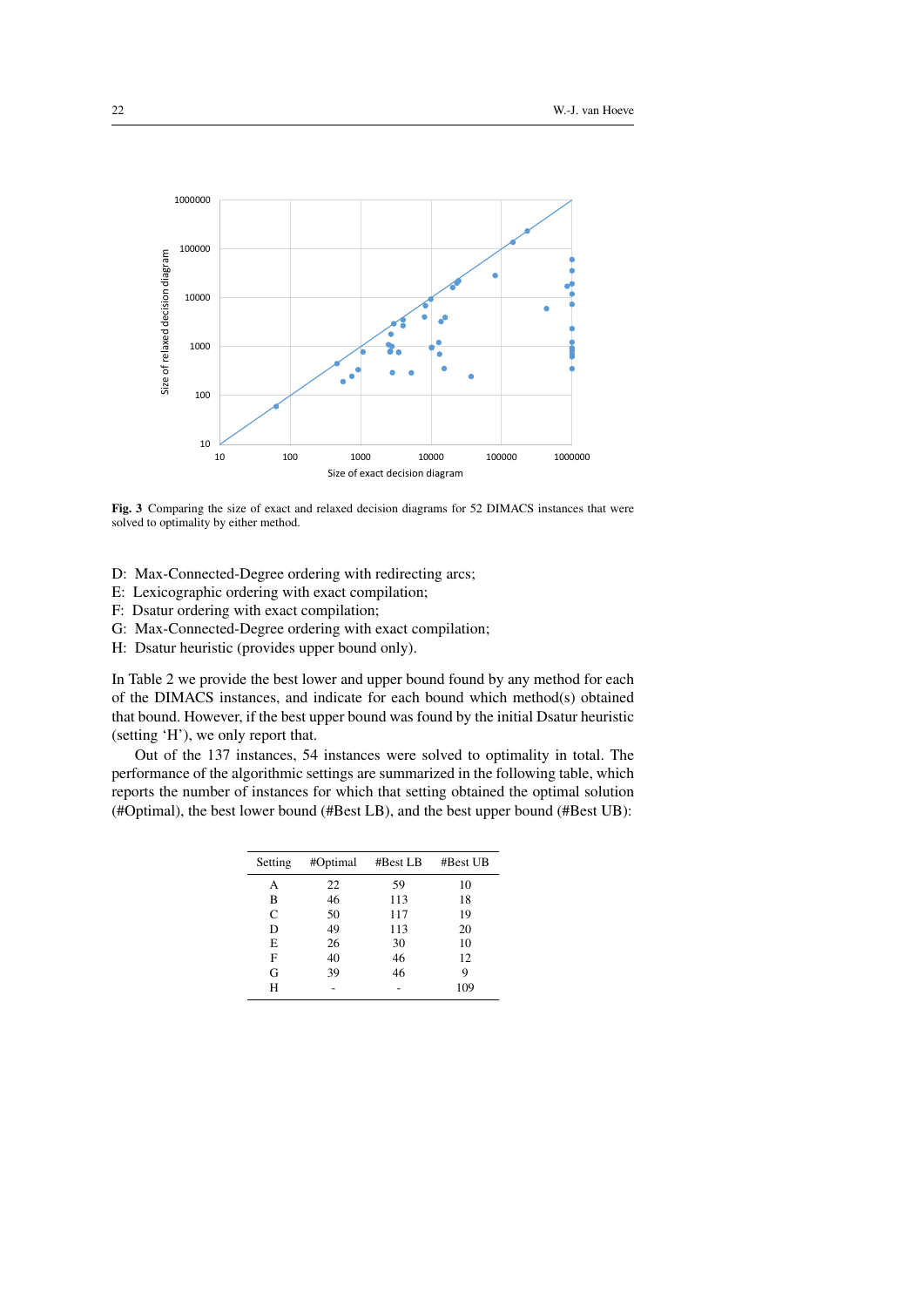Graph Coloring with Decision Diagrams 23

|                            |                  |                  |      |     |                   |                | <b>Decision Diagram</b> |     |               |         |
|----------------------------|------------------|------------------|------|-----|-------------------|----------------|-------------------------|-----|---------------|---------|
| Instance                   | $\boldsymbol{n}$ | $\boldsymbol{m}$ | d    | χ   | $\overline{\chi}$ | LB             | Setting                 | UB  | Setting       |         |
| 1-FullIns <sub>-3</sub>    | 30               | 100              | 0.23 | 4   | 4                 | 4              | ABCDEFG                 | 4   | н             | $\ast$  |
| 1-Fulllns_4                | 93               | 593              | 0.14 | 5   | 5                 | 4              | ABCDG                   | 5   | н             |         |
| 1-Fulllns_5                | 282              | 3247             | 0.08 | 6   | 6                 | 4              | ABCD                    | 6   | н             |         |
| 1-Insertions <sub>-4</sub> | 67               | 232              | 0.10 | 5   | 5                 | 3              | <b>ABCDFG</b>           | 5   | Н             |         |
| 1-Insertions_5             | 202              | 1227             | 0.06 | 6   | 6                 | 3              | ABCD                    | 6   | н             |         |
| 1-Insertions_6             | 607              | 6337             | 0.03 | 4   | $\overline{7}$    | 3              | ABCD                    | 7   | н             |         |
| 2-FullIns_3                | 52               | 201              | 0.15 | 5   | 5                 | 5              | ABCDEFG                 | 5   | н             | $\ast$  |
| 2-FullIns <sub>-4</sub>    | 212              | 1621             | 0.07 | 6   | 6                 | 5              | C                       | 6   | Н             |         |
| 2-FullIns_5                | 852              | 12201            | 0.03 | 7   | $\overline{7}$    | 4              | ABCD                    | 7   | н             |         |
| 2-Insertions_3             | 37               | 72               | 0.11 | 4   | $\overline{4}$    | 4              | <b>EFG</b>              | 4   | Н             |         |
| 2-Insertions_4             | 149              | 541              | 0.05 | 5   | 5                 | 3              | ABCD                    | 5   | н             |         |
| 2-Insertions_5             | 597              | 3936             | 0.02 | 6   | 6                 | 3              | ABCD                    | 6   | н             |         |
| 3-FullIns_3                | 80               | 346              | 0.11 | 6   | 6                 | 6              | <b>CDEFG</b>            | 6   | н             |         |
| 3-FullIns_4                | 405              | 3524             | 0.04 | 7   | 7                 | 5              | ABCD                    | 7   | н             |         |
| 3-FullIns_5                | 2030             | 33751            | 0.02 | 8   | 8                 | 5              | ABCD                    | 8   | н             |         |
| 3-Insertions_3             | 56               | 110              | 0.07 | 4   | $\overline{4}$    | 3              | ABCDEFG                 | 4   | н             |         |
| 3-Insertions <sub>-4</sub> | 281              | 1046             | 0.03 | 5   | 5                 | 3              | <b>ABCD</b>             | 5   | н             |         |
| 3-Insertions_5             | 1406             | 9695             | 0.01 | 4   | 6                 | 3              | ABCD                    | 6   | н             |         |
| 4-FullIns <sub>-3</sub>    | 114              | 541              | 0.08 | 7   | 7                 | 7              | C                       | 7   | н             | $\star$ |
| 4-Fulllns_4                | 690              | 6650             | 0.03 | 8   | 8                 | 7              | C                       | 8   | н             |         |
| 4-FullIns_5                | 4146             | 77305            | 0.01 | 9   | 9                 | $\overline{7}$ | C                       | 9   | н             |         |
| 4-Insertions_3             | 79               | 156              | 0.05 | 4   | $\overline{4}$    | 3              | ABCDG                   | 4   | н             |         |
| 4-Insertions <sub>-4</sub> | 475              | 1795             | 0.02 | 5   | 5                 | 3              | ABCD                    | 5   | н             |         |
| 5-FullIns_3                | 154              | 792              | 0.07 | 8   | 8                 | 8              | C                       | 8   | н             |         |
| 5-Fulllns_4                | 1085             | 11395            | 0.02 | 9   | 9                 | 8              | C                       | 9   | н             |         |
| abb313GPIA                 | 1557             | 53356            | 0.04 | 9   | 9                 | 8              | ABCD                    | 10  | н             |         |
| anna                       | 138              | 493              | 0.05 | 11  | 11                | 11             | <b>BCD</b>              | 11  | Н             |         |
| ash331GPIA                 | 662              | 4181             | 0.02 | 4   | 4                 | 4              | ABCD                    | 5   | н             |         |
| ash608GPIA                 | 1216             | 7844             | 0.01 | 4   | 4                 | 4              | B                       | 5   | н             |         |
| ash958GPIA                 | 1916             | 12506            | 0.01 | 4   | $\overline{4}$    | 4              | B                       | 5   | н             |         |
| C <sub>2000.5</sub>        | 2000             | 999836           | 0.50 | 99  | 145               | 20             | CD                      | 208 | н             |         |
| C2000.9                    | 2000             | 1799532          | 0.90 | 98  | 400               | 85             | BD                      | 563 | н             |         |
| C4000.5                    | 4000             | 4000268          | 0.50 | 107 | 259               | 20             | CD                      | 381 | н             |         |
| david                      | 87               | 406              | 0.11 | 11  | 11                | 11             | <b>BCDFG</b>            | 11  | н             |         |
| DSJC1000.1                 | 1000             | 49629            | 0.10 | 10  | 20                | 6              | BCD                     | 26  | н             |         |
| DSJC1000.5                 | 1000             | 249826           | 0.50 | 73  | 82                | 19             | CD                      | 119 | н             |         |
| DSJC1000.9                 | 1000             | 449449           | 0.90 | 216 | 222               | 86             | D                       | 304 | н             |         |
| DSJC125.1                  | 125              | 736              | 0.09 | 5   | 5                 | 5              | <b>BCD</b>              | 6   | н             |         |
| DSJC125.5                  | 125              | 3891             | 0.50 | 17  | 17                | 16             | <b>EFG</b>              | 20  | <b>EFG</b>    |         |
| DSJC125.9                  | 125              | 6961             | 0.90 | 44  | 44                | 44             | ABCDEFG                 | 44  | ABCDEFG *     |         |
| DSJC250.1                  | 250              | 3218             | 0.10 | 6   | 8                 | 5              | <b>BCD</b>              | 10  | н             |         |
| DSJC250.5                  | 250              | 15668            | 0.50 | 26  | 28                | 16             | BCD                     | 36  | н             |         |
| DSJC250.9                  | 250              | 27897            | 0.90 | 72  | 72                | 72             | <b>ABF</b>              | 72  | AF            | $\ast$  |
| DSJC500.1                  | 500              | 12458            | 0.10 | 9   | 12                | 5              | BCD                     | 16  | н             |         |
| DSJC500.5                  | 500              | 62624            | 0.50 | 43  | 47                | 18             | CD                      | 68  | н             |         |
| DSJC500.9                  | 500              | 112437           | 0.90 | 123 | 126               | 123            | EFG                     | 136 | EF            |         |
| DSJR500.1                  | 500              | 3555             | 0.03 | 12  | 12                | 12             | <b>BCD</b>              | 12  | н             |         |
| DSJR500.1c                 | 500              | 121275           | 0.97 | 85  | 85                | 85             | <b>BCDEFG</b>           | 85  | <b>BCDEFG</b> | $\ast$  |
| <b>DSJR500.5</b>           | 500              | 58862            | 0.47 | 122 | 122               | 115            | D                       | 126 | BC            |         |
| flat1000 <sub>-50-0</sub>  | 1000             | 245000           | 0.49 | 50  | 50                | 19             | CD                      | 115 | н             |         |
| flat1000_60_0              | 1000             | 245830           | 0.49 | 60  | 60                | 19             | C                       | 114 | н             |         |
| flat1000 <sub>-76-0</sub>  | 1000             | 246708           | 0.49 | 72  | 81                | 19             | C                       | 116 | н             |         |
|                            |                  |                  |      |     |                   |                |                         |     |               |         |

Table 2 Lower and upper bounds obtained by the various settings of the decision diagram procedure (A, B, . . . , H) for all DIMACS instances. For each instance we report the number of nodes and edges, the density, and the best known lower bound ( $\chi$ ) and upper bound  $\bar{\chi}$ ). Bounds in bold meet the best known bounds. Instances solved to optimality are indicated with an asterisk.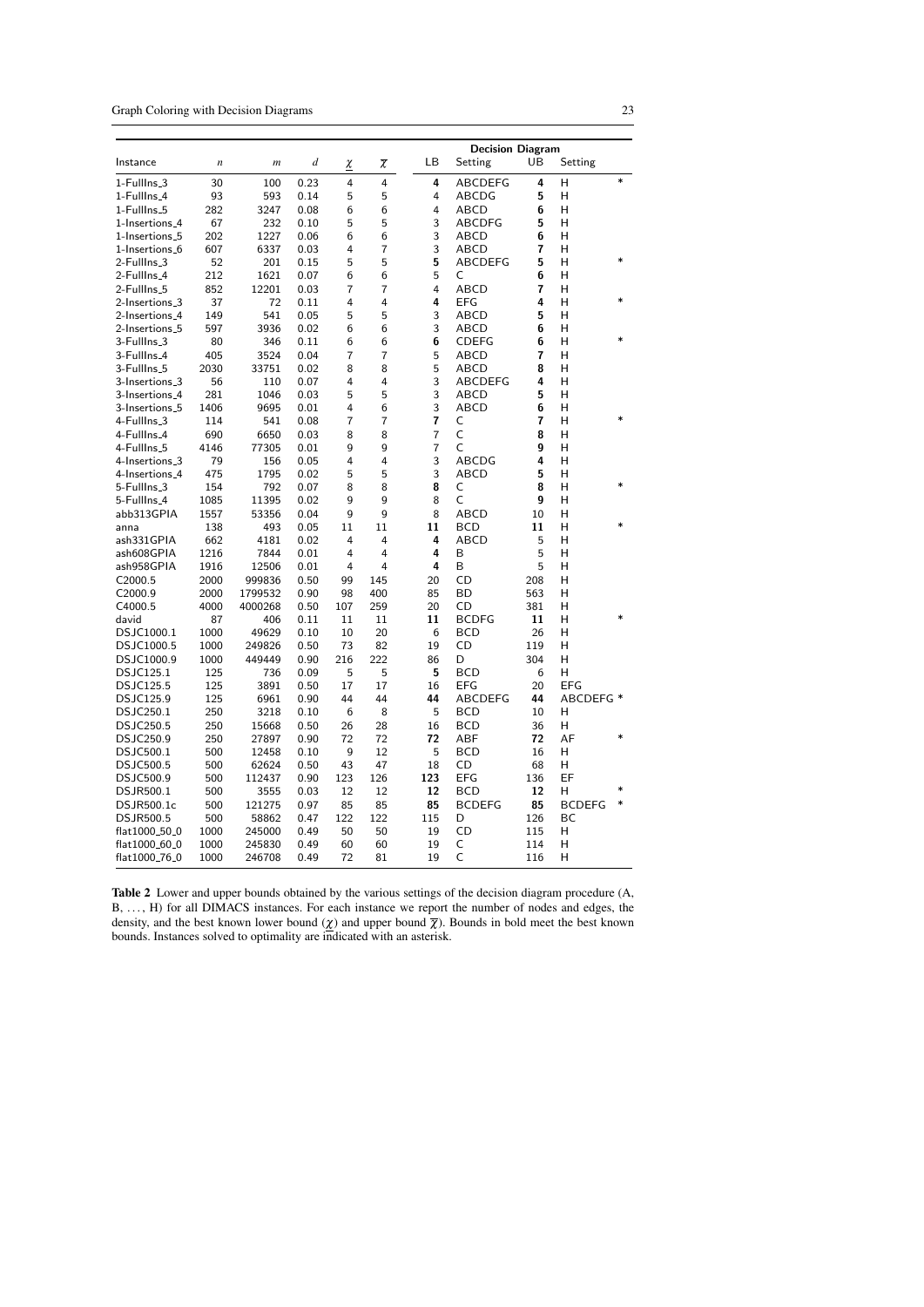24 W.-J. van Hoeve

|                          |                  |                |      |     |                   |     | <b>Decision Diagram</b> |     |            |             |
|--------------------------|------------------|----------------|------|-----|-------------------|-----|-------------------------|-----|------------|-------------|
| Instance                 | $\boldsymbol{n}$ | $\mathfrak{m}$ | d    | χ   | $\overline{\chi}$ | LВ  | Setting                 | UB  | Setting    |             |
| flat300 <sub>-20-0</sub> | 300              | 21375          | 0.48 | 20  | 20                | 16  | CD                      | 42  | н          |             |
| flat300_26_0             | 300              | 21633          | 0.48 | 26  | 26                | 16  | CD                      | 43  | Н          |             |
| flat300_28_0             | 300              | 21695          | 0.48 | 28  | 28                | 16  | CD                      | 44  | н          |             |
|                          | 496              |                | 0.09 | 65  | 65                | 65  | <b>BCDFG</b>            | 65  | н          | $\ast$      |
| fpsol2.i.1               | 451              | 11654<br>8691  | 0.09 | 30  | 30                | 30  | <b>BCDFG</b>            | 30  | н          | $\ast$      |
| fpsol2.i.2               |                  |                |      |     |                   |     |                         |     | н          | $\ast$      |
| fpsol2.i.3               | 425              | 8688           | 0.10 | 30  | 30                | 30  | <b>BCDFG</b>            | 30  |            | $\ast$      |
| games120                 | 120              | 638            | 0.09 | 9   | 9                 | 9   | <b>BCD</b>              | 9   | н          |             |
| homer                    | 561              | 1629           | 0.01 | 13  | 13                | 10  | <b>BCD</b>              | 13  | н          | $\ast$      |
| huck                     | 74               | 301            | 0.11 | 11  | 11                | 11  | <b>BCDFG</b>            | 11  | Н          | $\ast$      |
| inithx.i.1               | 864              | 18707          | 0.05 | 54  | 54                | 54  | <b>BCDFG</b>            | 54  | н          | $\ast$      |
| inithx.i.2               | 645              | 13979          | 0.07 | 31  | 31                | 31  | <b>BCDFG</b>            | 31  | н          |             |
| inithx.i.3               | 621              | 13969          | 0.07 | 31  | 31                | 31  | <b>BCDFG</b>            | 31  | н          | *<br>$\ast$ |
| jean                     | 80               | 254            | 0.08 | 10  | 10                | 10  | <b>BCDFG</b>            | 10  | Н          |             |
| latin_square_10          | 900              | 307350         | 0.76 | 90  | 97                | 90  | ABCD                    | 130 | н          |             |
| le450 <sub>–</sub> 15a   | 450              | 8168           | 0.08 | 15  | 15                | 15  | <b>BCD</b>              | 17  | <b>BD</b>  |             |
| le450 <sub>-</sub> 15b   | 450              | 8169           | 0.08 | 15  | 15                | 15  | <b>BCD</b>              | 17  | н          |             |
| le450 <sub>-</sub> 15c   | 450              | 16680          | 0.17 | 15  | 15                | 15  | <b>BCD</b>              | 25  | н          |             |
| le450 <sub>-15d</sub>    | 450              | 16750          | 0.17 | 15  | 15                | 15  | <b>BCD</b>              | 25  | н          |             |
| le450 <sub>-25a</sub>    | 450              | 8260           | 0.08 | 25  | 25                | 25  | <b>BCD</b>              | 25  | н          | $\ast$      |
| le450 <sub>–</sub> 25b   | 450              | 8263           | 0.08 | 25  | 25                | 25  | <b>BCD</b>              | 25  | н          | ×           |
| le450 <sub>-25c</sub>    | 450              | 17343          | 0.17 | 25  | 25                | 25  | <b>BCD</b>              | 29  | Н          |             |
| le450 <sub>-25d</sub>    | 450              | 17425          | 0.17 | 25  | 25                | 25  | <b>BCD</b>              | 28  | Н          |             |
| le450 <sub>-5a</sub>     | 450              | 5714           | 0.06 | 5   | 5                 | 5   | <b>BCD</b>              | 10  | н          |             |
| le450 <sub>-</sub> 5b    | 450              | 5734           | 0.06 | 5   | 5                 | 5   | <b>BCD</b>              | 9   | н          |             |
| le450 <sub>-5c</sub>     | 450              | 9803           | 0.10 | 5   | 5                 | 5   | <b>BCD</b>              | 8   | Н          |             |
| le450_5d                 | 450              | 9757           | 0.10 | 5   | 5                 | 5   | <b>BCD</b>              | 5   | н          | $\ast$      |
| miles1000                | 128              | 3216           | 0.40 | 42  | 42                | 42  | <b>BCDEFG</b>           | 42  | н          | $\ast$      |
| miles1500                | 128              | 5198           | 0.64 | 73  | 73                | 73  | <b>ABCDEFG</b>          | 73  | н          | $\ast$      |
| miles250                 | 128              | 387            | 0.05 | 8   | 8                 | 8   | <b>BCDFG</b>            | 8   | н          | $\ast$      |
| miles500                 | 128              | 1170           | 0.14 | 20  | 20                | 20  | <b>BCDFG</b>            | 20  | н          | *           |
| miles750                 | 128              | 2113           | 0.26 | 31  | 31                | 31  | <b>BCDFG</b>            | 31  | н          | $\ast$      |
| mug100 <sub>-1</sub>     | 100              | 166            | 0.03 | 4   | $\overline{4}$    | 3   | ABCD                    | 4   | н          |             |
| mug100 <sub>-25</sub>    | 100              | 166            | 0.03 | 4   | 4                 | 3   | ABCD                    | 4   | н          |             |
| mug88 <sub>-1</sub>      | 88               | 146            | 0.04 | 4   | 4                 | 3   | ABCD                    | 4   | н          |             |
| mug88 <sub>-25</sub>     | 88               | 146            | 0.04 | 4   | $\overline{4}$    | 3   | ABCD                    | 4   | н          |             |
| mulsol.i.1               | 197              | 3925           | 0.20 | 49  | 49                | 49  | ABCDEFG                 | 49  | Н          | *           |
| mulsol.i.2               | 188              | 3885           | 0.22 | 31  | 31                | 31  | <b>ABCDEFG</b>          | 31  | н          | *           |
| mulsol.i.3               | 184              | 3916           | 0.23 | 31  | 31                | 31  | ABCDEFG                 | 31  | н          | *           |
| mulsol.i.4               | 185              | 3946           | 0.23 | 31  | 31                | 31  | ABCDEFG                 | 31  | н          | *           |
| mulsol.i.5               | 186              | 3973           | 0.23 | 31  | 31                | 31  | ABCDEFG                 | 31  | H          | *           |
| myciel3                  | 11               | 20             | 0.36 | 4   | 4                 | 4   | ABCDEFG                 | 4   | н          | $\ast$      |
| myciel4                  | 23               | 71             | 0.28 | 5   | 5                 | 5   | ABCDEFG                 | 5   | H          | $\ast$      |
| myciel5                  | 47               | 236            | 0.22 | 6   | 6                 | 5   | ABCDEFG                 | 6   | н          |             |
| myciel6                  | 95               | 755            | 0.17 | 7   | 7                 | 4   | <b>ABCDF</b>            | 7   | н          |             |
| myciel7                  | 191              | 2360           | 0.13 | 8   | 8                 | 4   | ABCD                    | 8   | н          |             |
| qg.order100              | 10000            | 990000         | 0.02 | 100 | 100               | 100 | ABCD                    | 112 | B          |             |
| qg.order30               | 900              | 26100          | 0.06 | 30  | 30                | 30  | ABCD                    | 32  | <b>ACD</b> |             |
| qg.order40               | 1600             | 62400          | 0.05 | 40  | 40                | 40  | ABCD                    | 45  | н          |             |
| qg.order60               | 3600             | 212400         | 0.03 | 60  | 60                | 60  | ABCD                    | 64  | <b>ACD</b> |             |
| queen10 <sub>-10</sub>   | 100              | 1470           | 0.30 | 11  | 11                | 10  | ABCD                    | 14  | н          |             |
| queen $11.11$            | 121              | 1980           | 0.27 | 11  | 11                | 11  | AB                      | 15  | <b>BCD</b> |             |
| queen $12-12$            | 144              | 2596           | 0.25 | 12  | 12                | 12  | AB                      | 16  | н          |             |
| queen13 <sub>-</sub> 13  | 169              | 3328           | 0.23 | 13  | 13                | 13  | AB                      | 17  | н          |             |
| queen14_14               | 196              | 4186           | 0.22 | 14  | 14                | 14  | AB                      | 19  | н          |             |
| queen15_15               | 225              | 5180           | 0.21 | 15  | 15                | 15  | AB                      | 21  | н          |             |
| queen $16_1$             | 256              | 6320           | 0.19 | 16  | 17                | 16  | AВ                      | 21  | A          |             |

Table 2 (Continued)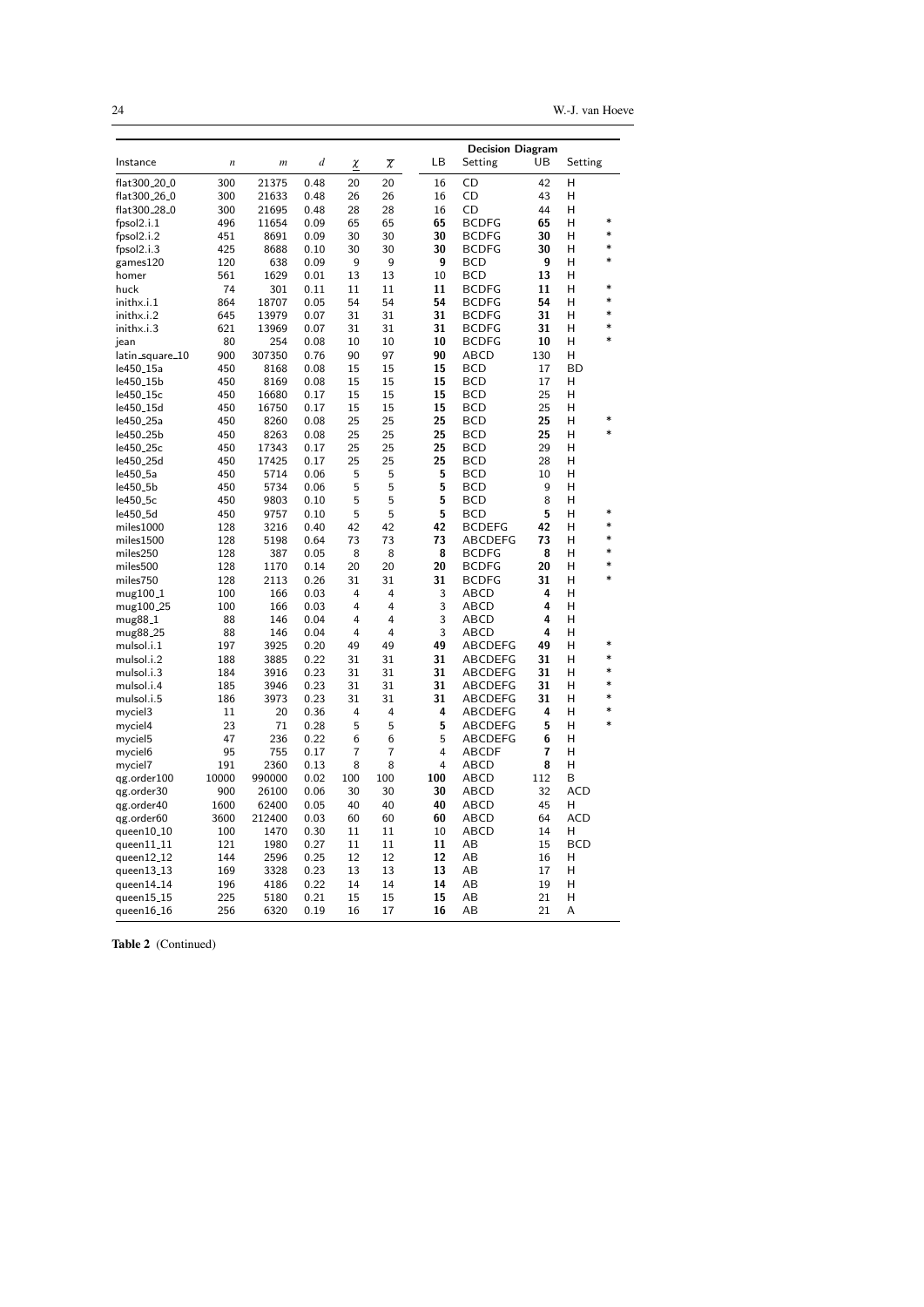|             |                  |                  |                  |                    |                   |                | <b>Decision Diagram</b> |                |                |        |  |
|-------------|------------------|------------------|------------------|--------------------|-------------------|----------------|-------------------------|----------------|----------------|--------|--|
| Instance    | $\boldsymbol{n}$ | $\boldsymbol{m}$ | $\boldsymbol{d}$ | $\underline{\chi}$ | $\overline{\chi}$ | LB             | Setting                 | UB             | Setting        |        |  |
| queen5_5    | 25               | 160              | 0.53             | 5                  | 5                 | 5              | <b>ABCDEFG</b>          | 5              | н              | $\ast$ |  |
| queen6_6    | 36               | 290              | 0.46             | $\overline{7}$     | $\overline{7}$    | $\overline{7}$ | <b>ABCDEFG</b>          | $\overline{7}$ | ABCDEFG *      |        |  |
| queen7_7    | 49               | 476              | 0.40             | $\overline{7}$     | $\overline{7}$    | $\overline{7}$ | <b>ABCDEFG</b>          | $\overline{7}$ | ABCDEFG *      |        |  |
| queen8_12   | 96               | 1368             | 0.30             | 12                 | 12                | 12             | AB                      | 12             | н              | $\ast$ |  |
| queen8_8    | 64               | 728              | 0.36             | 9                  | 9                 | 9              | <b>ABCDEFG</b>          | 9              | <b>ACDEFG</b>  | $\ast$ |  |
| queen9_9    | 81               | 1056             | 0.33             | 10                 | 10                | 10             | <b>ACD</b>              | 11             | AF             |        |  |
| r1000.1     | 1000             | 14378            | 0.03             | 20                 | 20                | 20             | <b>BCD</b>              | 20             | н              | $\ast$ |  |
| r1000.1c    | 1000             | 485090           | 0.97             | 96                 | 98                | 88             | B                       | 110            | н              |        |  |
| r1000.5     | 1000             | 238267           | 0.48             | 234                | 234               | 214            | <b>BD</b>               | 244            | B              |        |  |
| r125.1      | 125              | 209              | 0.03             | 5                  | 5                 | 5              | <b>BCDFG</b>            | 5              | H              | $\ast$ |  |
| r125.1c     | 125              | 7501             | 0.97             | 46                 | 46                | 46             | <b>ABCDEFG</b>          | 46             | H              | $\ast$ |  |
| r125.5      | 125              | 3838             | 0.50             | 36                 | 36                | 36             | <b>BCDEFG</b>           | 36             | <b>BCDEFG</b>  | *      |  |
| r250.1      | 250              | 867              | 0.03             | 8                  | 8                 | 8              | <b>BCD</b>              | 8              | Н              | $\ast$ |  |
| r250.1c     | 250              | 30227            | 0.97             | 64                 | 64                | 64             | <b>ABCDEFG</b>          | 64             | <b>ABCDEFG</b> | $\ast$ |  |
| r250.5      | 250              | 14849            | 0.48             | 65                 | 65                | 65             | <b>BCDEFG</b>           | 65             | <b>DEFG</b>    | $\ast$ |  |
| school1     | 385              | 19095            | 0.26             | 14                 | 14                | 14             | <b>BCD</b>              | 14             | <b>BCD</b>     | *      |  |
| school1_nsh | 352              | 14612            | 0.24             | 14                 | 14                | 14             | <b>BCD</b>              | 14             | <b>BCD</b>     | $\ast$ |  |
| wap01a      | 2368             | 110871           | 0.04             | 41                 | 43                | 40             | <b>BCD</b>              | 46             | <b>BCD</b>     |        |  |
| wap02a      | 2464             | 111742           | 0.04             | 40                 | 42                | 40             | <b>BCD</b>              | 45             | H              |        |  |
| wap03a      | 4730             | 286722           | 0.03             | 40                 | 47                | 40             | <b>BCD</b>              | 53             | <b>BCD</b>     |        |  |
| wap04a      | 5231             | 294902           | 0.02             | 40                 | 42                | 40             | <b>BCD</b>              | 48             | <b>BCD</b>     |        |  |
| wap05a      | 905              | 43081            | 0.11             | 50                 | 50                | 50             | CD                      | 50             | <b>BCD</b>     | $\ast$ |  |
| wap06a      | 947              | 43571            | 0.10             | 40                 | 40                | 40             | <b>BCD</b>              | 43             | CD             |        |  |
| wap07a      | 1809             | 103368           | 0.06             | 40                 | 41                | 40             | B                       | 46             | <b>BCD</b>     |        |  |
| wap08a      | 1870             | 104176           | 0.06             | 40                 | 42                | 40             | B                       | 45             | H              |        |  |
| will199GPIA | 701              | 6772             | 0.03             | $\overline{7}$     | $\overline{7}$    | 6              | <b>BCD</b>              | $\overline{7}$ | H              |        |  |
| zeroin.i.1  | 211              | 4100             | 0.19             | 49                 | 49                | 49             | <b>ABCDEFG</b>          | 49             | H              | $\ast$ |  |
| zeroin.i.2  | 211              | 3541             | 0.16             | 30                 | 30                | 30             | <b>ABCDEFG</b>          | 30             | H              | $\ast$ |  |
| zeroin.i.3  | 206              | 3540             | 0.17             | 30                 | 30                | 30             | <b>ABCDEFG</b>          | 30             | H              | $\ast$ |  |

Table 2 (Continued)

The best performing settings are C and D (the Max-Connected-Degree ordering without and with redirecting arcs), and B (the Dsatur ordering). Note also the strong performance of the Dsatur heuristic which finds the best upper bound for 109 instances.

#### 8.3 Benchmark Comparison

Even though Table 2 provides a comparison with the state of the art in terms of the best lower and upper bounds from the literature, it is insightful to compare the running time of our approach to existing methods as well. As mentioned in Section 1, a number of approaches have been successfully applied to exact graph coloring. Among these, the branch-and-price method of Mehrotra and Trick [24] appears to be the most effective and robust general approach, in particular the implementation by Held, Cook, and Sewell [17]. Furthermore, both the Mehrotra-Trick approach and the decision diagram approach rely on the independent set formulation for graph coloring, which makes it natural to compare the two methods. We therefore selected the code by Held et al. [17] for our benchmark comparison.<sup>2</sup>

 $^2$  The code has been downloaded from  $\texttt{https://github.com/heldstephan/exactcolors}.$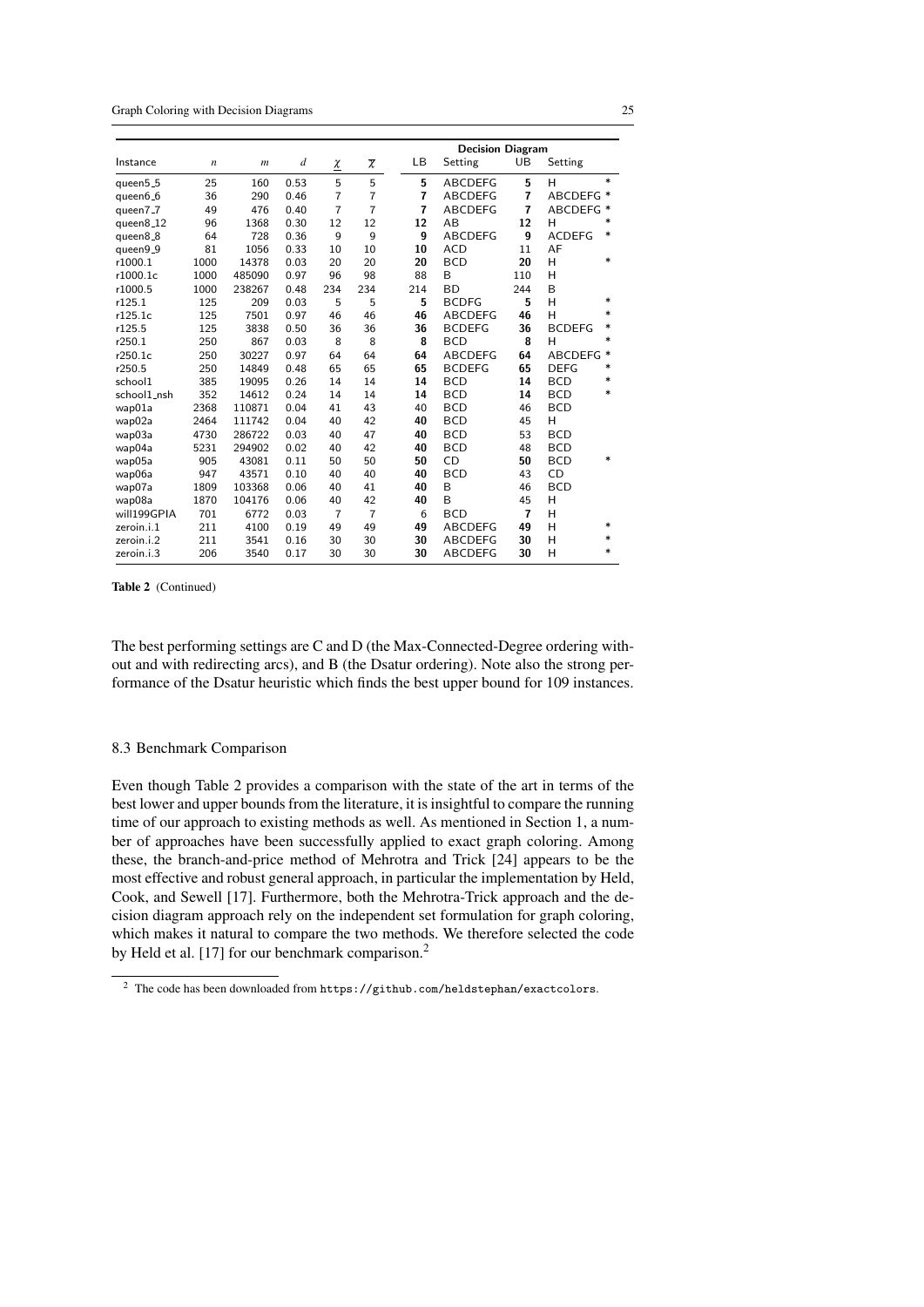26 W.-J. van Hoeve

|                            |                  |                  |                          |                   |  |                          |         | Held et al. $[17]$ |  |                |                | <b>Decision Diagram</b> |
|----------------------------|------------------|------------------|--------------------------|-------------------|--|--------------------------|---------|--------------------|--|----------------|----------------|-------------------------|
| Instance                   | $\boldsymbol{n}$ | $\boldsymbol{m}$ | <u>χ</u>                 | $\overline{\chi}$ |  | LB                       | UB      | Time               |  | LB             | UB             | Time                    |
| 1-FullIns <sub>-3</sub>    | 30               | 100              | 4                        | 4                 |  | 4                        | 4       | 0.01               |  | 4              | 4              | 0.06                    |
| 1-FullIns_4                | 93               | 593              | 5                        | 5                 |  | 4                        | 5       | timeout            |  | 4              | 5              | timeout                 |
| 1-FullIns_5                | 282              | 3,247            | 6                        | 6                 |  | 4                        | 6       | timeout            |  | 4              | 6              | timeout                 |
| 1-Insertions <sub>-4</sub> | 67               | 232              | 5                        | 5                 |  | 3                        | 5       | timeout            |  | 3              | 5              | timeout                 |
| 1-Insertions_5             | 202              | 1,227            | 6                        | 6                 |  | 3                        | 6       | timeout            |  | 3              | 6              | timeout                 |
| 1-Insertions_6             | 607              | 6,337            | 4                        | $\overline{7}$    |  | $\frac{1}{2}$            | 7       | timeout            |  | 3              | $\overline{7}$ | timeout                 |
| 2-FullIns_3                | 52               | 201              | 5                        | 5                 |  | 5                        | 5       | 0.01               |  | 5              | 5              | 0.83                    |
| 2-FullIns <sub>-4</sub>    | 212              | 1,621            | 6                        | 6                 |  | 5                        | 6       | timeout            |  | 5              | 6              | timeout                 |
| 2-FullIns_5                | 852              | 12,201           | 7                        | 7                 |  | 5                        | 7       | timeout            |  | 4              | 7              | timeout                 |
| 2-Insertions_3             | 37               | 72               | 4                        | 4                 |  | 4                        | 4       | 553.00             |  | 3              | 4              | timeout                 |
| 2-Insertions_4             | 149              | 541              | 5                        | 5                 |  | 3                        | 5       | timeout            |  | 3              | 5              | timeout                 |
| 2-Insertions <sub>-5</sub> | 597              | 3,936            | 6                        | 6                 |  | $\overline{a}$           | 6       | timeout            |  | 3              | 6              | timeout                 |
| 3-FullIns_3                | 80               | 346              | 6                        | 6                 |  | 6                        | 6       | 0.03               |  | 6              | 6              | 13.15                   |
| 3-FullIns_4                | 405              | 3,524            | 7                        | 7                 |  | 6                        | 7       | timeout            |  | 5              | 7              | timeout                 |
| 3-FullIns <sub>-5</sub>    | 2,030            | 33,751           | 8                        | 8                 |  | 6                        | 8       | timeout            |  | 5              | 8              | timeout                 |
| 3-Insertions_3             | 56               | 110              | 4                        | 4                 |  | 3                        | 4       | timeout            |  | 3              | 4              | timeout                 |
| 3-Insertions_4             | 281              | 1,046            | 5                        | 5                 |  | $\overline{a}$           | 5       | timeout            |  | 3              | 5              | timeout                 |
| 3-Insertions_5             | 1,406            | 9,695            | 4                        | 6                 |  | $\frac{1}{2}$            | 6       | timeout            |  | 3              | 6              | timeout                 |
| 4-FullIns <sub>-3</sub>    | 114              | 541              | 7                        | 7                 |  | 7                        | 7       | 0.05               |  | 7              | 7              | 99.58                   |
| 4-FullIns_4                | 690              | 6,650            | 8                        | 8                 |  | 7                        | 8       | timeout            |  | $\overline{7}$ | 8              | timeout                 |
| 4-FullIns_5                | 4,146            | 77,305           | 9                        | 9                 |  | $\overline{a}$           | g       | timeout            |  | $\overline{7}$ | 9              | timeout                 |
| 4-Insertions_3             | 79               | 156              | 4                        | 4                 |  | 3                        | 4       | timeout            |  | 3              | 4              | timeout                 |
| 4-Insertions_4             | 475              | 1,795            | 5                        | 5                 |  | $\overline{a}$           | 5       | timeout            |  | 3              | 5              | timeout                 |
| 5-FullIns_3                | 154              | 792              | 8                        | 8                 |  | 8                        | 8       | 0.07               |  | 8              | 8              | 1233.00                 |
| 5-FullIns_4                | 1,085            | 11,395           | 9                        | 9                 |  | 8                        | 9       | timeout            |  | 8              | 9              | timeout                 |
| abb313GPIA                 | 1,557            | 53,356           | 9                        | 9                 |  | $\bar{\phantom{a}}$      | 10      | timeout            |  | 8              | 10             | timeout                 |
| anna<br>ash331GPIA         | 138              | 493              | 11<br>4                  | 11<br>4           |  | 11<br>4                  | 11<br>6 | 0.02               |  | 11<br>4        | 11<br>5        | 0.01                    |
| ash608GPIA                 | 662              | 4,181            | 4                        | 4                 |  | ٠                        | 6       | timeout<br>timeout |  | 3              | 5              | timeout<br>timeout      |
| ash958GPIA                 | 1,216<br>1,916   | 7,844<br>12,506  | 4                        | 4                 |  |                          | 6       | timeout            |  | 3              | 5              | timeout                 |
| C <sub>2000.5</sub>        | 2,000            | 999,836          | 99                       | 145               |  | -<br>L,                  | 207     | timeout            |  | 20             | 208            | timeout                 |
| C2000.9                    | 2,000            | 1,799,532        | $\overline{\phantom{a}}$ | 400               |  | ä,                       | 550     | timeout            |  | 84             | 563            | timeout                 |
| C4000.5                    | 4,000            | 4,000,268        | 107                      | 259               |  | ÷,                       | 376     | timeout            |  | 20             | 381            | timeout                 |
| david                      | 87               | 406              | 11                       | 11                |  | 11                       | 11      | 0.01               |  | 11             | 11             | 0.01                    |
| DSJC1000.1                 | 1,000            | 49,629           | 10                       | 20                |  | ä,                       | 25      | timeout            |  | 6              | 26             | timeout                 |
| DSJC1000.5                 | 1,000            | 249,826          | 73                       | 82                |  | ÷,                       | 114     | timeout            |  | 19             | 119            | timeout                 |
| DSJC1000.9                 | 1,000            | 449,449          | 216                      | 222               |  | $\frac{1}{2}$            | 301     | timeout            |  | 85             | 304            | timeout                 |
| <b>DSJC125.1</b>           | 125              | 736              | 5                        | 5                 |  | 5                        | 6       | timeout            |  | 5              | 6              | timeout                 |
| <b>DSJC125.5</b>           | 125              | 3,891            | 17                       | 17                |  | 16                       | 18      | timeout            |  | 14             | 22             | timeout                 |
| <b>DSJC125.9</b>           | 125              | 6,961            | 44                       | 44                |  | 44                       | 44      | 19.23              |  | 44             | 44             | 25.11                   |
| <b>DSJC250.1</b>           | 250              | 3,218            | $\overline{7}$           | 8                 |  | $\overline{a}$           | 10      | timeout            |  | 5              | 10             | timeout                 |
| <b>DSJC250.5</b>           | 250              | 15,668           | 26                       | 28                |  | 26                       | 30      | timeout            |  | 16             | 36             | timeout                 |
| <b>DSJC250.9</b>           | 250              | 27,897           | 72                       | 72                |  | 71                       | 73      | timeout            |  | 71             | 74             | timeout                 |
| DSJC500.1                  | 500              | 12,458           | 9                        | 12                |  | ÷,                       | 16      | timeout            |  | 5              | 16             | timeout                 |
| <b>DSJC500.5</b>           | 500              | 62,624           | 43                       | 47                |  | $\overline{\phantom{a}}$ | 65      | timeout            |  | 18             | 68             | timeout                 |
| DSJC500.9                  | 500              | 112,437          | 123                      | 126               |  | $\blacksquare$           | 163     | timeout            |  | 84             | 165            | timeout                 |
| DSJR500.1                  | 500              | 3,555            | 12                       | 12                |  | 12                       | 12      | 1173.00            |  | 12             | 12             | 0.03                    |
| DSJR500.1c                 | 500              | 121,275          | 85                       | 85                |  | 85                       | 85      | 2428.00            |  | 85             | 85             | 1358.57                 |
| <b>DSJR500.5</b>           | 500              | 58,862           | 122                      | 122               |  | ÷,                       | 132     | timeout            |  | 112            | 126            | timeout                 |
| flat1000 <sub>-50-0</sub>  | 1,000            | 245,000          | 50                       | 50                |  | L,                       | 113     | timeout            |  | 19             | 115            | timeout                 |
| flat1000_60_0              | 1,000            | 245,830          | 60                       | 60                |  | L                        | 112     | timeout            |  | 19             | 114            | timeout                 |
| flat1000 <sub>-76-0</sub>  | 1,000            | 246,708          | 72                       | 81                |  | $\overline{a}$           | 115     | timeout            |  | 19             | 116            | timeout                 |

Table 3 Comparing the performance of the branch-and-price implementation by Held et al. [17] and the decision diagram approach, using setting C. For each instance we list the number of nodes (*n*) and edges  $(m)$ , and the best known lower bound  $(\chi)$  and upper bound  $(\overline{\chi})$ . For each method, we report the lower bound (LB), upper bound (UB), and solving time (in seconds). The time limit was set to 3,600s. The decision diagram size never exceeded the limit of 1 million nodes. Bounds in bold meet the best known bounds.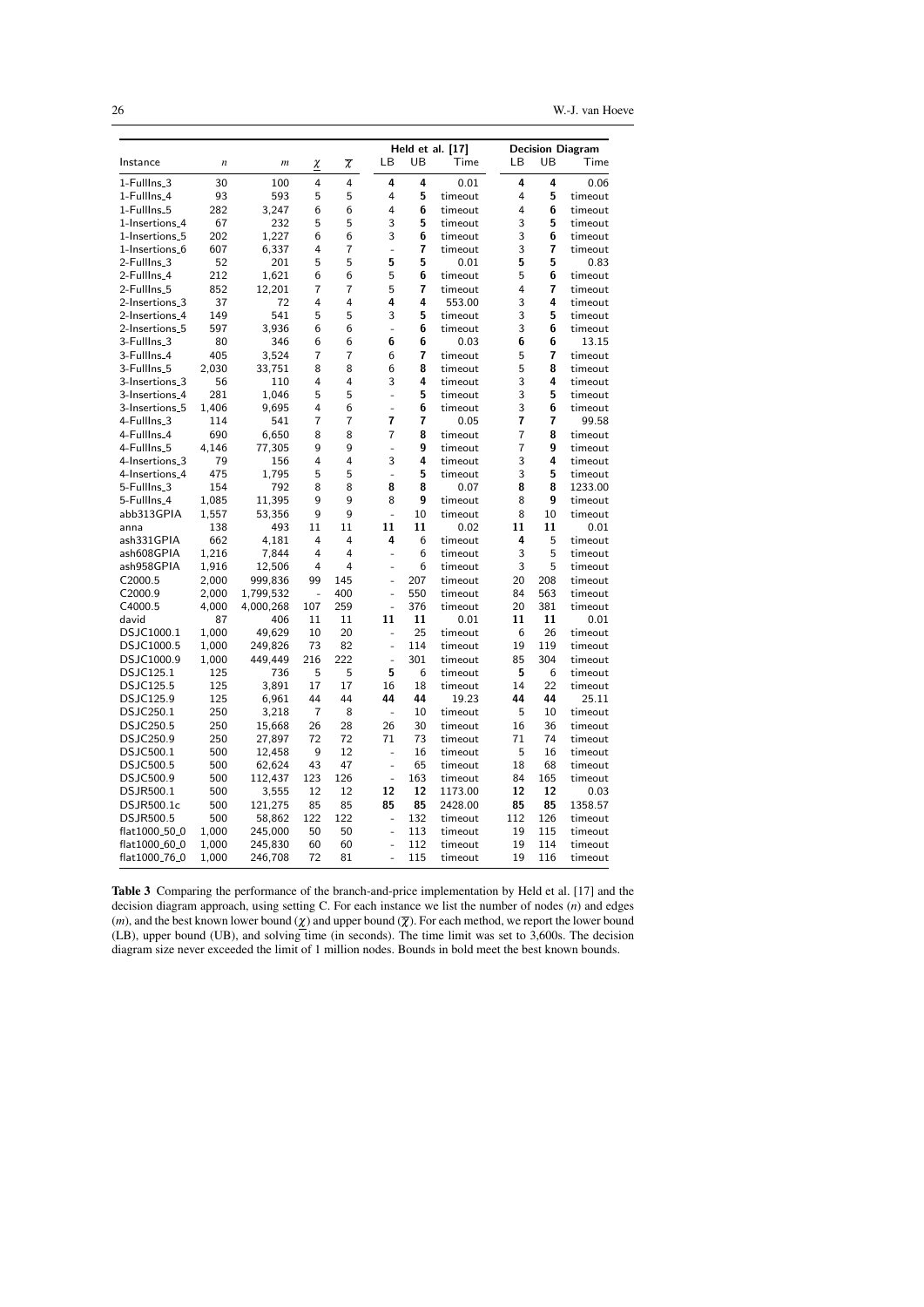Graph Coloring with Decision Diagrams 27

|                                    |                  |                  |                |                   |    |                |                | Held et al. [17] |        |                | <b>Decision Diagram</b> |
|------------------------------------|------------------|------------------|----------------|-------------------|----|----------------|----------------|------------------|--------|----------------|-------------------------|
| Instance                           | $\boldsymbol{n}$ | $\boldsymbol{m}$ | χ              | $\overline{\chi}$ | LB |                | UB             | Time             | LВ     | UB             | Time                    |
| flat300 <sub>-20-0</sub>           | 300              | 21,375           | 20             | 20                |    | $\overline{a}$ | 42             | timeout          | 16     | 42             | timeout                 |
| flat300 <sub>-26-0</sub>           | 300              | 21,633           | 26             | 26                |    |                | 42             | timeout          | 16     | 43             | timeout                 |
| flat300 <sub>-28-0</sub>           | 300              | 21,695           | 28             | 28                | 28 |                | 33             | timeout          | 16     | 44             | timeout                 |
| fpsol2.i.1                         | 496              | 11,654           | 65             | 65                | 65 |                | 65             | 1.13             | 65     | 65             | 10.33                   |
| fpsol2.i.2                         | 451              | 8,691            | 30             | 30                | 30 |                | 30             | 1.00             | 30     | 30             | 0.21                    |
| fpsol2.i.3                         | 425              | 8,688            | 30             | 30                | 30 |                | 30             | 1.00             | 30     | 30             | 0.25                    |
| games120                           | 120              | 638              | 9              | 9                 |    | 9              | 9              | 0.02             | 9      | 9              | 92.74                   |
| homer                              | 561              | 1,628            | 13             | 13                | 13 |                | 13             | 1.00             | 10     | 13             | timeout                 |
| huck                               | 74               | 301              | 11             | 11                | 11 |                | 11             | 0.01             | 11     | 11             | 0.23                    |
| inithx.i.1                         | 864              | 18,707           | 54             | 54                | 54 |                | 54             | 3.46             | 54     | 54             | 3.17                    |
| inithx.i.2                         | 645              | 13,979           | 31             | 31                | 31 |                | 31             | 1.00             | 31     | 31             | 121.09                  |
| inithx.i.3                         | 621              | 13,969           | 31             | 31                | 31 |                | 31             | 1.00             | 31     | 31             | 163.70                  |
| jean                               | 80               | 254              | 10             | 10                | 10 |                | 10             | 0.01             | 10     | 10             | 0.01                    |
| latin_square_10                    | 900              | 307,350          | 90             | 97                |    | ÷,             | 129            | timeout          | 90     | 130            | timeout                 |
| le450 <sub>-15a</sub>              | 450              | 8,168            | 15             | 15                |    | ÷              | 17             | timeout          | 15     | 18             | timeout                 |
| le450 <sub>-15b</sub>              | 450              | 8,169            | 15             | 15                |    | L.             | 17             | timeout          | 15     | 17             | timeout                 |
| le450 <sub>-</sub> 15c             | 450              | 16,680           | 15             | 15                |    | ÷,             | 24             | timeout          | 15     | 25             | timeout                 |
| le450 <sub>-15d</sub>              | 450              | 16,750           | 15             | 15                |    | L,             | 24             | timeout          | 15     | 25             | timeout                 |
| le450 <sub>-25a</sub>              | 450              | 8,260            | 25             | 25                | 25 |                | 25             | 3.05             | 25     | 25             | 0.17                    |
| le450 <sub>–</sub> 25b             | 450              | 8,263            | 25             | 25                | 25 |                | 25             | 2.46             | 25     | 25             | 0.14                    |
| le450 <sub>-25c</sub>              | 450              | 17,343           | 25             | 25                |    |                | 28             | timeout          | 25     | 29             | timeout                 |
| le450 <sub>-25d</sub>              | 450              | 17,425           | 25             | 25                |    | L.             | 29             | timeout          | 25     | 28             | timeout                 |
| le450 <sub>-</sub> 5a              | 450              | 5,714            | 5              | 5                 |    | ÷,             | 10             | timeout          | 5      | 10             | timeout                 |
| le450 <sub>-5b</sub>               | 450              | 5,734            | 5              | 5                 |    | L,             | $\overline{7}$ | timeout          | 5      | 9              | timeout                 |
| le450 <sub>-5c</sub>               | 450              | 9,803            | 5              | 5                 |    | ÷,             | 11             | timeout          | 5      | 8              | timeout                 |
| le450 <sub>-5d</sub>               | 450              | 9,757            | 5              | 5                 |    | ÷,             | 11             | timeout          | 5      | 5              | 0.03                    |
| miles1000                          | 128              | 3,216            | 42             | 42                | 42 |                | 42             | 1.00             | 42     | 42             | 1.87                    |
| miles1500                          | 128              | 5,198            | 73             | 73                | 73 |                | 73             | 0.41             | 73     | 73             | 1.10                    |
| miles250                           | 128              | 387              | 8              | 8                 | 8  |                | 8              | 0.02             | 8      | 8              | 0.01                    |
| miles500                           | 128              | 1,170            | 20             | 20                | 20 |                | 20             | 0.04             | 20     | 20             | 0.04                    |
| miles750                           | 128              | 2,113            | 31             | 31                | 31 |                | 31             | 0.16             | 31     | 31             | 0.12                    |
| mug100 <sub>-1</sub>               | 100              | 166              | 4              | 4                 |    | 4              | 4              | 6.00             | 3      | 4              | timeout                 |
| mug100 <sub>-25</sub>              | 100              | 166              | $\overline{4}$ | 4                 |    | 4              | 4              | 4.19             | 3      | 4              | timeout                 |
| mug88 <sub>-</sub> 1               | 88               | 146              | 4              | 4                 |    | 4              | 4              | 3.00             | 3      | 4              | timeout                 |
|                                    | 88               | 146              | 4              | 4                 |    | 4              | 4              | 3.33             | 3      | 4              | timeout                 |
| mug88 <sub>-25</sub><br>mulsol.i.1 | 197              | 3,925            | 49             | 49                | 49 |                | 49             | 0.30             | 49     | 49             | 0.40                    |
| mulsol.i.2                         | 188              | 3,885            | 31             | 31                | 31 |                | 31             | 1.00             | 31     | 31             | 0.19                    |
|                                    |                  |                  | 31             | 31                | 31 |                | 31             |                  | 31     | 31             |                         |
| mulsol.i.3<br>mulsol.i.4           | 184<br>185       | 3,916<br>3,946   | 31             | 31                | 31 |                | 31             | 0.08<br>0.11     | 31     | 31             | 0.19<br>0.19            |
| mulsol.i.5                         | 186              | 3,973            | 31             | 31                | 31 |                | 31             | 0.16             | 31     | 31             | 0.19                    |
|                                    |                  |                  |                |                   |    | 4              |                |                  | 4      | 4              |                         |
| myciel3                            | 11<br>23         | 20               | 4<br>5         | 4<br>5            |    | 5              | 4<br>5         | 0.02             | 5      | 5              | 0.04<br>7.03            |
| myciel4                            | 47               | 71               |                | 6                 |    | 4              | 6              | 12.00            | 5      | 6              |                         |
| myciel5                            |                  | 236              | 6              | $\overline{7}$    |    | 4              | $\overline{7}$ | timeout          |        | $\overline{7}$ | timeout                 |
| myciel6                            | 95               | 755              | 7              | 8                 |    | 5              | 8              | timeout          | 4<br>4 | 8              | timeout                 |
| myciel7                            | 191              | 2,360            | 8              |                   |    |                |                | timeout          |        |                | timeout                 |
| qg.order100                        | 10,000           | 990,000          | 100            | 100               |    | ÷,             | 106            | timeout          | 100    | 116            | timeout                 |
| qg.order30                         | 900              | 26,100           | 30             | 30                |    | ÷,             | 32             | timeout          | 30     | 32             | timeout                 |
| qg.order40                         | 1,600            | 62,400           | 40             | 40                |    | ÷,             | 42             | timeout          | 40     | 45             | timeout                 |
| qg.order60                         | 3,600            | 212,400          | 60             | 60                |    |                | 63             | timeout          | 60     | 64             | timeout                 |
| queen $10-10$                      | 100              | 2,940            | 11             | 11                | 11 |                | 11             | 781.00           | 10     | 14             | timeout                 |
| queen $11$ <sub>-11</sub>          | 121              | 3,960            | 11             | 11                | 11 |                | 12             | timeout          | 10     | 15             | timeout                 |
| queen12_12                         | 144              | 5,192            | 12             | 12                | 12 |                | 13             | timeout          | 10     | 16             | timeout                 |
| queen $13-13$                      | 169              | 6,656            | 13             | 13                | 13 |                | 15             | timeout          | 10     | 17             | timeout                 |
| queen $14-14$                      | 196              | 4,186            | 14             | 14                | 14 |                | 16             | timeout          | 10     | 19             | timeout                 |
| queen15_15                         | 225              | 5,180            | 15             | 15                | 15 |                | 17             | timeout          | 10     | 21             | timeout                 |
| queen $16_1$                       | 256              | 12,640           | 16             | 17                |    | ÷,             | 21             | timeout          | 10     | 22             | timeout                 |

Table 3 (Continued)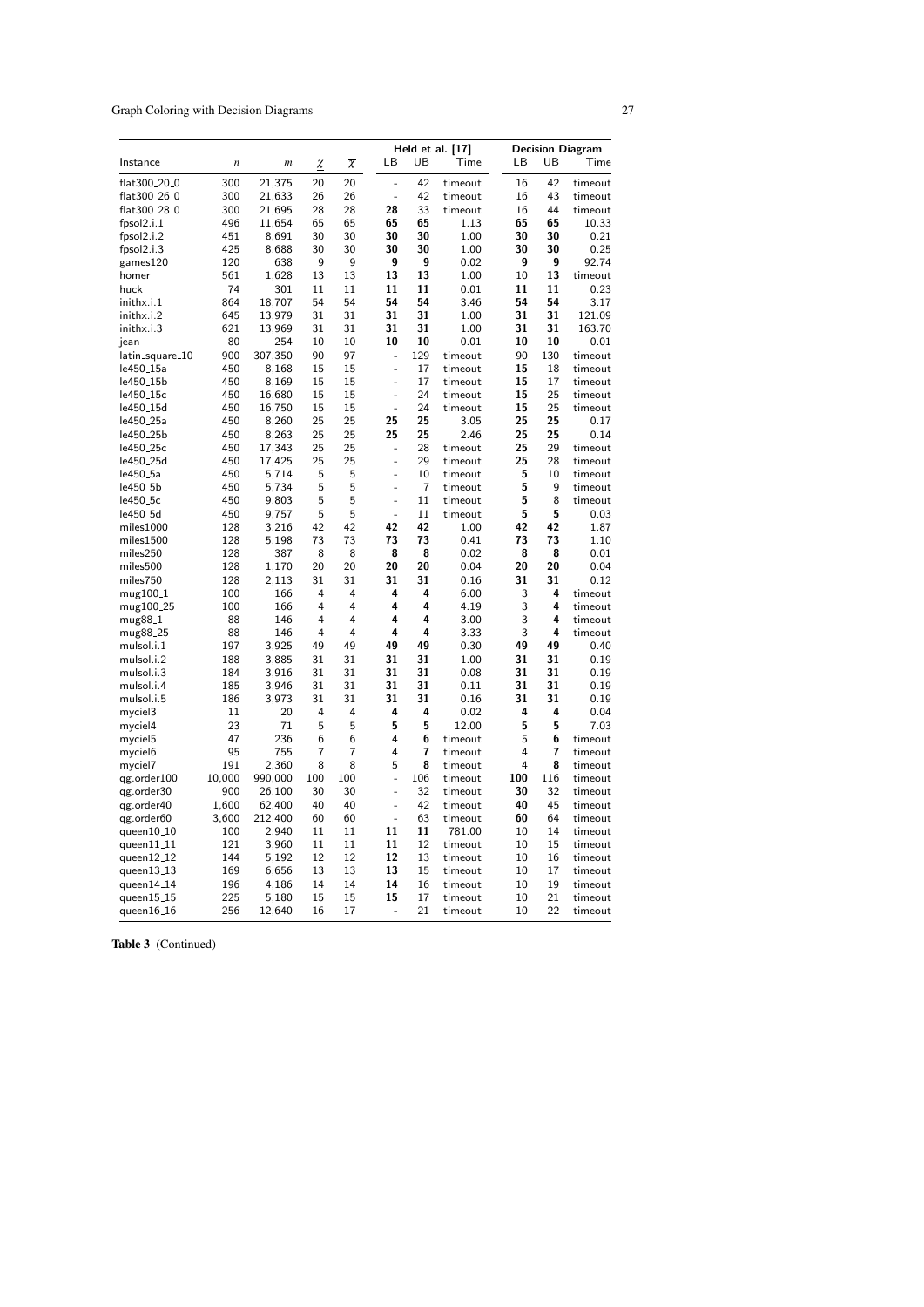28 W.-J. van Hoeve

|             |       |                  |                    |                   |                          |                | Held et al. [17] |                |                | <b>Decision Diagram</b> |
|-------------|-------|------------------|--------------------|-------------------|--------------------------|----------------|------------------|----------------|----------------|-------------------------|
| Instance    | n     | $\boldsymbol{m}$ | $\underline{\chi}$ | $\overline{\chi}$ | LВ                       | UB             | Time             | LB             | UB             | Time                    |
| queen5_5    | 25    | 160              | 5                  | 5                 | 5                        | 5              | 0.00             | 5              | 5              | 0.01                    |
| queen6_6    | 36    | 290              | $\overline{7}$     | $\overline{7}$    | $\overline{7}$           | 7              | 1.00             | 7              | 7              | 2.35                    |
| queen7_7    | 49    | 476              | $\overline{7}$     | $\overline{7}$    | $\overline{7}$           | $\overline{7}$ | 1.13             | $\overline{7}$ | $\overline{7}$ | 2.77                    |
| queen8_12   | 96    | 1,368            | 12                 | 12                | 12                       | 12             | 18.35            | 9              | 12             | timeout                 |
| queen8_8    | 64    | 728              | 9                  | 9                 | 9                        | 9              | 10.19            | 9              | 9              | 310.31                  |
| queen9_9    | 81    | 1.056            | 10                 | 10                | 10                       | 10             | 24.00            | 10             | 12             | timeout                 |
| r1000.1     | 1.000 | 14.378           | 20                 | 20                | 20                       | 20             | 2.43             | 20             | 20             | 0.20                    |
| r1000.1c    | 1,000 | 485,090          | 96                 | 98                | ÷,                       | 107            | timeout          | 82             | 110            | timeout                 |
| r1000.5     | 1,000 | 238,267          | 234                | 234               | ÷,                       | 248            | timeout          | 213            | 246            | timeout                 |
| r125.1      | 125   | 209              | 5                  | 5                 | 5                        | 5              | 0.01             | 5              | 5              | 0.02                    |
| r125.1c     | 125   | 7,501            | 46                 | 46                | 46                       | 46             | 1.00             | 46             | 46             | 2.08                    |
| r125.5      | 125   | 3,838            | 36                 | 36                | 36                       | 36             | 34.55            | 36             | 36             | 212.90                  |
| r250.1      | 250   | 867              | 8                  | 8                 | 8                        | 8              | 0.05             | 8              | 8              | 7.32                    |
| r250.1c     | 250   | 30.227           | 64                 | 64                | 64                       | 64             | 103.00           | 64             | 64             | 31.19                   |
| r250.5      | 250   | 14.849           | 65                 | 65                | 65                       | 65             | 592.00           | 65             | 67             | timeout                 |
| school1     | 385   | 19.095           | 14                 | 14                | 14                       | 14             | 3065.00          | 14             | 14             | 1.67                    |
| school1_nsh | 352   | 14.612           | 14                 | 14                | 14                       | 14             | 2463.00          | 14             | 14             | 15.59                   |
| wap01a      | 2,368 | 110,871          | 41                 | 43                | ÷,                       | 47             | timeout          | 40             | 46             | timeout                 |
| wap02a      | 2.464 | 111.742          | 40                 | 42                | $\blacksquare$           | 46             | timeout          | 40             | 45             | timeout                 |
| wap03a      | 4.730 | 286.722          | 40                 | 47                | $\blacksquare$           | 57             | timeout          | 40             | 53             | timeout                 |
| wap04a      | 5,231 | 294,902          | 40                 | 42                | $\blacksquare$           | 46             | timeout          | 40             | 48             | timeout                 |
| wap05a      | 905   | 43,081           | 50                 | 50                | 50                       | 50             | 11.41            | 50             | 50             | 15.80                   |
| wap06a      | 947   | 43.571           | 40                 | 40                | $\overline{a}$           | 44             | timeout          | 40             | 43             | timeout                 |
| wap07a      | 1.809 | 103.368          | 40                 | 41                | $\overline{\phantom{a}}$ | 47             | timeout          | 38             | 46             | timeout                 |
| wap08a      | 1,870 | 104,176          | 40                 | 42                | $\overline{a}$           | 44             | timeout          | 39             | 45             | timeout                 |
| will199GPIA | 701   | 6,772            | $\overline{7}$     | $\overline{7}$    | 7                        | $\overline{7}$ | 15.03            | 6              | $\overline{7}$ | timeout                 |
| zeroin.i.1  | 211   | 4,100            | 49                 | 49                | 49                       | 49             | 0.17             | 49             | 49             | 0.32                    |
| zeroin.i.2  | 211   | 3,541            | 30                 | 30                | 30                       | 30             | 0.09             | 30             | 30             | 0.17                    |
| zeroin.i.3  | 206   | 3,540            | 30                 | 30                | 30                       | 30             | 0.10             | 30             | 30             | 0.20                    |

Table 3 (Continued)

We compiled the code from Held, Cook, and Sewell on the same machine as our decision diagram implementation, and it uses the same version of CPLEX. We apply the code to all 137 DIMACS instances, with the same time limit as the decision diagrams (1 hour). For a fair comparison, we only report the results for a fixed setting (setting C) for the decision diagram approach. Table 3 reports the lower and upper bounds as well as the running times for both methods. A high-level summary shows that the methods are competitive (we refer to Held, Cook, and Sewell as 'HCS' and to the decision diagram approach as 'DD'):

- HCS solves more instances optimally (60) than DD (50).
- HCS is unable to return a lower bound (within the time limit) for 50 instances. DD returns a lower bound for all instances.
- The methods find a similar number of best known lower bounds (70 for HCS and 73 for DD) and best known upper bounds (82 for HCS and 80 for DD).
- In a relative comparison, HCS finds 21 better lower bounds than DD, while DD finds 51 better lower bounds than HCS. For 65 instances they find the same lower bound.
- HCS finds 37 better upper bounds than DD, while DD finds 13 better upper bounds than HCS. For 87 instances they find the same upper bound.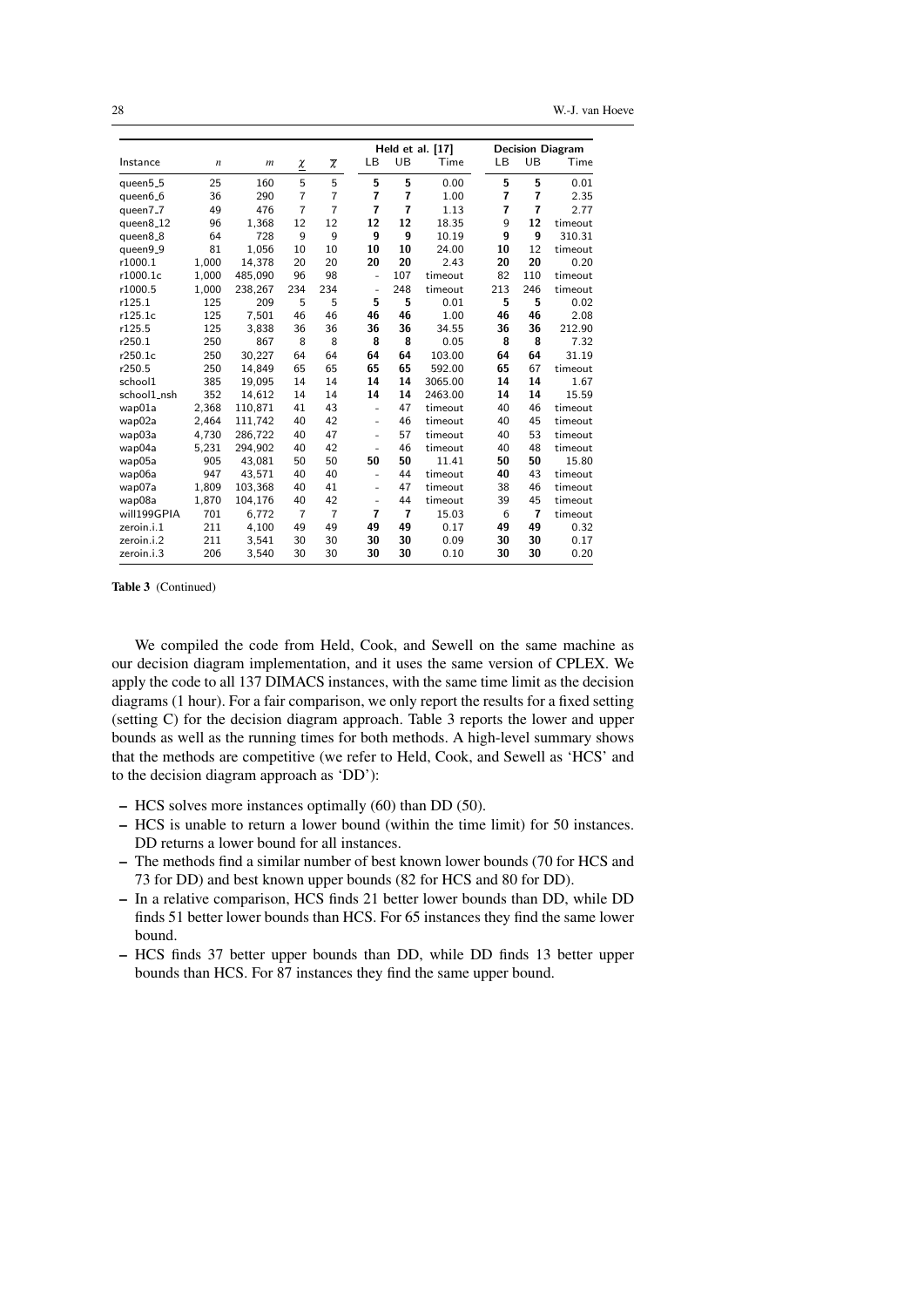Graph Coloring with Decision Diagrams 29

| Instance                   | $\boldsymbol{n}$ | $\boldsymbol{m}$ | $\boldsymbol{d}$ | χ   | $\overline{\chi}$ | LB. | TTLB     | Setting | UB             | TTUB              | Setting |
|----------------------------|------------------|------------------|------------------|-----|-------------------|-----|----------|---------|----------------|-------------------|---------|
| 1-Insertions 6             | 607              | 6,337            | 0.03             | 4   | $\overline{7}$    | 3   | 0.0      | A       | $\overline{7}$ | 0.0               | н       |
| 3-Insertions <sub>-5</sub> | 1,406            | 9.695            | 0.01             | 4   | 6                 | 3   | 0.1      | A       | 6              | 0.0               | н       |
| C2000.5                    | 2,000            | 999,836          | 0.50             | 99  | 145               | 20  | 823.1    | D       | 208            | 0.6               | н       |
| C2000.9                    | 2,000            | 1,799,532        | 0.90             | 98  | 400               | 145 | 4.7 days | D       | 563            | 1.2               | Н       |
| C4000.5                    | 4,000            | 4.000.268        | 0.50             | 107 | 259               | 20  | 1.640.3  | C       | 381            | 6.0               | н       |
| DSJC1000.1                 | 1,000            | 49,629           | 0.10             | 10  | 20                | 6   | 3.1      | B       | 26             | 0.0               | н       |
| DSJC1000.5                 | 1,000            | 249,826          | 0.50             | 73  | 82                | 19  | 1,975.0  | C       | 119            | 0.1               | н       |
| DSJC1000.9                 | 1,000            | 449,449          | 0.90             | 216 | 222               | 86  | 3,290.7  | D       | 304            | 0.2               | н       |
| <b>DSJC250.1</b>           | 250              | 3,218            | 0.10             | 6   | 8                 | 5   | 0.0      | B       | 10             | 0.0               | н       |
| <b>DSJC250.5</b>           | 250              | 15,668           | 0.50             | 26  | 28                | 16  | 594.5    | C       | 36             | 0.0               | н       |
| <b>DSJC500.1</b>           | 500              | 12,458           | 0.10             | 9   | 12                | 5   | 0.1      | C       | 16             | 0.0               | н       |
| <b>DSJC500.5</b>           | 500              | 62,624           | 0.50             | 43  | 47                | 18  | 1,317.3  | C       | 68             | 0.0               | н       |
| DSJC500.9                  | 500              | 112.437          | 0.90             | 123 | 126               | 123 | 27.3     | F       | 132            | 10.7 <sub>h</sub> | F       |
| flat1000 <sub>-76-0</sub>  | 1,000            | 246,708          | 0.49             | 72  | 81                | 19  | 3,052.6  | C       | 116            | 0.1               | н       |
| latin_square_10            | 900              | 307,350          | 0.76             | 90  | 97                | 90  | 7.7      | C       | 130            | 0.1               | Н       |
| queen $16-16$              | 256              | 6.320            | 0.19             | 16  | 17                | 16  | 0.0      | A       | 21             | 1.3               | A       |
| r1000.1c                   | 1,000            | 485,090          | 0.97             | 96  | 98                | 88  | 2,985.7  | B       | 110            | 0.1               | Н       |
| wap01a                     | 2,368            | 110,871          | 0.04             | 41  | 43                | 40  | 8.1      | C       | 46             | 1.3               | C       |
| wap02a                     | 2,464            | 111,742          | 0.04             | 40  | 42                | 40  | 3.1      | B       | 45             | 0.2               | H       |
| wap03a                     | 4,730            | 286.722          | 0.03             | 40  | 47                | 40  | 6.1      | C       | 53             | 4.9               | C       |
| wap04a                     | 5,231            | 294,902          | 0.02             | 40  | 42                | 40  | 7.3      | B       | 48             | 2.4               | C       |
| wap07a                     | 1,809            | 103,368          | 0.06             | 40  | 41                | 40  | 291.2    | B       | 46             | 1.5               | C       |
| wap08a                     | 1,870            | 104,176          | 0.06             | 40  | 42                | 40  | 3,224.2  | B       | 45             | 0.1               | н       |

Table 4 Performance of the decision diagram approach on the set of open DIMACS instances. For each instance we list the number of nodes (*n*) and edges (*m*), edge density (*d*), and the best known lower bound  $(\chi)$  and upper bound  $(\overline{\chi})$ . We report the lower bound (LB), time to lower bound (TTB), upper bound (UB), time to upper bound (TTUB), and the settings obtaining the best times. For all instances except C2000.9 and DSJC500.9 the times are given in seconds and a time limit of 3,600s was imposed. The instances C2000.9 and DSJC500.9 were run for 4.7 days and 10.7 hours, respectively.

# 8.4 Results on Open Instances

The last set of experiments, presented in Table 4, investigates the quality of the bounds of the iterative refinement procedure and exact compilation on the set of open DIMACS instances. For each instance we report the best lower bound and upper bound, as well the time to find those bounds and the associated algorithmic setting. For instance C2000.9, we report an improved lower bound of value 145, after running the algorithm for 4.7 days.

Instance DSJC500.9 is an interesting case, because the exact decision diagram (using the Dsatur variable ordering; setting F) contains 779,179 nodes. While this yields a large integer program, the MIP presolve procedure of CPLEX substantially reduces its size to 3,553 rows, 25,445 columns, and 83,106 nonzeros. It quickly finds a lower bound of value 123, and an upper bound of 136 (the Dsatur heuristic finds an upper bound of value 165). It takes 10.7 hours for CPLEX to further improve the upper bound to value 132. Even after 2.7 days, no further bound improvements were reported, however.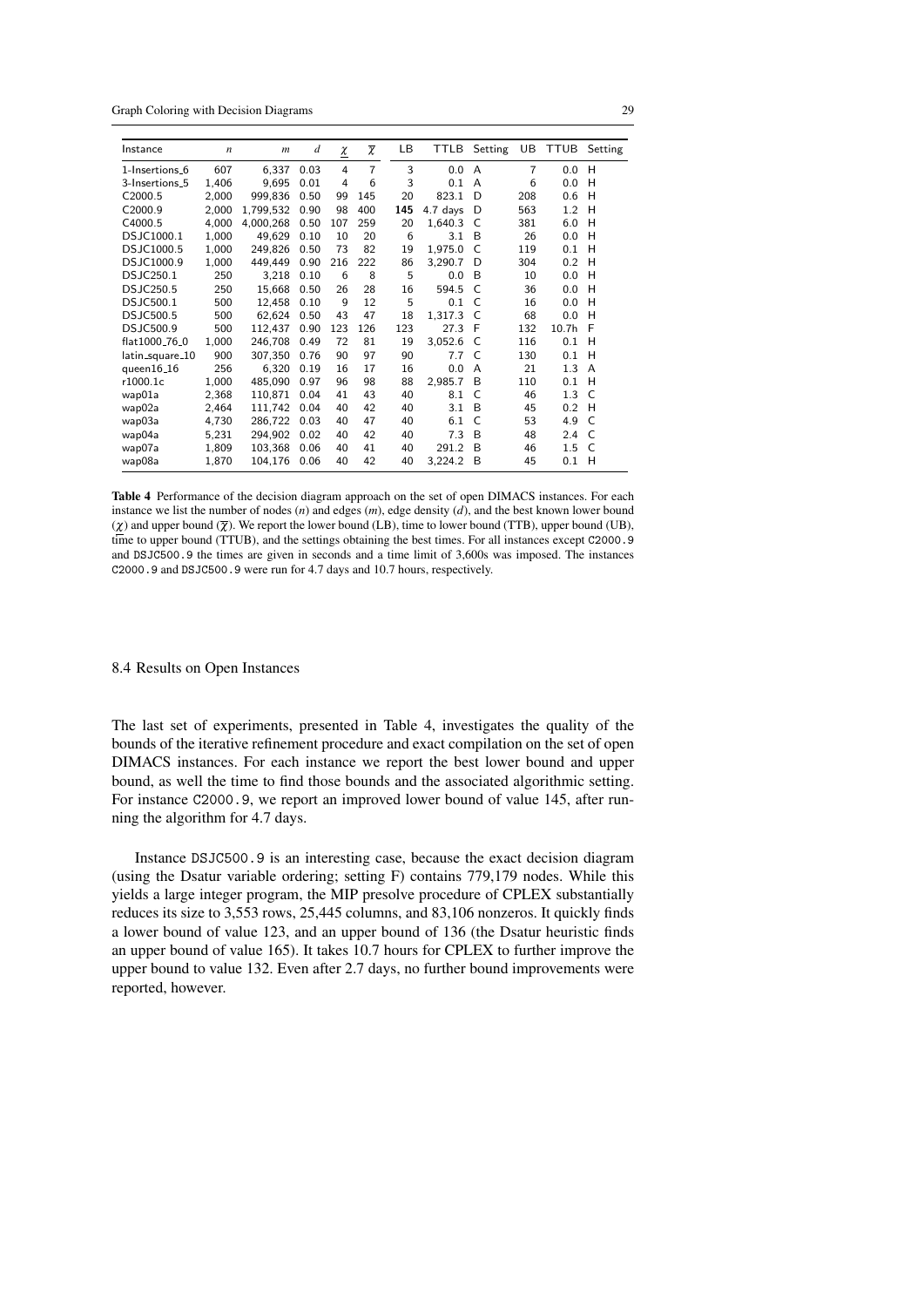# 9 Conclusion

We introduced a new approach for solving graph coloring problems, based on a decision diagram representation of the possible color classes. As exact decision diagrams may grow exponentially large, we proposed an iterative refinement scheme that operates on relaxed decision diagrams instead. By solving a constrained minimum network flow problem defined over the relaxed decision diagrams, we computed a lower bound on the chromatic number. We showed how the network flow solution can be decomposed into paths that are inspected for edge conflicts. These conflicts are then separated in the decision diagram, resulting in an iterative refinement procedure yielding increasingly stronger bounds. In addition, we developed a primal heuristic based, again, on a path decomposition of the network flow solution.

We showed both theoretically and experimentally that relaxed decision diagrams can be orders of magnitude smaller than exact diagrams when proving optimality. We demonstrated that decision diagrams can be used to solve 54 out of 137 DIMACS instances to optimality, of which 46 were solved within 1 minute and 36 within one second. Moreover, we compared our method to a state-of-the-art exact graph coloring solver based on branch-and-price, and obtained competitive results. Lastly, we computed an improved lower bound for the open instance C2000.9.

# Acknowledgements

This work was partially supported by Office of Naval Research Grant No. N00014- 18-1-2129 and National Science Foundation Award #1918102.

#### References

- 1. S. B. Akers. Binary decision diagrams. *IEEE Transactions on Computers*, C-27:509–516, 1978.
- 2. H. R. Andersen, T. Hadzic, J. N. Hooker, and P. Tiedemann. A Constraint Store Based on Multivalued Decision Diagrams. In *Proceedings of CP*, volume 4741 of *LNCS*, pages 118–132. Springer, 2007.
- 3. N. Barnier and P. Brisset. Graph Coloring for Air Traffic Flow Management. *Annals of Operations Research*, 130:163–178, 2004.
- 4. D. Bergman and A. A. Cire. On Finding the Optimal BDD Relaxation. In *Proceedings of CPAIOR*, volume 10335 of *LNCS*, pages 41–50. Springer, 2017.
- 5. D. Bergman, A. A. Cire, W.-J. van Hoeve, and J. N. Hooker. *Decision Diagrams for Optimization*. Springer, 2016.
- 6. D. Bergman, A. A. Cire, W.-J. van Hoeve, and Hooker J. N. Variable Ordering for the Application of BDDs to the Maximum Independent Set Problem. In *Proceedings of CPAIOR*, volume 7298 of *LNCS*, pages 34–49. Springer, 2012.
- 7. D. Bergman, A. A. Cire, W.-J. van Hoeve, and Hooker J. N. Optimization Bounds from Binary Decision Diagrams. *INFORMS Journal on Computing*, 26(2):253–268, 2014.
- 8. D. Bergman, A. A. Cire, W.-J. van Hoeve, and Hooker J. N. Discrete Optimization with Decision Diagrams. *INFORMS Journal on Computing*, 28(1):47–66, 2016.
- 9. D. Bergman, W.-J. van Hoeve, and J. N. Hooker. Manipulating MDD Relaxations for Combinatorial Optimization. In *Proceedings of CPAIOR*, volume 6697 of *LNCS*, pages 20–35. Springer, 2011.
- 10. D. Brélaz. New methods to color the vertices of a graph. *Communications of the ACM*, 22(4):251–256, 1979.
- 11. R. E. Bryant. Graph-based algorithms for boolean function manipulation. *IEEE Transactions on Computers*, C-35:677–691, 1986.